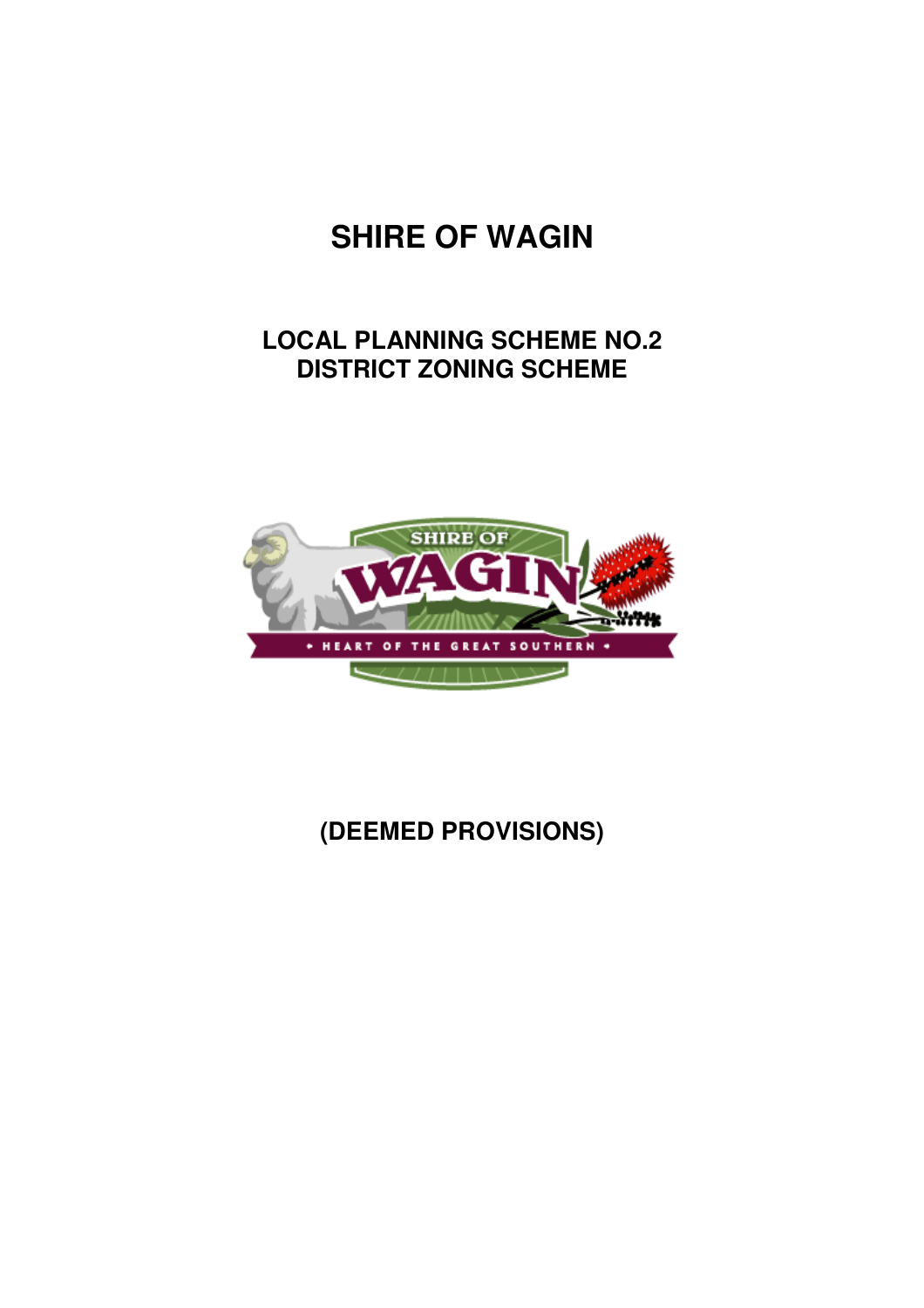## **Schedule 2 - Deemed provisions for local planning schemes**

## **Part 1 – Preliminary**

#### **1. Terms used**

In this Scheme –

**Act** means the Planning and Development Act 2005;

**Advertisement** means any word, letter, model, sign, placard, board, notice, device or representation, whether illuminated or not, that is used wholly or partly for the purposes of advertising, announcing or directing, and includes -

- (a) any hoarding or similar structure used, or adapted for use, for the display of advertisements; and
- (b) any airborne device anchored to any land or building used for the display of advertising; and
- (c) any vehicle or trailer or other similar object placed or located so as to serve the purpose of displaying advertising.

**Amenity** means all those factors which combine to form the character of an area and include the present and likely future amenity.

**Building Code** means the Building Code of Australia which is volumes 1 and 2, as amended from time to time, of the National Construction Code series published by, or on behalf of, the Australian Building Codes Board.

**Built Heritage Conservation** means conservation as defined in the Heritage of Western Australia Act 1990 section 3(1).

**Cultural Heritage Significance** has meaning given in the Heritage of Western Australia Act 1990 section 3(1).

**Development Contribution Plan** means a development contribution plan, prepared in accordance with the Planning and Development (Local Planning Schemes) Regulations 2015 Part 7, that applies to land in the Scheme Area.

**Local Government** means the local government responsible for this Scheme.

**Local Government CEO** means the chief executive officer of the local government.

**Local Planning Strategy** means the local planning strategy for this Scheme prepared under the Planning and Development (Local Planning Schemes) Regulations 2015 Part 3, as amended from time to time.

**Owner**, in relation to land, means -

- (a) if the land is freehold land
	- (i) a person whose name is registered as a proprietor of the land; and
	- (ii) the State, if registered as a proprietor of the land; and
	- (iii) a person who holds an interest as purchaser under a contract to purchase an estate in fee simple in the land; and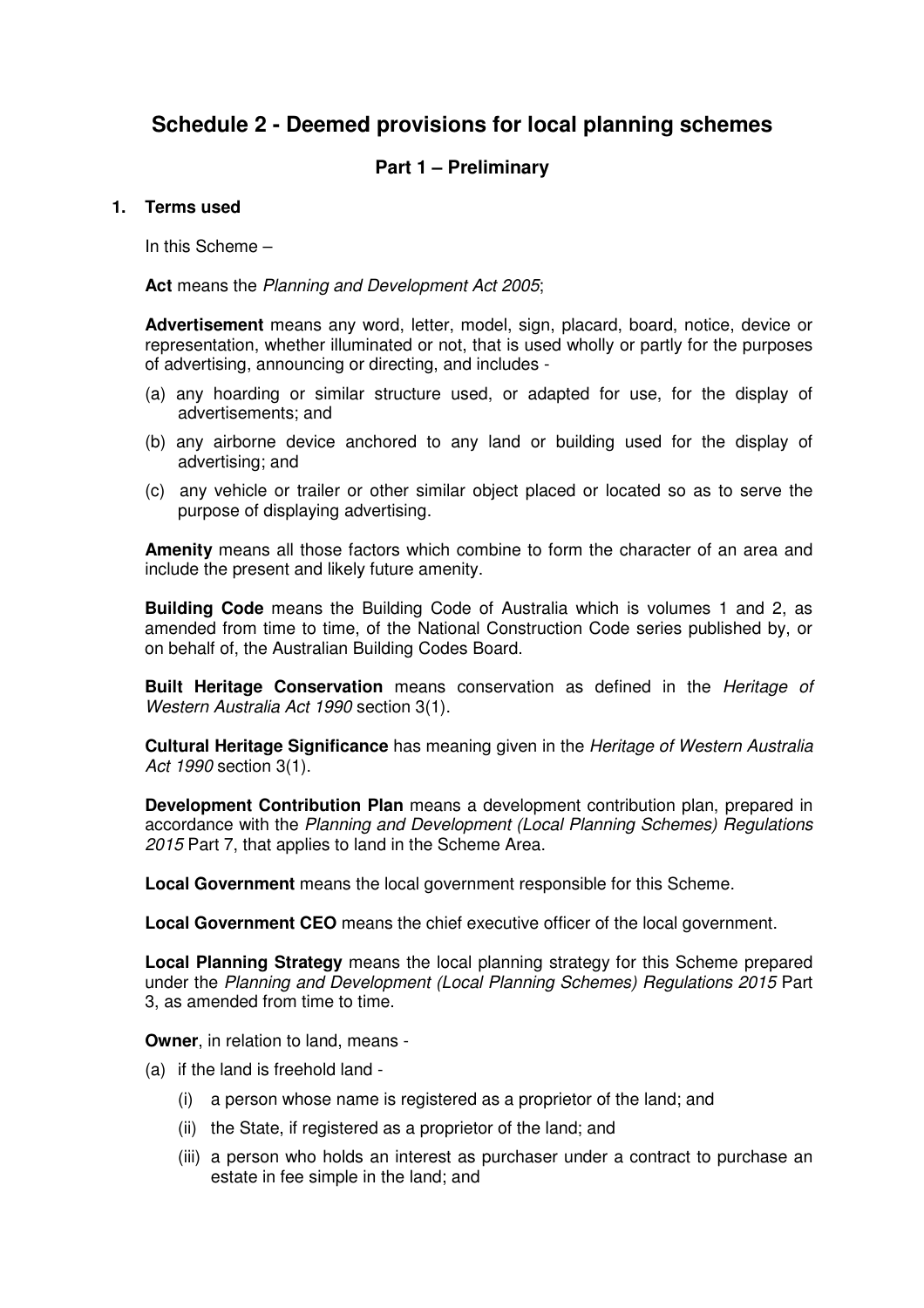(iv) a person who is the holder of a freehold interest in land vested in an executor or administrator under the Administration Act 1903 section 8;

and

(b) if the land is Crown land -

- (i) the State; and
- (ii) a person who holds an interest as purchaser under a contract to purchase an estate in fee simple in the land.

**Premises** means land or buildings.

**R-Codes** means the Residential Design Codes prepared by the Western Australian Planning Commission under section 26 of the Act, as amended from time to time.

**Region Planning Scheme** means a region planning scheme that applies in respect of part or all of the Scheme area.

**Reserve** means land reserved under this Scheme for a public purpose.

**Scheme Area** means the area to which this Scheme applies.

**Special Control Area** means an area identified under this Scheme as an area subject to special controls set out in this Scheme.

**Substantially Commenced** means that some substantial part of work in respect of a development approved under a planning scheme or under an interim development order has been performed.

**Works**, in relation to land, means -

- (a) any demolition, erection, construction, alteration of or addition to any building or structure on the land; and
- (b) the carrying out on the land of any excavation or other works; and
- (c) in the case of a place to which a Conservation Order made under the Heritage of Western Australia Act 1990 section 59 applies, any act or thing that -
	- (i) is likely to damage the character of that place or the external appearance of any building; or
	- (ii) would constitute an irreversible alteration to the fabric of any building.

**Zone** means a portion of the Scheme Area identified on the Scheme Map as a zone for the purpose of indicating the controls imposed by this Scheme on the use of, or the carrying out of works on, land, but does not include a reserve or special control area.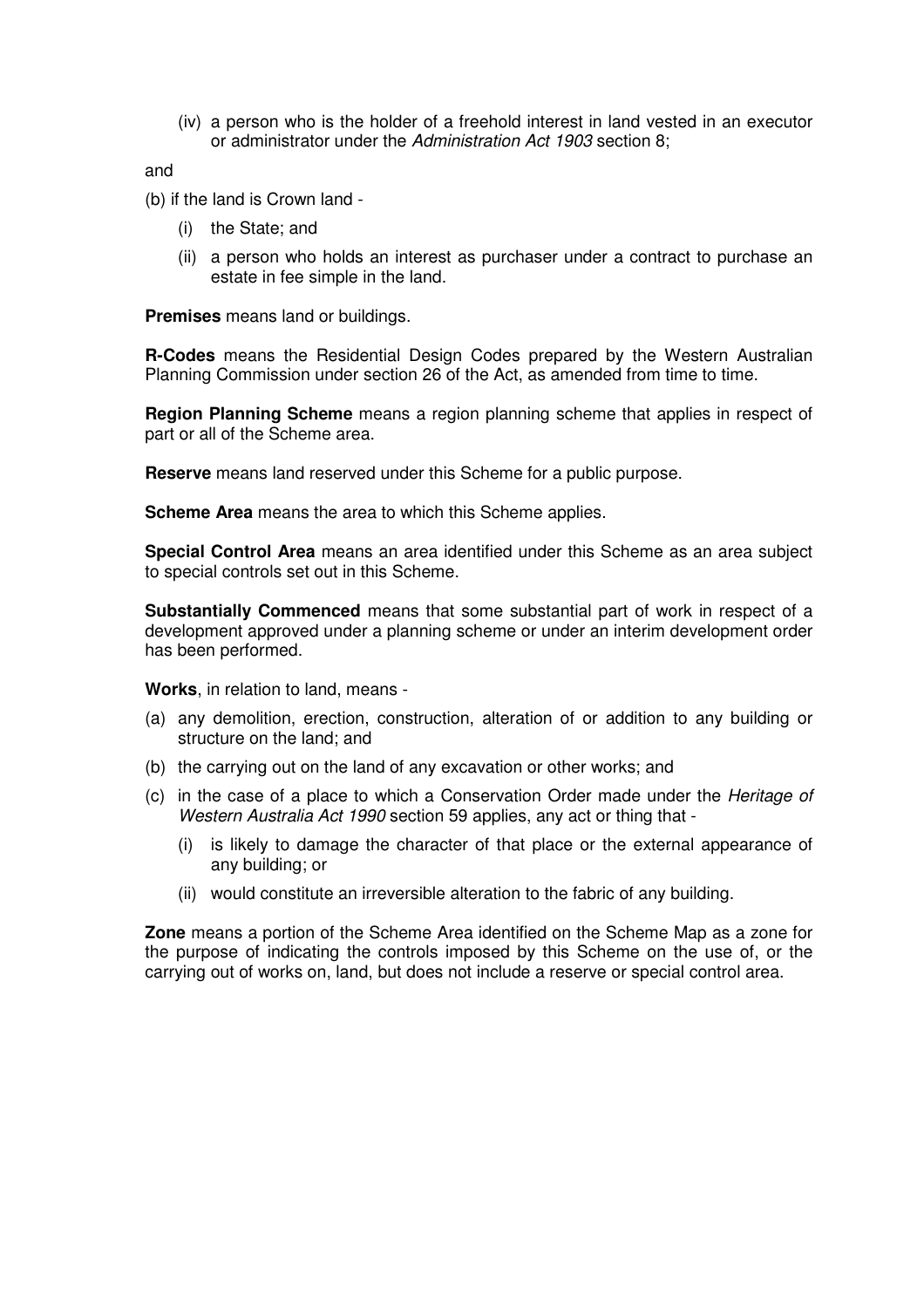## **Part 2 - Local planning framework**

#### **Division 1 - Local planning strategy**

#### **2. Local planning strategy**

Where a local planning strategy for the Scheme area has been prepared by the local government in accordance with the Planning and Development (Local Planning Schemes) Regulations 2015 Part 3 the local planning strategy sets out the long-term planning directions for the Scheme area.

#### **Division 2 - Local planning policies**

#### **3. Local planning policies**

- (1) The local government may prepare a local planning policy in respect of any matter related to the planning and development of the Scheme area.
- (2) A local planning policy
	- (a) may apply generally or in respect of a particular class or classes of matters specified in the policy; and
	- (b) may apply to the whole of the Scheme area or to part or parts of the Scheme area specified in the policy.
- (3) A local planning policy must be based on sound town planning principles and may address either strategic or operational considerations in relation to the matters to which the policy applies.
- (4) The local government may amend or repeal a local planning policy.
- (5) In making a determination under this Scheme the local government must have regard to each relevant local planning policy to the extent that the policy is consistent with this Scheme.

#### **4. Procedure for making local planning policy**

- (1) If the local government resolves to prepare a local planning policy the local government must, unless the Commission otherwise agrees, advertise the proposed policy as follows -
	- (a) publish a notice of the proposed policy in a newspaper circulating in the Scheme area, giving details of —
		- (i) the subject and nature of the proposed policy; and
		- (ii) the objectives of the proposed policy; and
		- (iii) where the proposed policy may be inspected; and
		- (iv) to whom, in what form and during what period submissions in relation to the proposed policy may be made.
	- (b) if, in the opinion of the local government, the policy is inconsistent with any State planning policy, give notice of the proposed policy to the Commission;
	- (c) give notice of the proposed policy in any other way and carry out any other consultation the local government considers appropriate.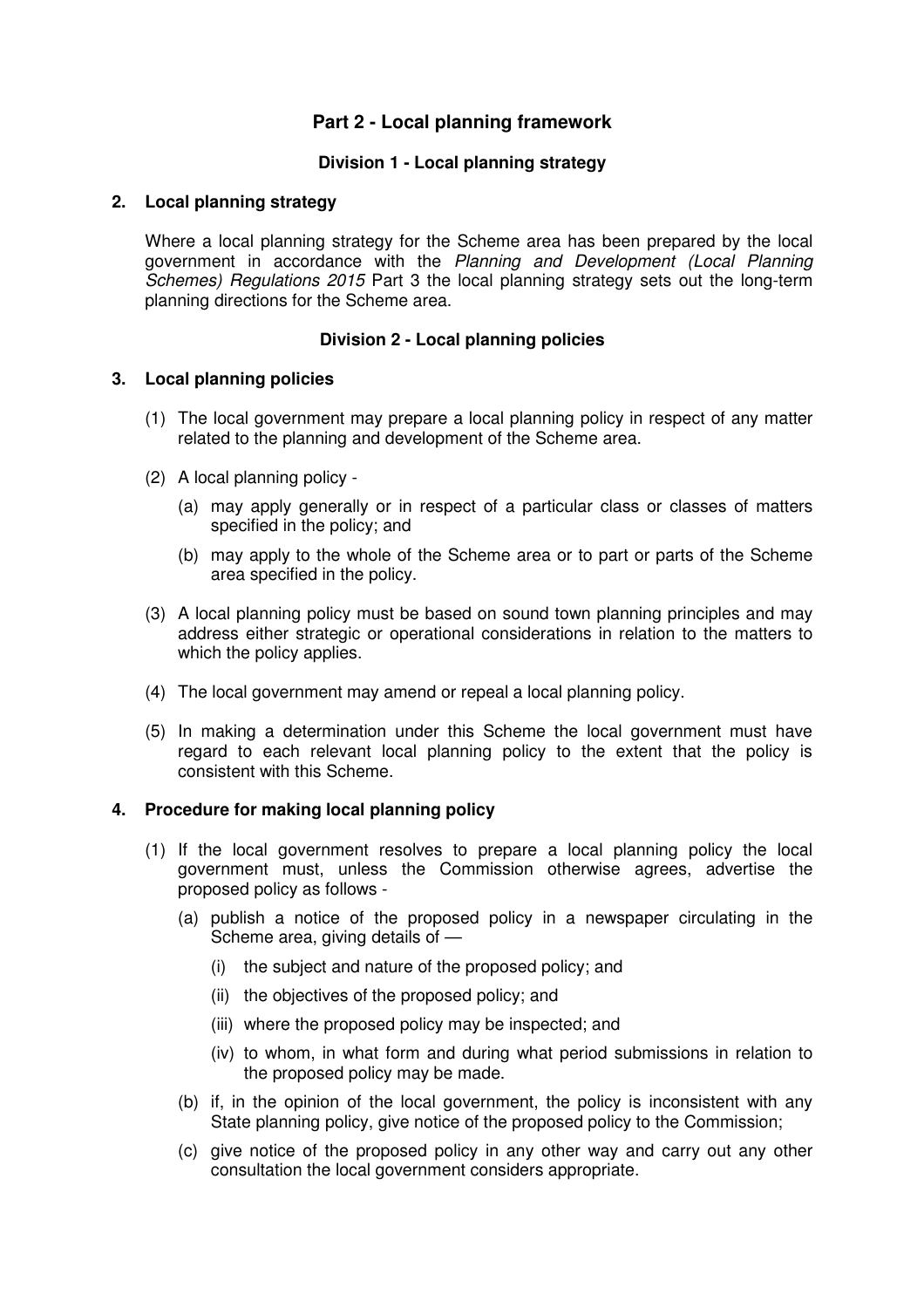- (2) The period for making submissions in relation to a local planning policy must not be less than a period of 21 days commencing on the day on which the notice of the policy is published under subclause (1)(a).
- (3) After the expiry of the period within which submissions may be made, the local government must —
	- (a) review the proposed policy in the light of any submissions made; and
	- (b) resolve to
		- (i) proceed with the policy without modification; or
		- (ii) proceed with the policy with modification; or
		- (iii) not to proceed with the policy.
- (4) If the local government resolves to proceed with the policy, the local government must publish notice of the policy in a newspaper circulating in the Scheme area.
- (5) A policy has effect on publication of a notice under subclause (4).
- (6) The local government
	- (a) must ensure that an up-to-date copy of each local planning policy made under this Scheme is kept and made available for public inspection during business hours at the offices of the local government; and
	- (b) may publish a copy of each of those local planning policies on the website of the local government.

#### **5. Procedure for amending local planning policy**

- (1) Clause 4, with any necessary changes, applies to the amendment to a local planning policy.
- (2) Despite subclause (1), the local government may make an amendment to a local planning policy without advertising the amendment if, in the opinion of the local government, the amendment is a minor amendment.

#### **6. Revocation of local planning policy**

A local planning policy may be revoked -

- (a) by a subsequent local planning policy that
	- (i) is prepared in accordance with this Part; and
	- (ii) expressly revokes the local planning policy;
	- or
- (b) by a notice of revocation
	- (i) prepared by the local government; and
	- (ii) published in a newspaper circulating in the Scheme area.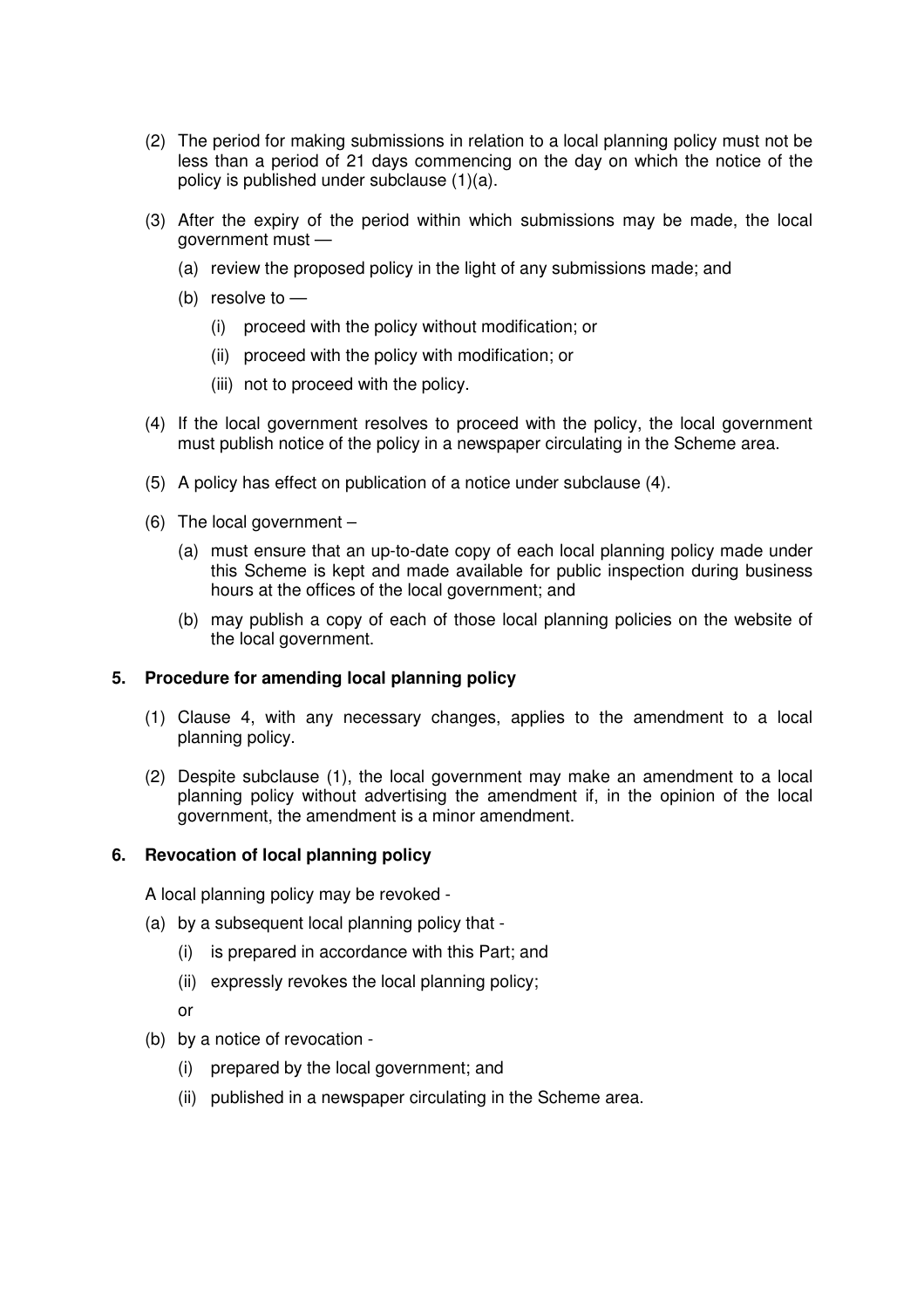## **Part 3 - Heritage protection**

#### **7. Terms used**

In this Part –

**Heritage Area** means an area designated as a heritage area under clause 9;

**Heritage List** means a heritage list established under clause 8(1); and

**Place** has the meaning given in the Heritage of Western Australia Act 1990 section 3(1).

Note: The purpose of this Part is to provide for the identification of places and areas of heritage value so that development in the Scheme can, as far as possible, be consistent with the conservation of heritage values.

#### **8. Heritage list**

- (1) The local government must establish and maintain a heritage list to identify places within the Scheme area that are of cultural heritage significance and worthy of built heritage conservation.
- (2) The heritage list
	- (a) must set out a description of each place and the reason for its entry in the heritage list; and
	- (b) must be available, with the Scheme documents, for public inspection during business hours at the offices of the local government; and
	- (c) may be published on the website of the local government.
- (3) The local government must not enter a place in, or remove a place from, the heritage list or modify the entry of a place in the heritage list unless the local government -
	- (a) notifies in writing each owner and occupier of the place and provides each of them with a description of the place and the reasons for the proposed entry; and
	- (b) invites each owner and occupier to make submissions on the proposal within 21 days of the day on which the notice is served or within a longer period specified in the notice; and
	- (c) carries out any other consultation the local government considers appropriate; and
	- (d) following any consultation and consideration of the submissions made on the proposal, resolves that the place be entered in the heritage list with or without modification, or that the place be removed from the heritage list.
- (4) If the local government enters a place in the heritage list or modifies an entry of a place in the heritage list the local government must give notice of the entry or modification to -
	- (a) the Heritage Council of Western Australia; and
	- (b) each owner and occupier of the place.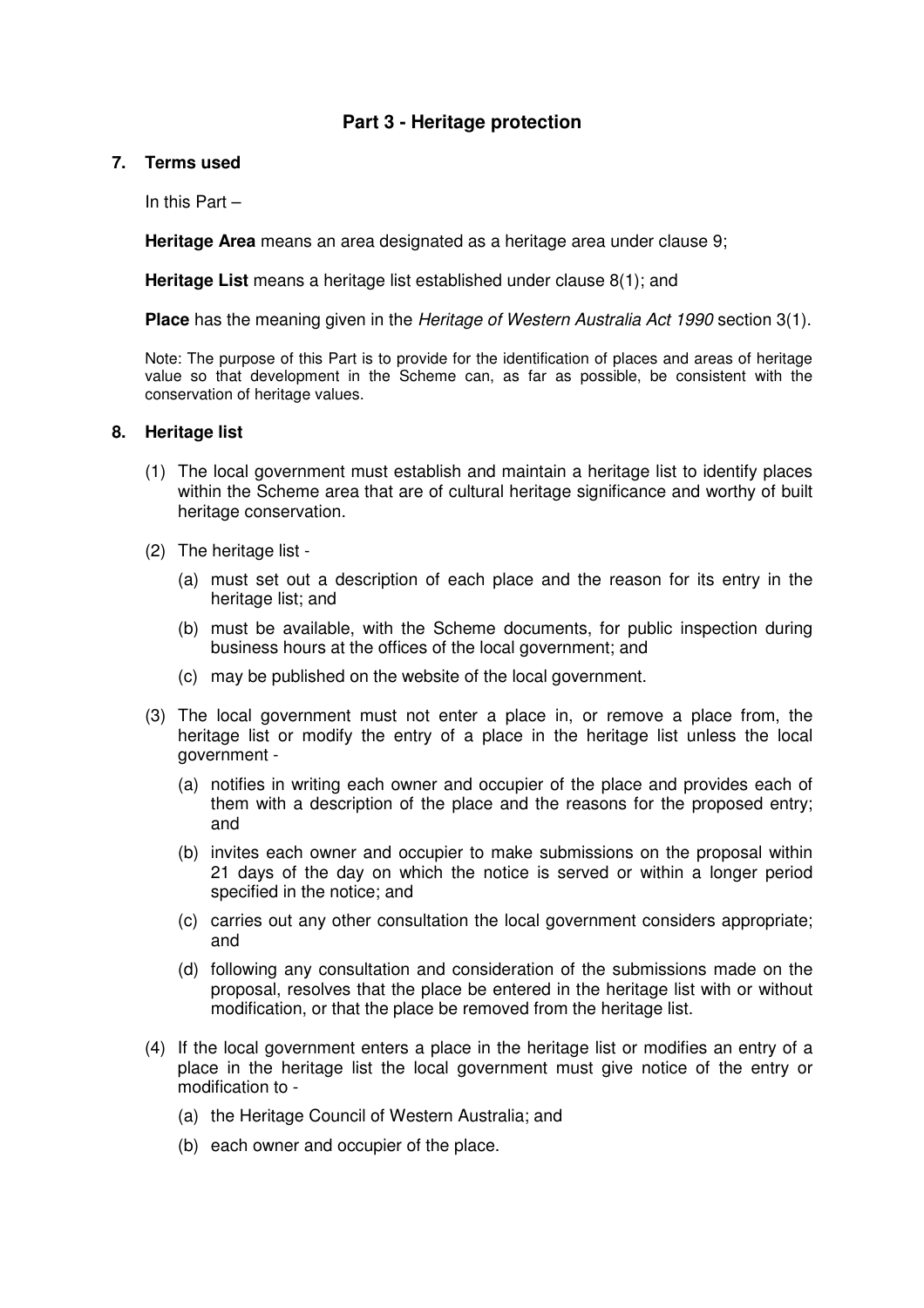#### **9. Designation of heritage areas**

- (1) If, in the opinion of the local government, special planning control is needed to conserve and enhance the cultural heritage significance and character of an area to which this Scheme applies, the local government may, by resolution, designate that area as a heritage area.
- (2) If the local government designates an area as a heritage area the local government must adopt for the area a local planning policy that sets out the following -
	- (a) a map showing the boundaries of the heritage area;
	- (b) s statement about the heritage significance of the area;
	- (c) a record of places of heritage significance in the heritage area.
- (3) The local government must not designate an area as a heritage area unless the local government -
	- (a) notifies in writing each owner of land affected by the proposed designation and provides the owner with a copy of the proposed local planning policy for the heritage area; and
	- (b) advertises the proposed designation by
		- (i) publishing a notice of the proposed designation in a newspaper circulating in the Scheme area; and
		- (ii) erecting a sign giving notice of the proposed designation in a prominent location in the area that would be affected by the designation; and
		- (iii) publishing a copy of the notice of the proposed designation on the website of the local government;

and

- (c) carry out any other consultation the local government considers appropriate.
- (4) Notice of a proposed designation under subclause (3)(b) must specify
	- (a) the area that is the subject of the proposed designation; and
	- (b) where the proposed local planning policy for the proposed heritage area may be inspected; and
	- (c) to whom, in what form and in what period submissions may be made.
- (5) The period for making submissions in relation to the designation of an area as a heritage area must not be less than a period of 21 days commencing on the day on which the notice of the proposed designation is published under subclause (3)(b)(i).
- (6) After the expiry of the period within which submissions may be made, the local government must -
	- (a) review the proposed designation in the light of any submissions made; and
	- (b) resolve
		- (i) to adopt the designation without modification; or
		- (ii) to adopt the designation with modification; or
		- (iii) not to proceed with the designation.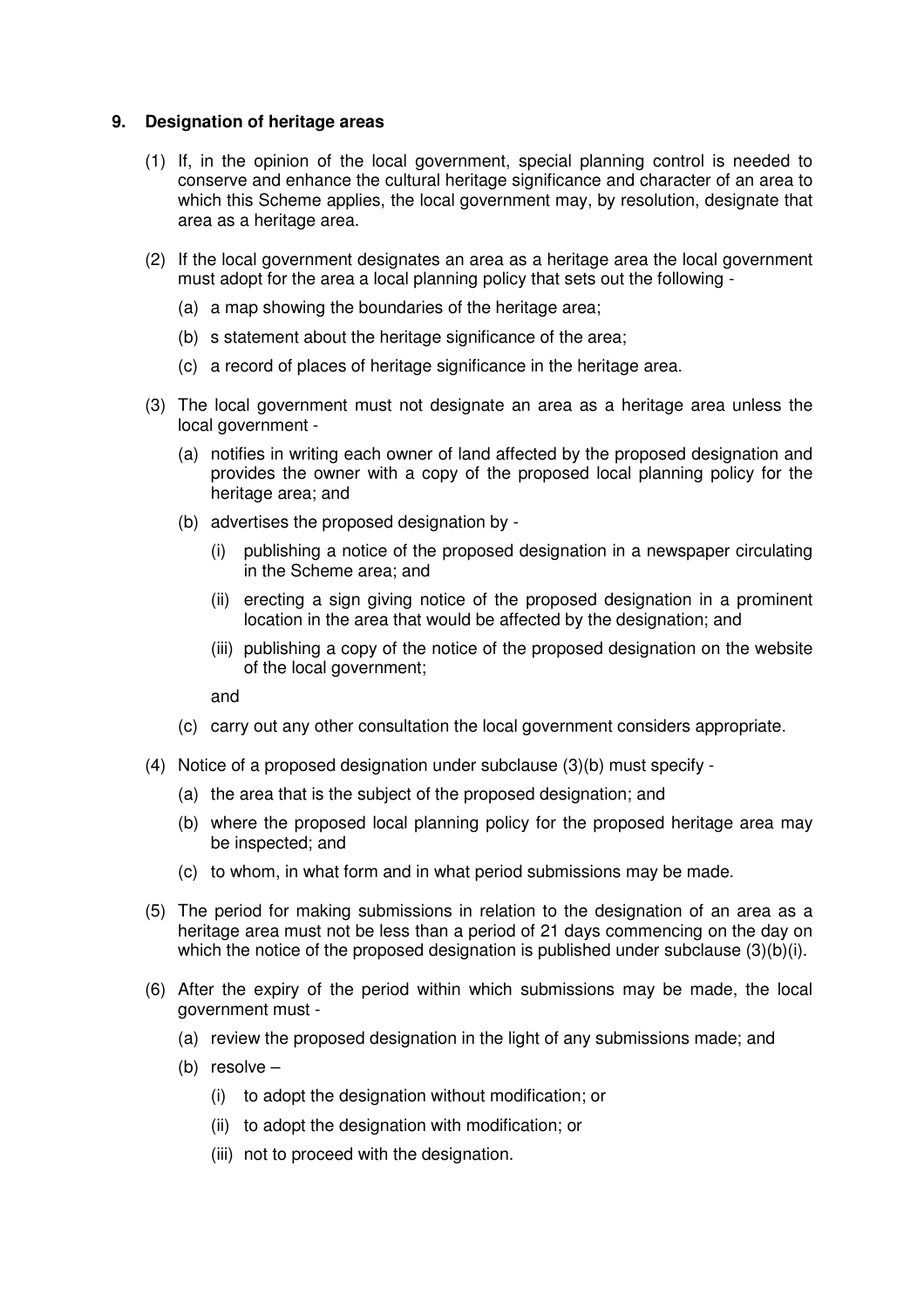- (7) If the local government designates an area as a heritage area the local government must give notice of the designation to -
	- (a) the Heritage Council of Western Australia; and
	- (b) each owner of land affected by the designation.
- (8) The local government may modify or revoke a designation of a heritage area.
- (9) Subclauses (3) to (7) apply, with any necessary changes, to the amendment to a designation of a heritage area or the revocation of a designation of a heritage area.

#### **10. Heritage agreements**

- (1) The local government may, in accordance with the Heritage of Western Australia Act 1990 section 29, enter into a heritage agreement with an owner or occupier of land or a building for the purpose of binding the land or affecting the use of the land or building insofar as the interest of that owner or occupier permits.
- (2) The local government may not enter into an agreement with the owner or occupier of land or a building that relates to heritage matters other than in accordance with subclause (1).

#### **11. Heritage assessment**

- (1) Despite any existing assessment on record, the local government may require a heritage assessment to be carried out prior to the approval of any development proposed in a heritage area or in respect of a place entered in the heritage list.
- (2) A heritage assessment must be in a form approved by the Heritage Council of Western Australia.

#### **12. Variations to local planning scheme provisions for heritage purposes**

- (1) The local government may vary any site or development requirement specified in this Scheme to -
	- (a) facilitate the built heritage conservation of a place entered in the Register of Places under the Heritage of Western Australia Act 1990 or listed in the heritage list; or
	- (b) enhance or preserve heritage values in a heritage area.
- (2) A variation under subclause (1) may be unconditional or subject to any conditions the local government considers appropriate.
- (3) If the local government is of the opinion that the variation of site or development requirements is likely to affect any owners or occupiers in the general locality of the place or the heritage area the local government must -
	- (a) consult the affected parties by following one or more of the provisions for advertising uses under clause 64; and
	- (b) have regard to any expressed views prior to making its determination to vary the site or development requirements under this clause.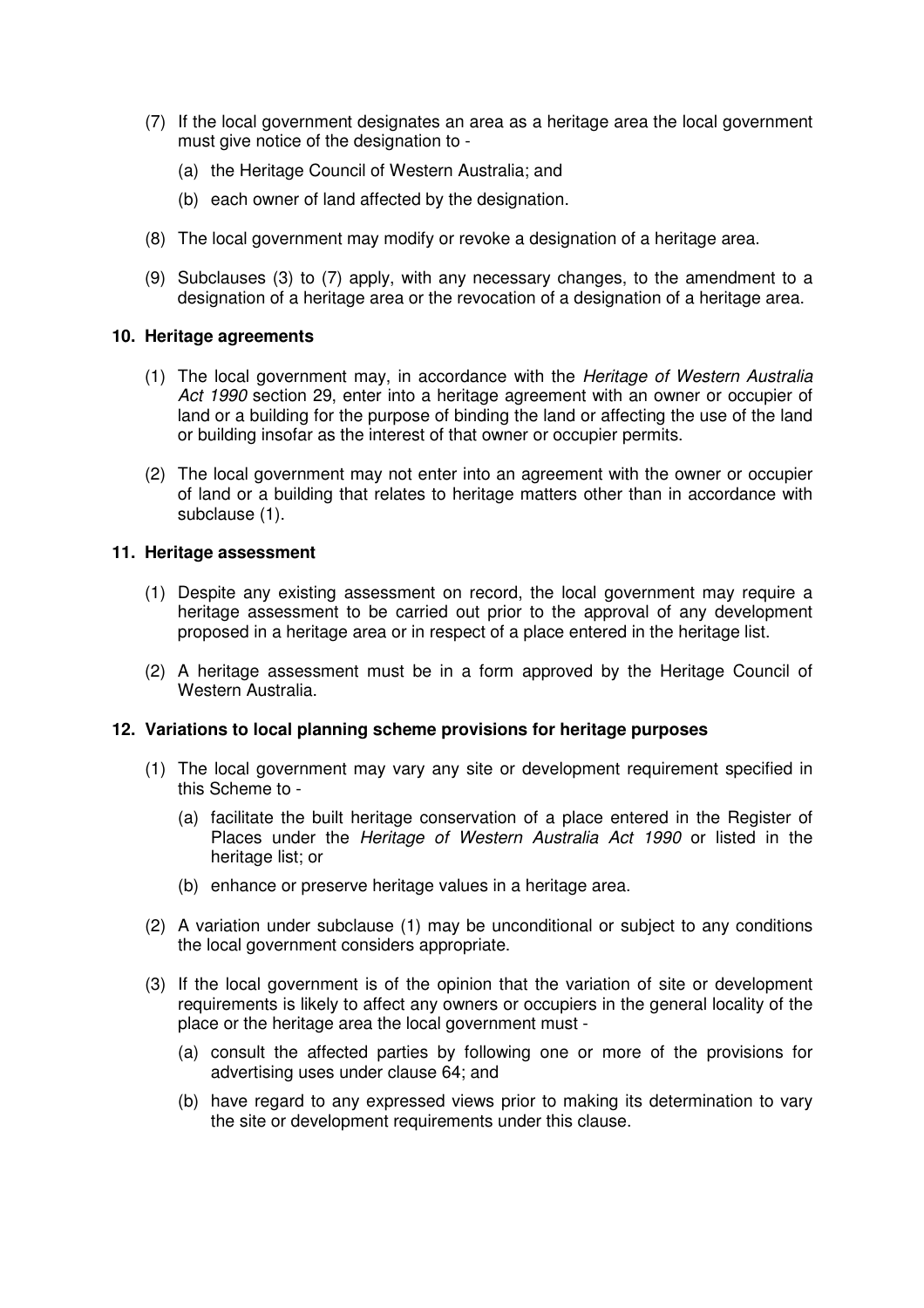#### **13. Heritage conservation notice**

(1) In this clause -

**Heritage Conservation Notice** means a notice given under subclause (2):

**Heritage Place** means a place that is on the heritage list or located in a heritage area; and

**Properly Maintained**, in relation to a heritage place, means maintained in a way that ensures that there is no actual or imminent loss or deterioration of -

- (a) the structural integrity of the heritage place; or
- (b) an element of the heritage place that is integral to  $-$ 
	- (i) the reason set out in the heritage list for the entry of the place in the heritage list; or
	- (ii) the heritage significance of the area in which it is located, as set out in a statement in the local planning policy for the area adopted in accordance with clause 9(2).
- (2) If the local government forms the view that a heritage place is not being properly maintained the local government may give to a person who is the owner or occupier of the heritage place a written notice requiring the person to carry out specified repairs to the heritage place by a specified time, being a time that is not less than 60 days after the day on which the notice is given.
- (3) If a person fails to comply with a heritage conservation notice, the local government may enter the heritage place and carry out the repairs specified in the notice.
- (4) The expenses incurred by the local government in carrying out repairs under subclause (3) may be recovered as a debt due from the person to whom the notice was given in a court of competent jurisdiction.
- (5) The local government may
	- (a) vary a heritage conservation notice to extend the time for carrying out the specified repairs; or
	- (b) revoke a heritage conservation notice.
- (6) A person who is given a heritage conservation notice may apply to the State Administrative Tribunal for a review, in accordance with Part 14 of the Act, of a decision —
	- (a) to give the notice; or
	- (b) to require repairs specified in the notice to be carried out; or
	- (c) to require repairs specified in the notice to be carried out by the time specified in the notice.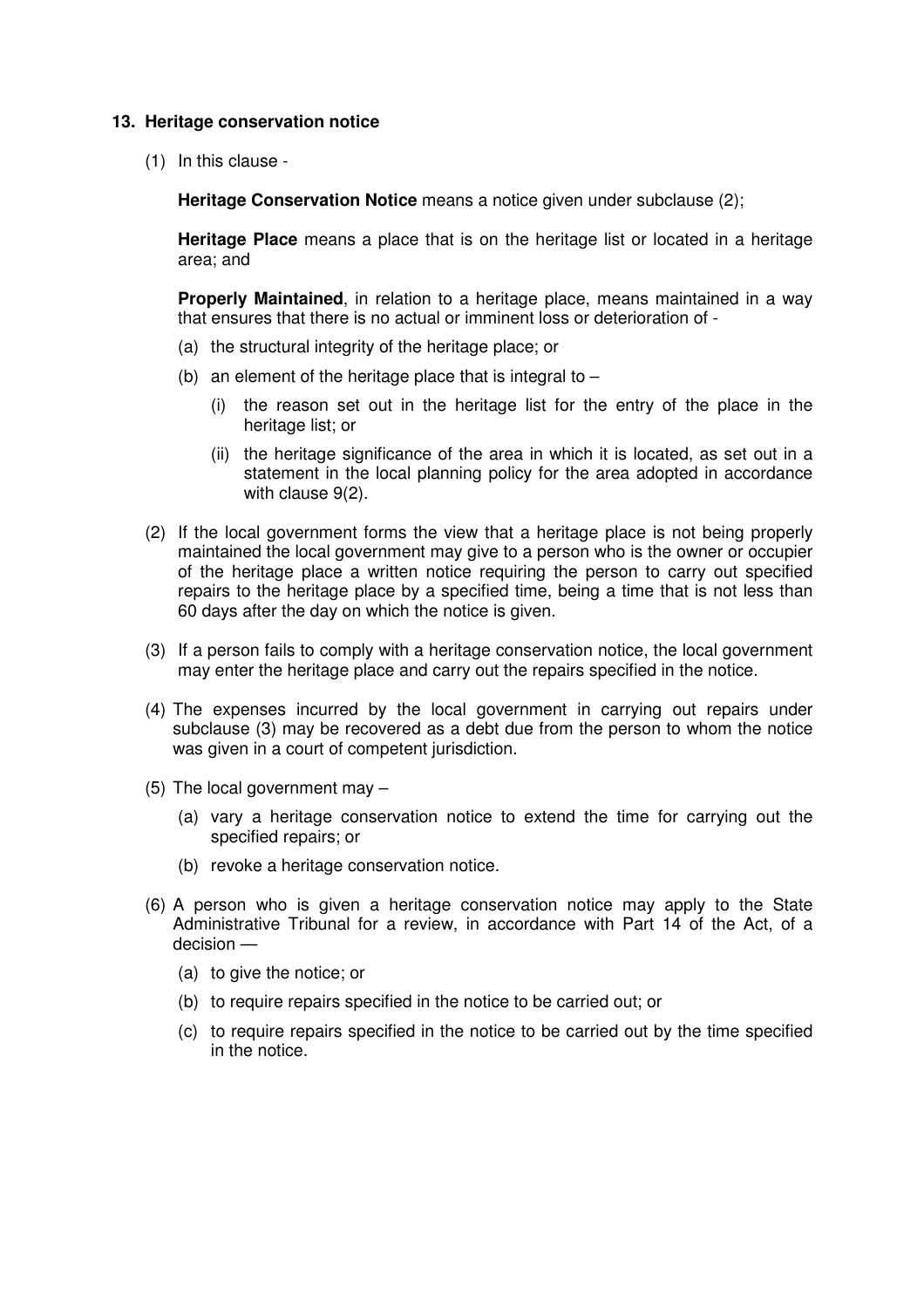## **Part 4 - Structure plans**

#### **14. Term used: structure plan**

In this Part -

**Structure Plan** means a plan for the coordination of future subdivision and zoning of an area of land.

#### **15. When structure plan may be prepared**

A structure plan in respect of an area of land in the Scheme area may be prepared if -

- (a) the area is  $-$ 
	- (i) all or part of a zone identified in this Scheme as an area suitable for urban or industrial development; and
	- (ii) identified in this Scheme as an area requiring a structure plan to be prepared before any future subdivision or development is undertaken;

or

- (b) a State planning policy requires a structure plan to be prepared for the area; or
- (c) the Commission considers that a structure plan for the area is required for the purposes of orderly and proper planning.

#### **16. Preparation of structure plan**

- (1) A structure plan must
	- (a) be prepared in a manner and form approved by the Commission; and
	- (b) include any maps, information or other material required by the Commission; and
	- (c) unless the Commission otherwise agrees, set out the following information
		- (i) the key attributes and constraints of the area covered by the plan including the natural environment, landform and the topography of the area;
		- (ii) the planning context for the area covered by the plan and the neighbourhood and region within which the area is located;
		- (iii) any major land uses, zoning or reserves proposed by the plan;
		- (iv) estimates of the future number of lots in the area covered by the plan and the extent to which the plan provides for dwellings, retail floor space or other land uses;
		- (v) the population impacts that are expected to result from the implementation of the plan;
		- (vi) the extent to which the plan provides for the coordination of key transport and other infrastructure;
		- (vii) the proposed staging of the subdivision or development covered by the plan.
- (2) The local government may prepare a structure plan in the circumstances set out in clause 15.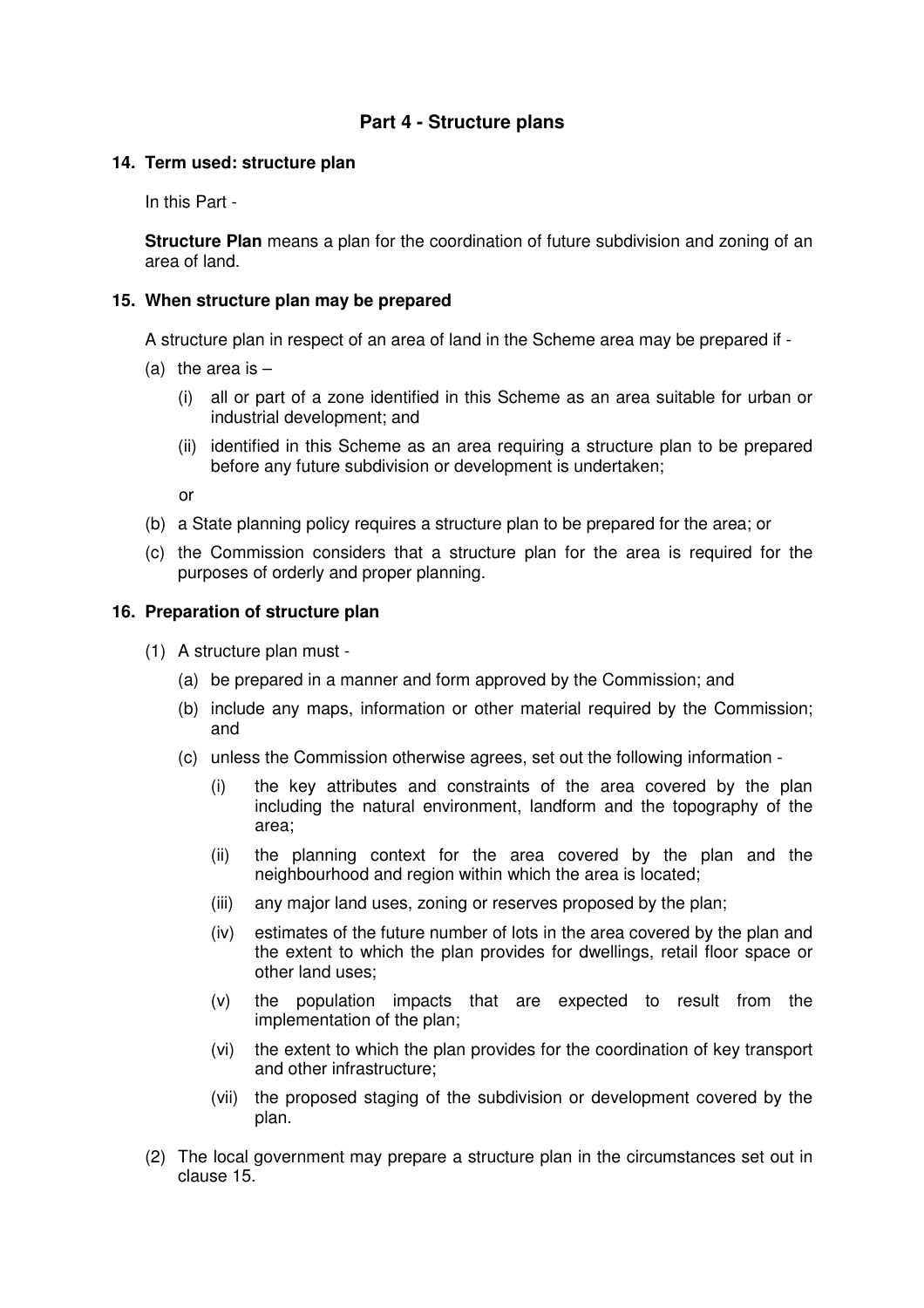- (3) A person may make an application to the local government for a structure plan prepared by the person in the circumstances set out in clause 15 to be assessed and advertised if the person is -
	- (a) a person who is the owner of any or all of the land in the area to which the plan relates; or
	- (b) an agent of a person referred to in paragraph (a).

#### **17. Action by local government on receipt of application**

- (1) On receipt of an application for a structure plan to be assessed and advertised, the local government -
	- (a) must consider the material provided by the applicant and advise the applicant in writing –
		- (i) if the structure plan complies with clause  $16(1)$ ; or
		- (ii) if further information from the applicant is required before the structure plan can be accepted for assessment and advertising;

and

- (b) must give the applicant an estimate of the fee for dealing with the application in accordance with the Planning and Development Regulations 2009 regulation 48.
- (2) The structure plan is to be taken to have been accepted for assessment and advertising if the local government has not given written notice to the applicant of its decision by the latest of the following days —
	- (a) 28 days after receipt of an application;
	- (b) 14 days after receipt of the further information requested under subclause  $(1)(a)(ii)$ ;
	- (c) if the local government has given the applicant an estimate of the fee for dealing with the application — the day the applicant pays the fee.

#### **18. Advertising structure plan**

- (1) The local government must, within 28 days of preparing a structure plan or accepting an application for a structure plan to be assessed and advertised —
	- (a) advertise the proposed structure plan in accordance with subclause (2); and
	- (b) seek comments in relation to the proposed structure plan from any public authority or utility service provider that the local government considers appropriate; and
	- (c) provide to the Commission
		- (i) a copy of the proposed structure plan and all accompanying material; and
		- (ii) details of the advertising and consultation arrangements for the plan.
- (2) The local government must advertise the structure plan in one or more of the following ways —
	- (a) by giving notice of the proposed structure plan to owners and occupiers who, in the opinion of the local government, are likely to be affected by the approval of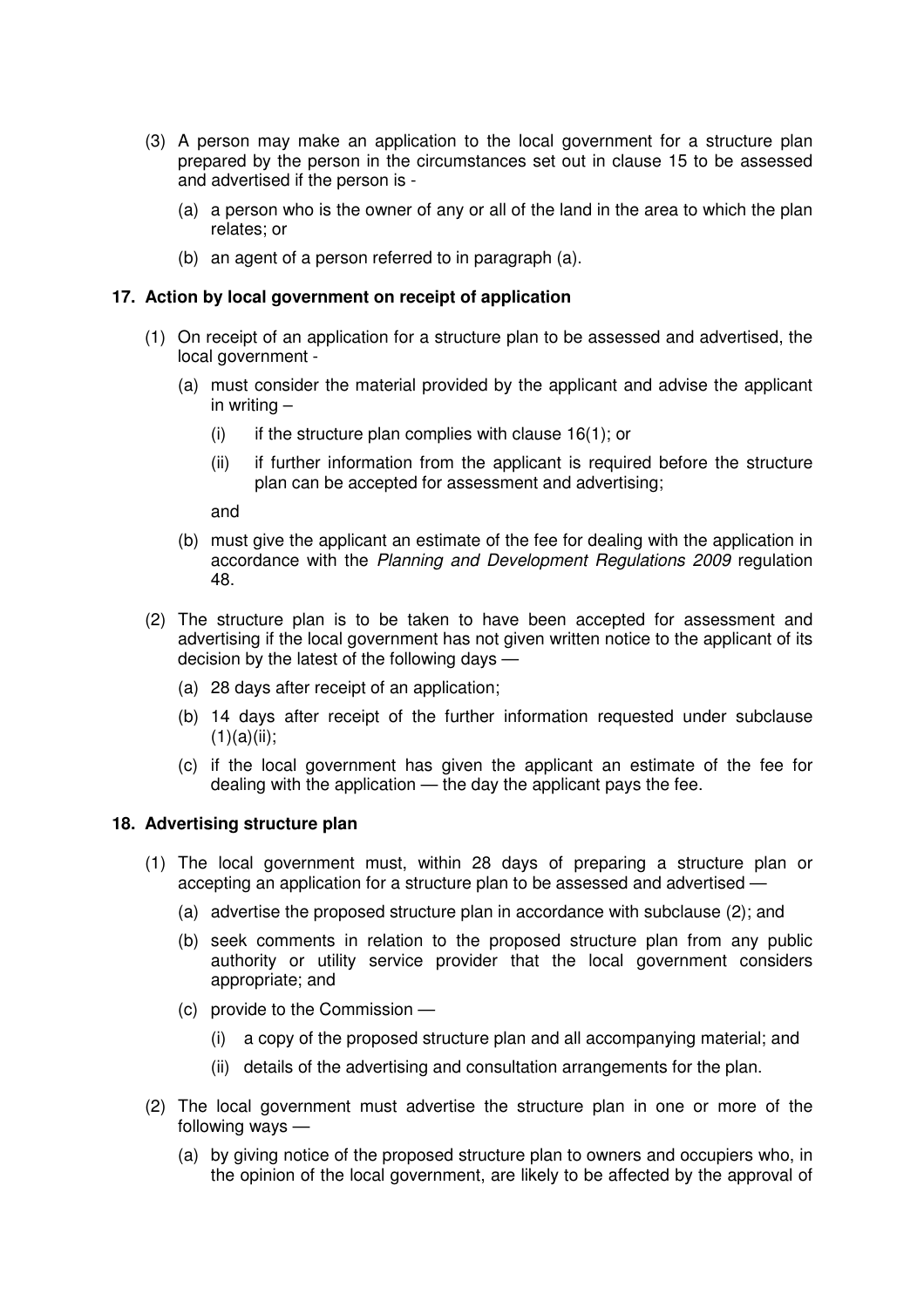the structure plan, including a statement that submissions may be made to the local government by a specified day being a day not less than 14 days and not more than 28 days, or a later day approved by the Commission, from the day on which the notice is given to the person;

- (b) by publishing a notice of the proposed structure plan in a newspaper circulating in the Scheme area including a statement that submissions may be made to the local government by a specified day being a day not less than 14 days and not more than 28 days, or a later day approved by the Commission, from the day on which the notice is published;
- (c) by publishing a notice of the proposed structure plan on the local government website including a statement that submissions may be made to the local government by a specified day being a day not less than 14 days and not more than 28 days, or a later day approved by the Commission, from the day on which the notice is published;
- (d) by erecting a sign or signs in a conspicuous place on the land the subject of the proposed structure plan giving notice of the proposed plan for a period of not less than 14 days and not more than 28 days from the day on which the sign is erected including on each sign a statement that submissions may be made to the local government by a specified day being a day not less than 14 days and not more than 28 days, or a later day approved by the Commission, from the day on which the sign is erected.
- (3) The local government
	- (a) must make a structure plan advertised under subclause (2) and the material accompanying it available for public inspection during business hours at the offices of the local government; and
	- (b) may publish the structure plan and the material accompanying it on the website of the local government.
- (4) If a local government fails to advertise a structure plan in accordance with this clause, the Commission may take reasonable steps to ensure that the plan is advertised.
- (5) All costs incurred by the Commission in the exercise of the power conferred by subclause (4) may, with the approval of the Minister, be recovered from the local government as a debt due to the Commission.

#### **19. Consideration of submissions**

- (1) The local government
	- (a) must consider all submissions made to the local government within the period specified in a notice advertising the structure plan; and
	- (b) may consider submissions made to the local government after that time; and
	- (c) may request further information from a person who prepared the structure plan; and
	- (d) may advertise any modifications proposed to the structure plan to address issues raised in submissions.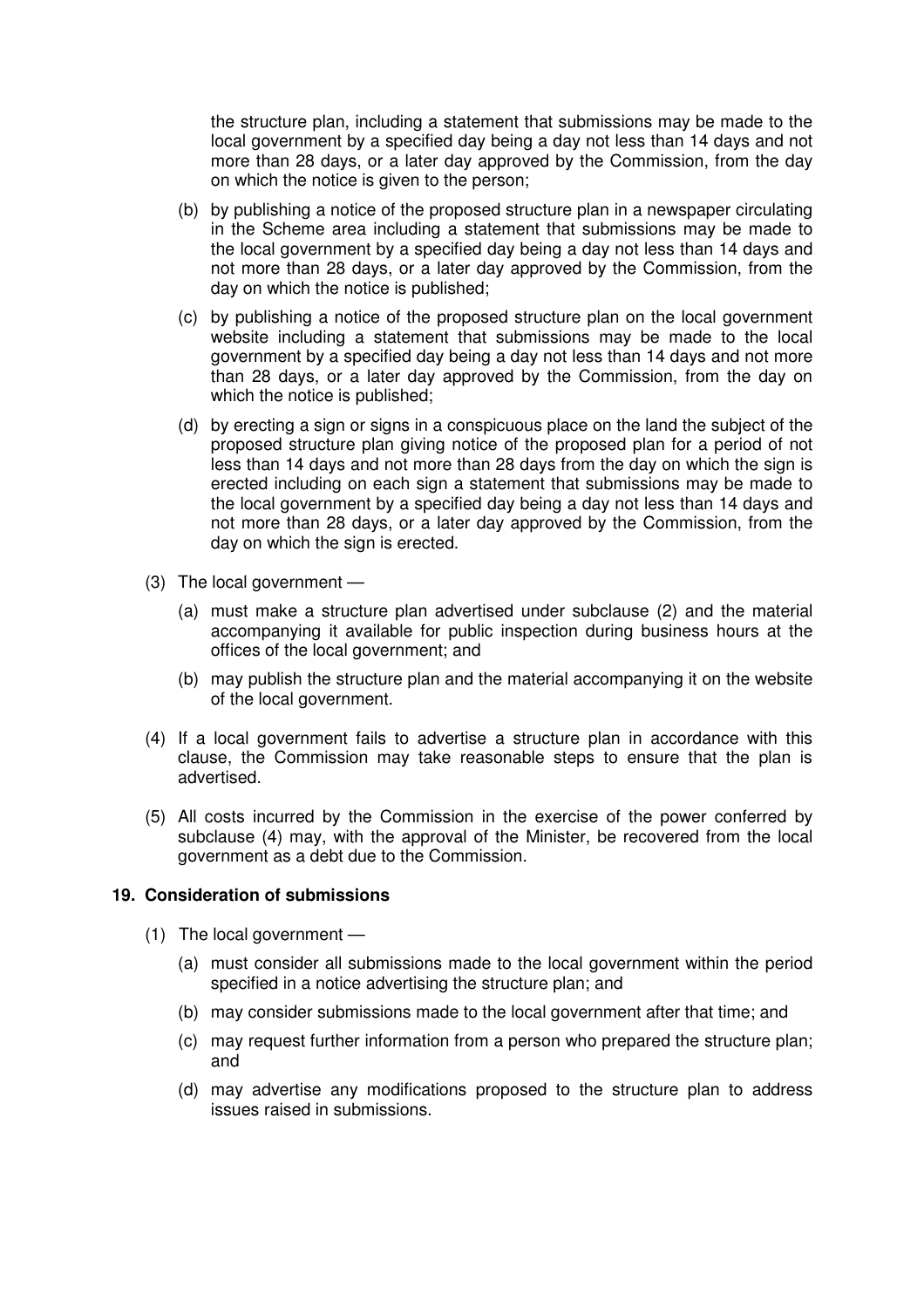- (2) If a local government makes a decision under subclause (1)(d) the local government must take any steps the local government considers appropriate to advertise the proposed modification to the structure plan.
- (3) Modifications to a structure plan may not be advertised on more than one occasion without the approval of the Commission.

#### **20. Local government report to Commission**

- (1) The local government must prepare a report on the proposed structure plan and provide it to the Commission no later than 60 days after the day that is the latest  $of -$ 
	- (a) the last day for making submissions specified in a notice given or published under clause 18(2); or
	- (b) the last day for making submissions after a proposed modification of the structure plan is advertised under clause 19(2); or
	- (c) a day agreed by the Commission.
- (2) The report on the proposed structure plan must include the following
	- (a) a list of the submissions considered by the local government, including, if relevant, any submissions received on a proposed modification to the structure plan advertised under clause 19(2);
	- (b) any comments by the local government in respect of those submissions;
	- (c) a schedule of any proposed modifications to address issues raised in the submissions;
	- (d) the local government's assessment of the proposal based on appropriate planning principles;
	- (e) a recommendation by the local government on whether the proposed structure plan should be approved by the Commission, including a recommendation on any proposed modifications.

#### **21. Cost and expenses incurred by local government**

The costs and expenses incurred by the local government in giving a report under clause 20(1), are, to the extent that they are not payable by a person who prepared a structure plan under the Planning and Development Regulations 2009 regulation 49, to be borne by the local government.

#### **22. Decision of Commission**

- (1) On receipt of a report on a proposed structure plan, the Commission must consider the plan and the report and may —
	- (a) approve the structure plan; or
	- (b) require the local government or the person who prepared the structure plan  $to -$ 
		- (i) modify the plan in the manner specified by the Commission; and
		- (ii) resubmit the modified plan to the Commission for approval;
		- or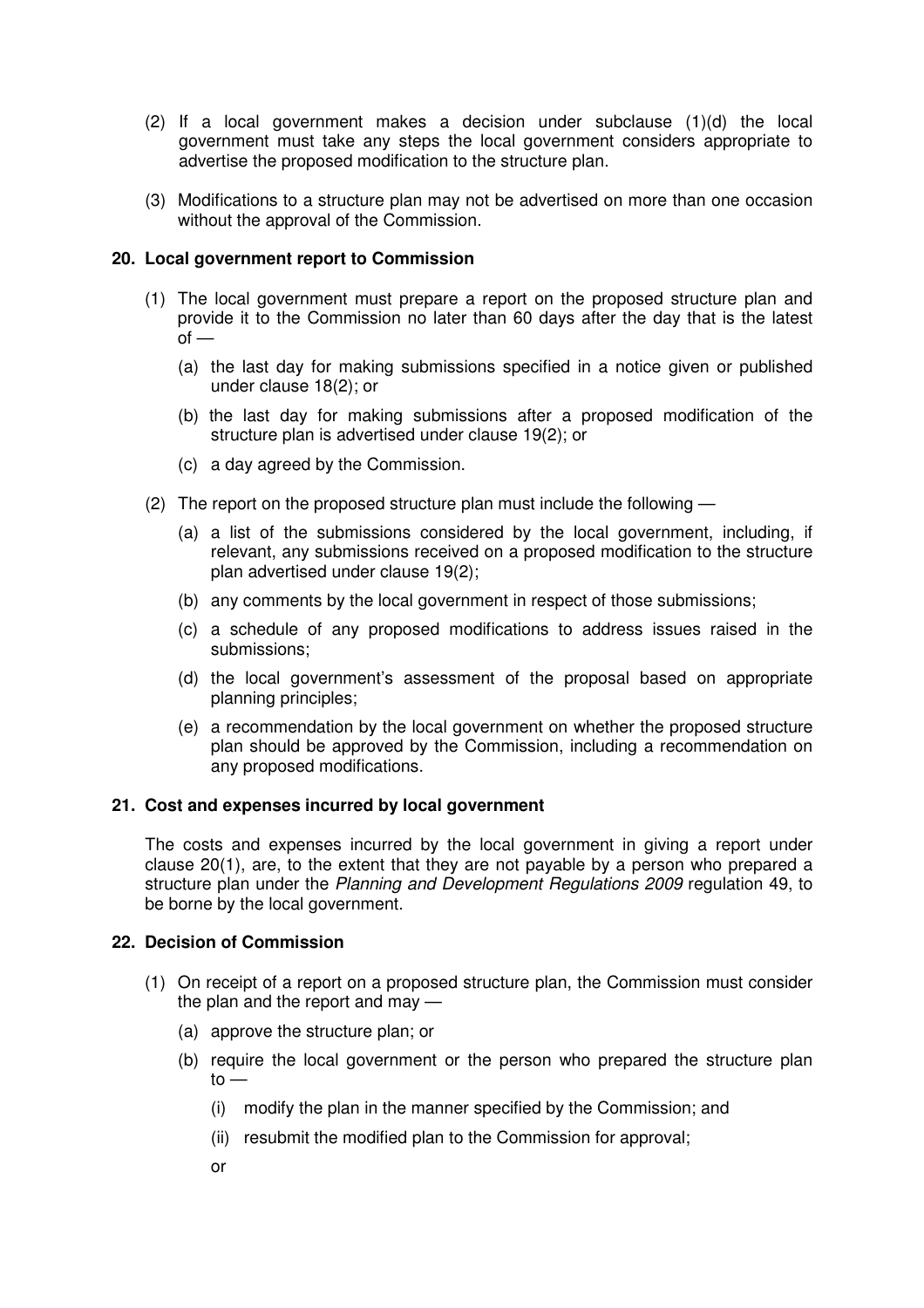- (c) refuse to approve the structure plan.
- (2) Before making a decision under subclause (1), the Commission may, if the Commission considers that major modifications have been made to the structure plan since it was advertised, direct the local government to readvertise the structure plan in the manner specified by the Commission.
- (3) The Commission may not direct the local government to readvertise the structure plan on more than one occasion.
- (4) If the Commission is not given a report on a proposed structure plan in accordance with clause 20(1), the Commission may make a decision on the proposed structure plan under subclause (1) in the absence of the report.
- (5) The Commission is to be taken to have refused to approve a structure plan if the Commission has not made a decision under subclause (1) within —
	- (a) 120 days of the day on which the local government provides the report to the Commission, excluding any period between the Commission requiring modifications to the structure plan and the resubmission of the modified plan; or
	- (b) a longer period agreed in writing between the Commission and the person who prepared the proposed structure plan.
- (6) Despite subclause (5), the Commission may decide whether or not to approve a structure plan after the period applicable under subclause (5) has expired, and the validity of the decision is not affected by the expiry.
- (7) The Commission must give the local government and any person who prepared the proposed structure plan written notice of its decision to approve or to refuse to approve a structure plan.

#### **23. Further services or information from local government**

- (1) The Commission may direct the local government to give to the Commission technical advice and assistance or further information in writing in connection with the application if —
	- (a) the local government does not provide a report on a structure plan within the timeframe referred to in clause 20(1); or
	- (b) the local government provides a report on a structure plan that does not contain sufficient information for the Commission to make its decision on whether or not to approve the structure plan.
- (2) The direction must be in writing and must specify
	- (a) the services or information required; and
	- (b) the time within which the local government must comply with the direction.
- (3) If a local government fails to comply with a direction given to it under subclause (1), the Commission may take reasonable steps to obtain the services or information referred to in the direction on its own behalf.
- (4) All costs incurred by the Commission in the exercise of the power conferred by subclause (3) may, with the approval of the Minister, be recovered from the local government as a debt due to the Commission.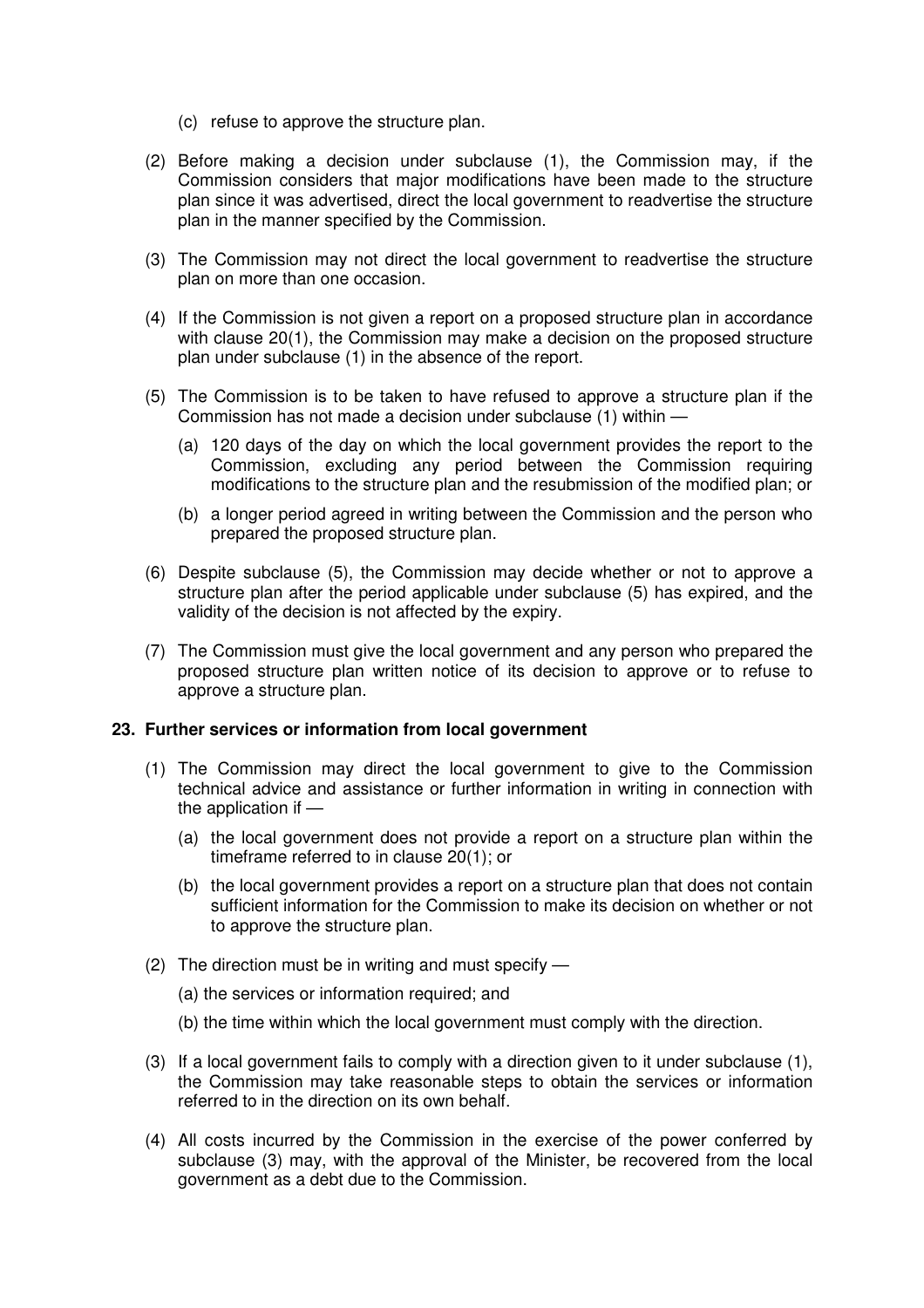#### **24. Structure plan may provide for later approval of details of subdivision**

- (1) The Commission may approve a structure plan that provides for further details of a proposed subdivision included in the plan to be submitted to, and approved by, the Commission before the subdivision is approved under Part 10 of the Act.
- (2) The Commission may only approve a structure plan referred to in subclause (1) if the Commission is satisfied that the further matters that are to be approved would not result in a substantial departure from the plan.

#### **25. Review**

A person who prepared a structure plan may apply to the State Administrative Tribunal for a review, in accordance with the Planning and Development Act 2005 Part 14, of a decision by the Commission not to approve the structure plan.

#### **26. Publication of structure plan approved by Commission**

- (1) If the Commission approves a structure plan the Commission must publish the structure plan in any manner the Commission considers appropriate.
- (2) The local government may publish a structure plan approved by the Commission on the website of the local government.

#### **27. Effect of structure plan**

- (1) A decision-maker for an application for development approval or subdivision approval in an area that is covered by a structure plan that has been approved by the Commission is to have due regard to, but is not bound by, the structure plan when deciding the application.
- (2) A decision-maker for an application for development approval or subdivision approval in an area referred to in clause 15 as being an area for which a structure plan may be prepared, but for which no structure plan has been approved by the Commission, may approve the application if the decision-maker is satisfied that —
	- (a) the proposed development or subdivision does not conflict with the principles of orderly and proper planning; and
	- (b) the proposed development or subdivision would not prejudice the overall development potential of the area.

#### **28. Duration of approval**

- (1) The approval of a structure plan has effect for a period of 10 years commencing on the day on which the Commission approves the plan, or another period determined by the Commission, unless —
	- (a) the Commission earlier revokes its approval; or
	- (b) an amendment to the Scheme that covers the area to which the structure plan relates takes effect in accordance with section 87 of the Act.
- (2) For the purposes of subclause (1), a structure plan that was approved before the day referred to in the Planning and Development (Local Planning Schemes)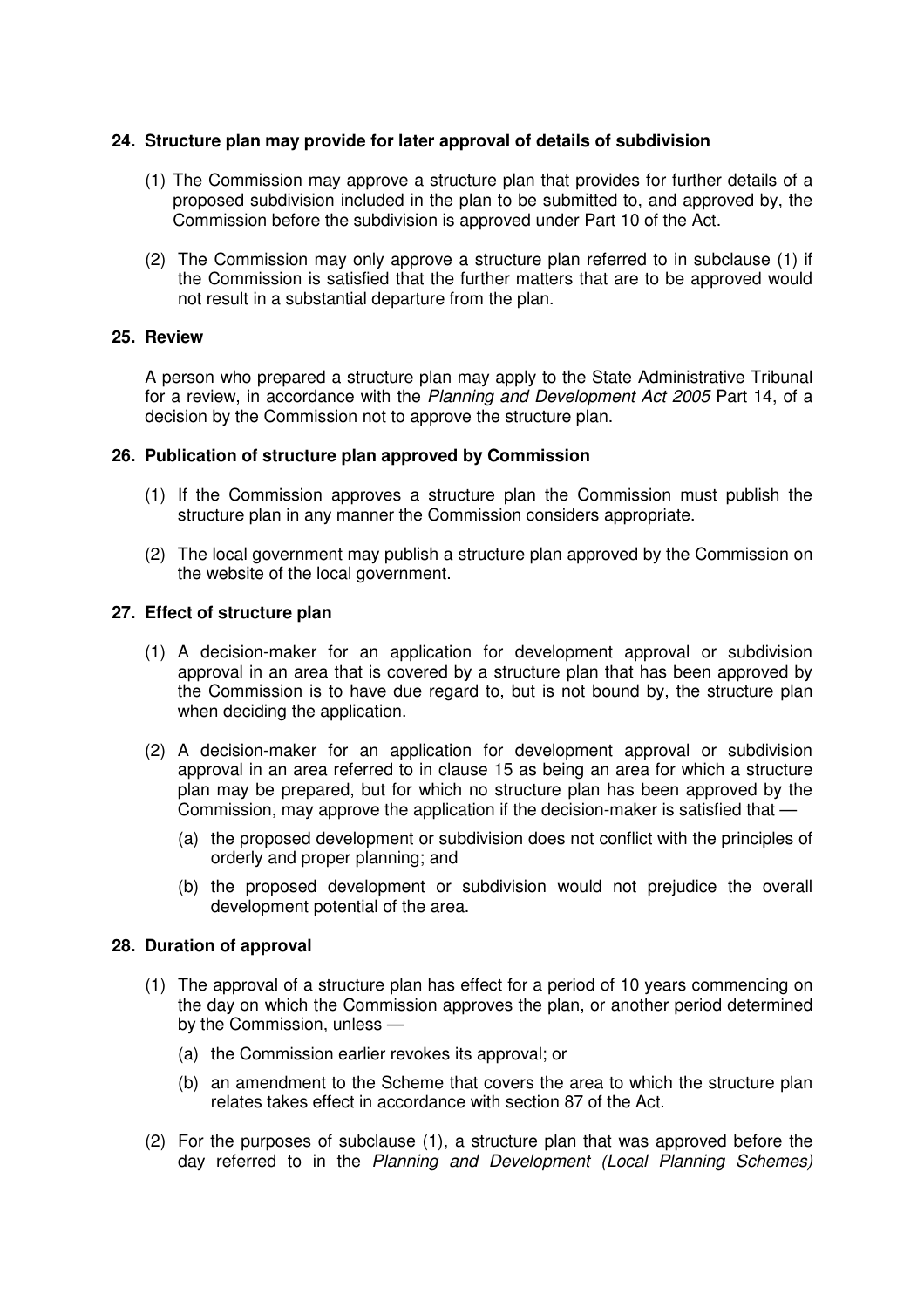Regulations 2015 regulation 2(b) (**commencement day**) is to be taken to have been approved on commencement day.

- (3) The Commission may extend the period of approval of a structure plan if there are no changes to the terms of the plan or the conditions attached to the approval.
- (4) The Commission may revoke its approval of a structure plan if the Commission considers that the structure plan cannot be effectively implemented because of a legislative change or a change in a State planning policy.

#### **29. Amendment of structure plan**

- (1) A structure plan may be amended by the Commission at the request of the local government or a person who owns land in the area covered by the plan.
- (2) The procedures for making a structure plan set out in this Part, with any necessary changes, are to be followed in relation to an amendment to a structure plan.
- (3) Despite subclause (2), the local government may decide not to advertise an amendment to a structure plan if, in the opinion of the local government and the Commission, the amendment is of a minor nature.
- (4) An amendment to a structure plan does not extend the period of approval of the plan unless, at the time the amendment is approved, the Commission agrees to extend the period.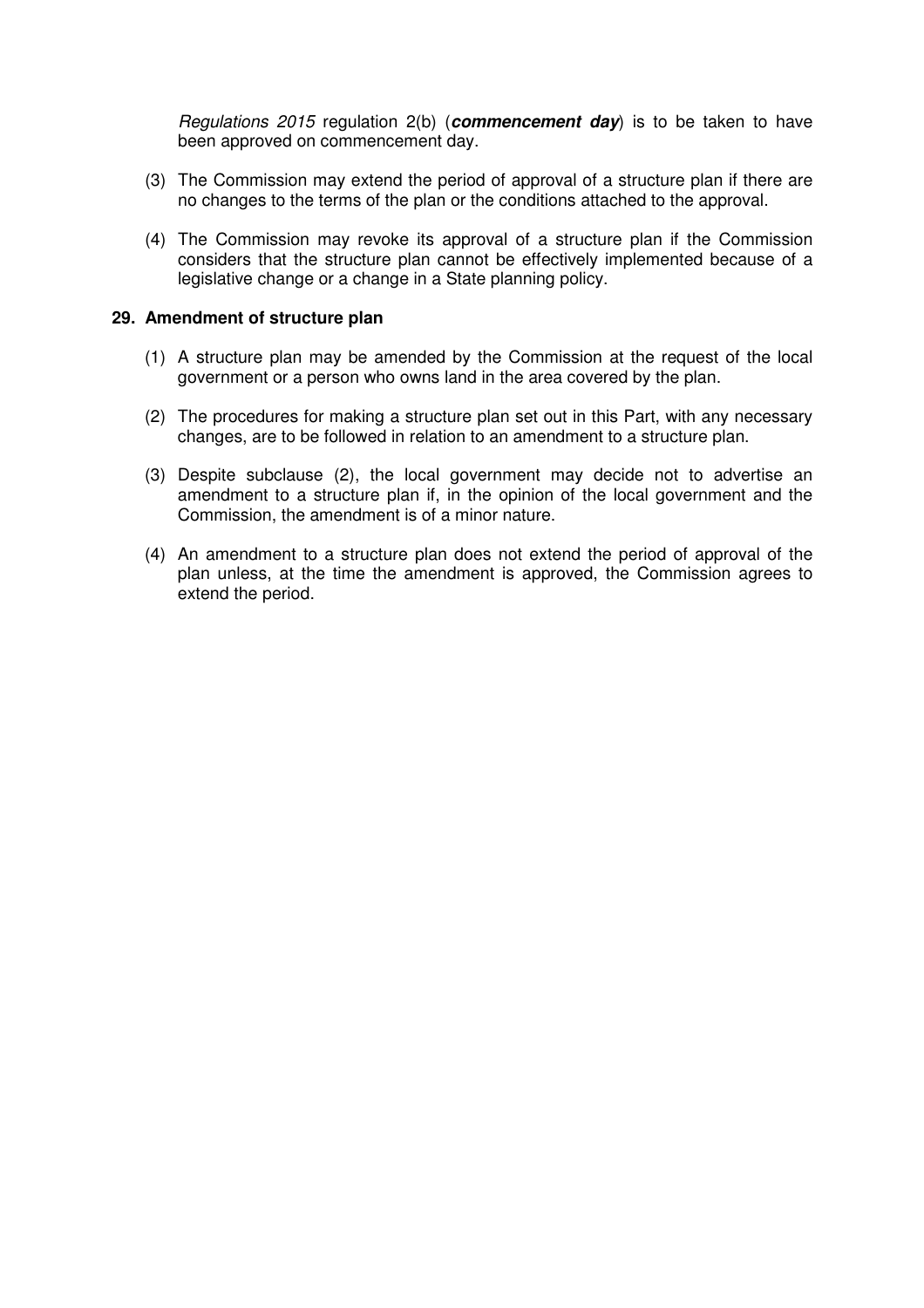## **Part 5 — Activity centre plans**

#### **30. Terms used**

In this Part —

#### **activity centre** means —

- (a) an area of land identified in accordance with a State planning policy as an activity centre; or
- (b) an area of land identified by the Commission as an activity centre;

**activity centre plan** or **activity centre structure plan** means a plan for the coordination of the future subdivision, zoning and development of an activity centre.

#### **31. When activity centre plan may be prepared**

An activity centre plan in respect of an area of land in the Scheme area may be prepared if –

- (a) a State planning policy requires an activity centre structure plan to be prepared for the area; or
- (b) the Commission considers that an activity centre plan for the area is required for the purposes of orderly and proper planning.

#### **32. Preparation of activity centre plan**

- (1) An activity centre plan must
	- (a) be prepared in a manner and form approved by the Commission; and
	- (b) include any maps, information or other material required by the Commission; and
	- (c) unless the Commission otherwise agrees, set out the following information
		- (i) the key attributes and constraints of the area covered by the plan including the natural environment, landform and the topography of the area;
		- (ii) the planning context for the area covered by the plan and the neighbourhood and region within which the area is located;
		- (iii) any major land uses, zoning or reserves proposed by the plan;
		- (iv) estimates of the future number of lots in the area covered by the plan and the extent to which the plan provides for dwellings, retail floor space or other land uses;
		- (v) the population impacts that are expected to result from the implementation of the plan;
		- (vi) the extent to which the plan provides for the coordination of key transport and other infrastructure;
		- (vii) the proposed staging of the subdivision or development covered by the plan;
		- (viii) the standards to be applied for the buildings, other structures and works that form part of the development or subdivision to which it applies;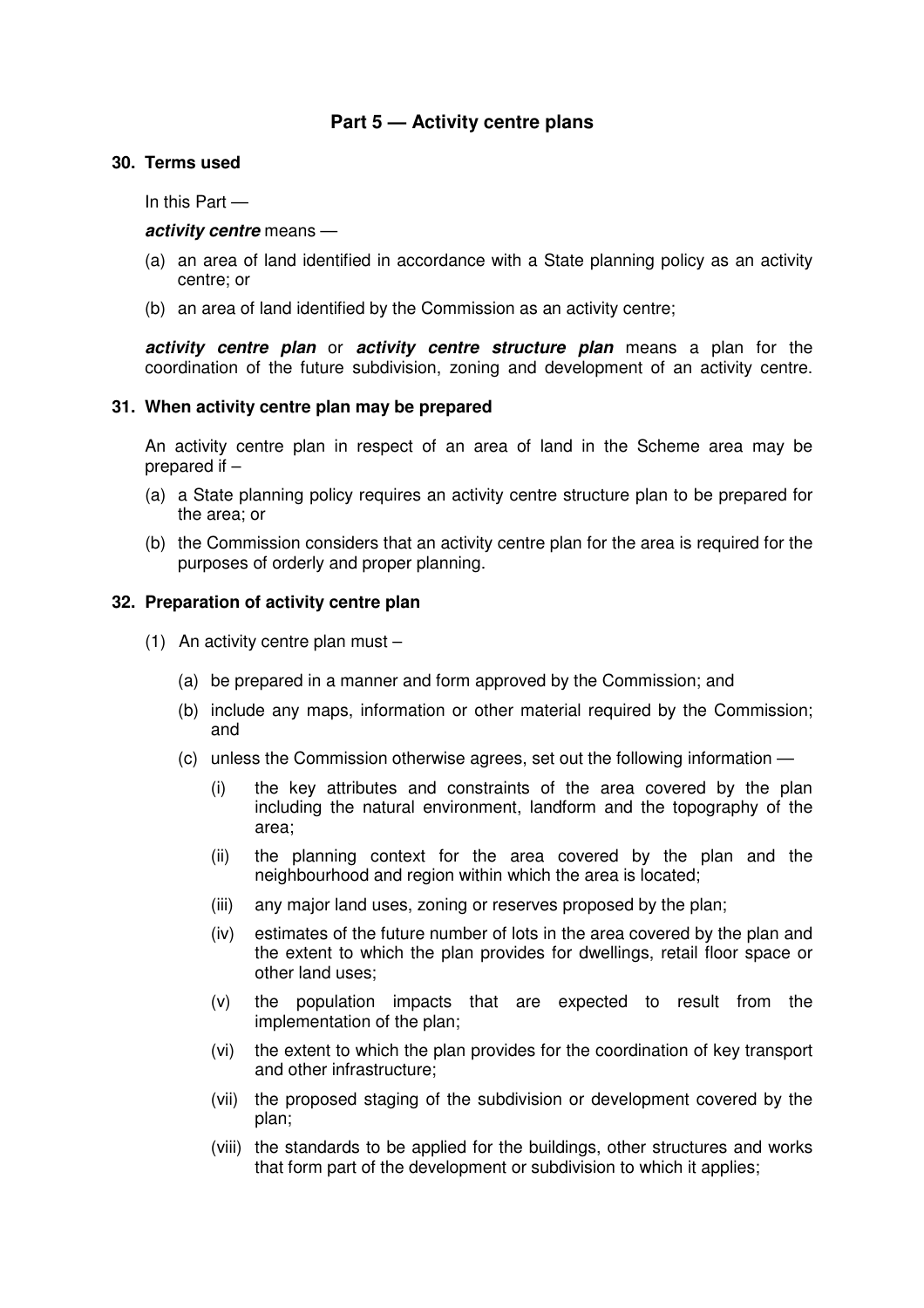- (ix) arrangements for the management of services for the development or subdivision;
- (x) the arrangements to be made for vehicles to access the area covered by the plan.
- (2) The local government may prepare an activity centre plan in the circumstances set out in clause 31.
- (3) A person may make an application to the local government for an activity centre plan prepared by the person in the circumstances set out in clause 31 to be assessed and advertised if the person is —
	- (a) a person who is the owner of any or all of the land in the area to which the plan relates; or
	- (b) an agent of a person referred to in paragraph (a).

#### **33. Action by local government on receipt of application**

- (1) On receipt of an application for an activity centre plan to be assessed and advertised, the local government —
	- (a) must consider the material provided by the applicant and advise the applicant in writing —
		- (i) if the activity plan complies with clause 32(1); or
		- (ii) if further information from the applicant is required before the activity centre plan can be accepted for assessment and advertising; and
	- (b) must give the applicant an estimate of the fee for dealing with the application in accordance with the Planning and Development Regulations 2009 regulation 48.
- (2) The activity centre plan is to be taken to have been accepted for assessment and advertising if the local government has not given written notice of its decision to the applicant by the latest of the following days —
	- (a) 28 days after receipt of an application;
	- (b) 14 days after receipt of the further information requested under subclause  $(1)(a)(ii)$ ;
	- (c) if the local government has given the applicant an estimate of the fee for dealing with the application — the day on which the applicant pays the fee.

#### **34. Advertising activity centre plan**

- (1) The local government must, within 28 days of preparing an activity centre plan or accepting an application for an activity centre plan to be assessed and advertised -
	- (a) advertise the proposed activity centre plan in accordance with subclause (2); and
	- (b) seek comments in relation to the proposed activity centre plan from any public authority or utility service provider that the local government considers appropriate; and
	- (c) provide to the Commission
		- (i) a copy of the proposed activity centre plan and all accompanying material;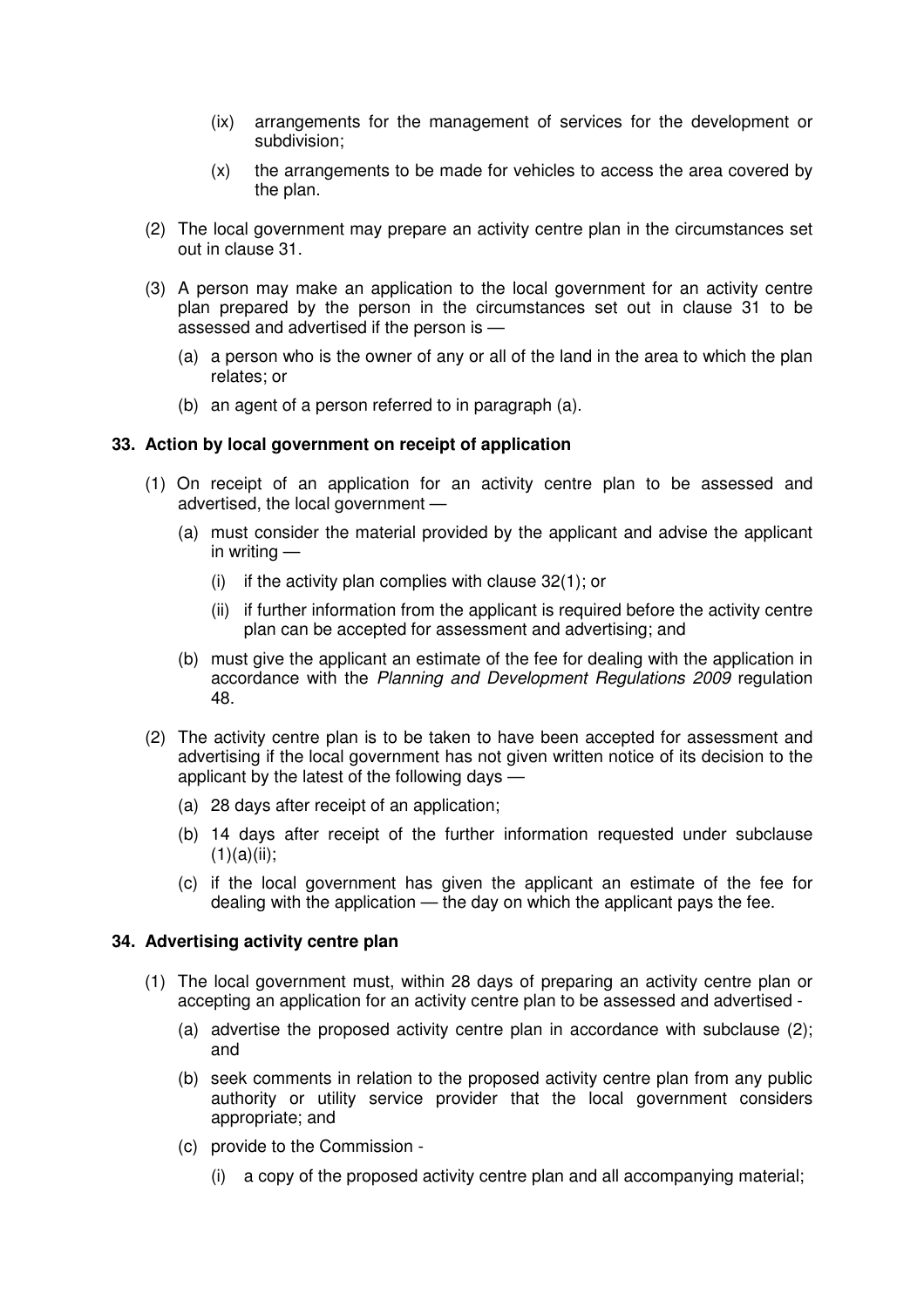- (ii) details of the advertising and consultation arrangements for the plan.
- (2) The local government must advertise the activity centre plan in one or more of the following ways —
	- (a) by giving notice of the proposed activity centre plan to owners and occupiers who, in the opinion of the local government, are likely to be affected by the approval of the activity centre plan, including a statement that submissions may be made to the local government by a specified day being a day not less than 14 days and not more than 28 days, or a later day approved by the Commission, from the day on which the notice is given to the person;
	- (b) by publishing a notice of the proposed activity centre plan in a newspaper circulating in the Scheme area including a statement that submissions may be made to the local government by a specified day being a day not less than 14 days and not more than 28 days, or a later day approved by the Commission, from the day on which the notice is published;
	- (c) by publishing a notice of the proposed activity centre plan by electronic means in a form approved by the local government CEO including a statement that submissions may be made to the local government by a specified day being a day not less than 14 days and not more than 28 days, or a later day approved by the Commission, from the day on which the notice is published;
	- (d) by erecting a sign or signs in a conspicuous place on the land the subject of the proposed activity centre plan giving notice of the proposed plan for a period of not less than 14 days and not more than 28 days from the day on which the sign is erected including on each sign a statement that submissions may be made to the local government by a specified day being a day not less than 14 days and not more than 28 days, or a later day approved by the Commission, from the day on which the sign is erected.
- (3) The local government
	- (a) must make an activity centre plan advertised under subclause (2) and the material accompanying it available for public inspection during business hours at the offices of the local government; and
	- (b) may publish the activity centre plan and the material accompanying it on the website of the local government.
- (4) If a local government fails to advertise an activity centre plan in accordance with this clause, the Commission may take reasonable steps to ensure that the plan is advertised.
- (5) All costs incurred by the Commission in the exercise of the power conferred by subclause (4) may, with the approval of the Minister, be recovered from the local government as a debt due to the Commission.

#### **35. Consideration of submissions**

- (1) The local government
	- (a) must consider all submissions made to the local government within the period specified in a notice advertising a proposed activity centre plan; and
	- (b) may consider submissions made to the local government after that time; and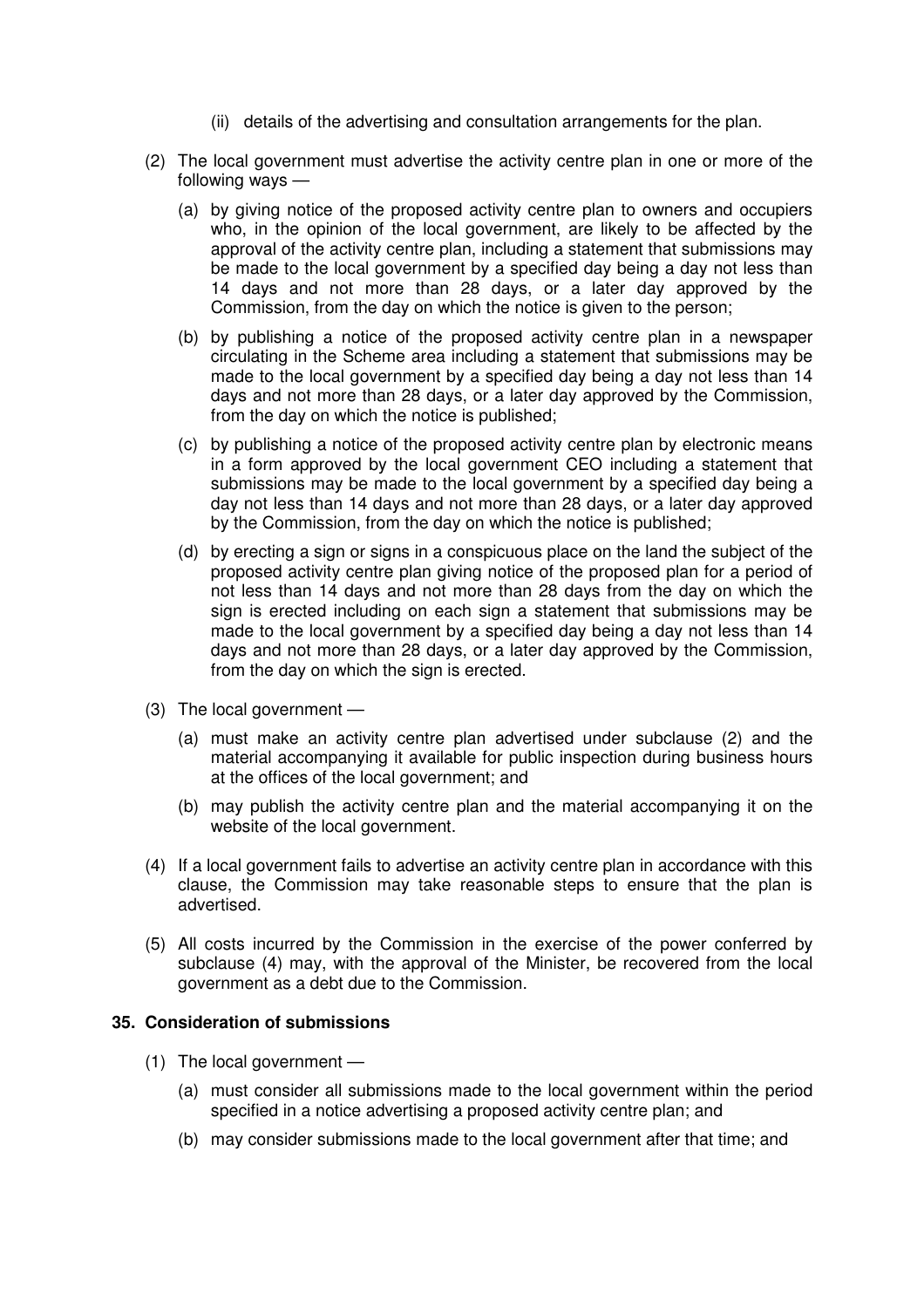- (c) may request further information from a person who prepared the activity centre plan; and
- (d) may advertise any modifications proposed to the activity centre plan to address issues raised in submissions.
- (2) If a local government makes a decision under subclause (1)(d) the local government must take any steps the local government considers appropriate to advertise the proposed modification to the activity centre plan.
- (3) Modifications to an activity centre plan may not be advertised on more than one occasion without the approval of the Commission.

#### **36. Local government report to Commission**

- (1) The local government must prepare a report on the proposed activity centre plan and provide it to the Commission no later than 60 days after the day that is the latest of —
	- (a) the last day for making submissions specified in a notice given or published under clause 34(2); or
	- (b) the last day for making submissions after a proposed amendment to the activity centre plan is advertised under clause 35(2); or
	- (c) a day agreed by the Commission.
- (2) The report on the proposed activity centre plan must be in a form approved by the Commission and must include the following —
	- (a) a list of the submissions considered by the local government, including if relevant, any submissions received on a proposed modification to the activity centre plan advertised under clause 35(2);
	- (b) any comments by the local government in respect of those submissions;
	- (c) a schedule of any proposed modifications to address issues raised in the submissions;
	- (d) the local government's assessment of the proposal based on appropriate planning principles;
	- (e) a recommendation by the local government on whether the proposed activity centre plan should be approved by the Commission, including a recommendation on any proposed modifications.

#### **37. Cost and expenses incurred by local government**

The costs and expenses incurred by the local government in giving a report under clause 36(1), are, to the extent that they are not payable by a person who prepared an activity centre plan under the Planning and Development Regulations 2009 regulation 49, to be borne by the local government.

#### **38. Decision of Commission**

- (1) On receipt of a report on a proposed activity centre plan, the Commission must consider the plan and the report and may —
	- (a) approve the activity centre plan; or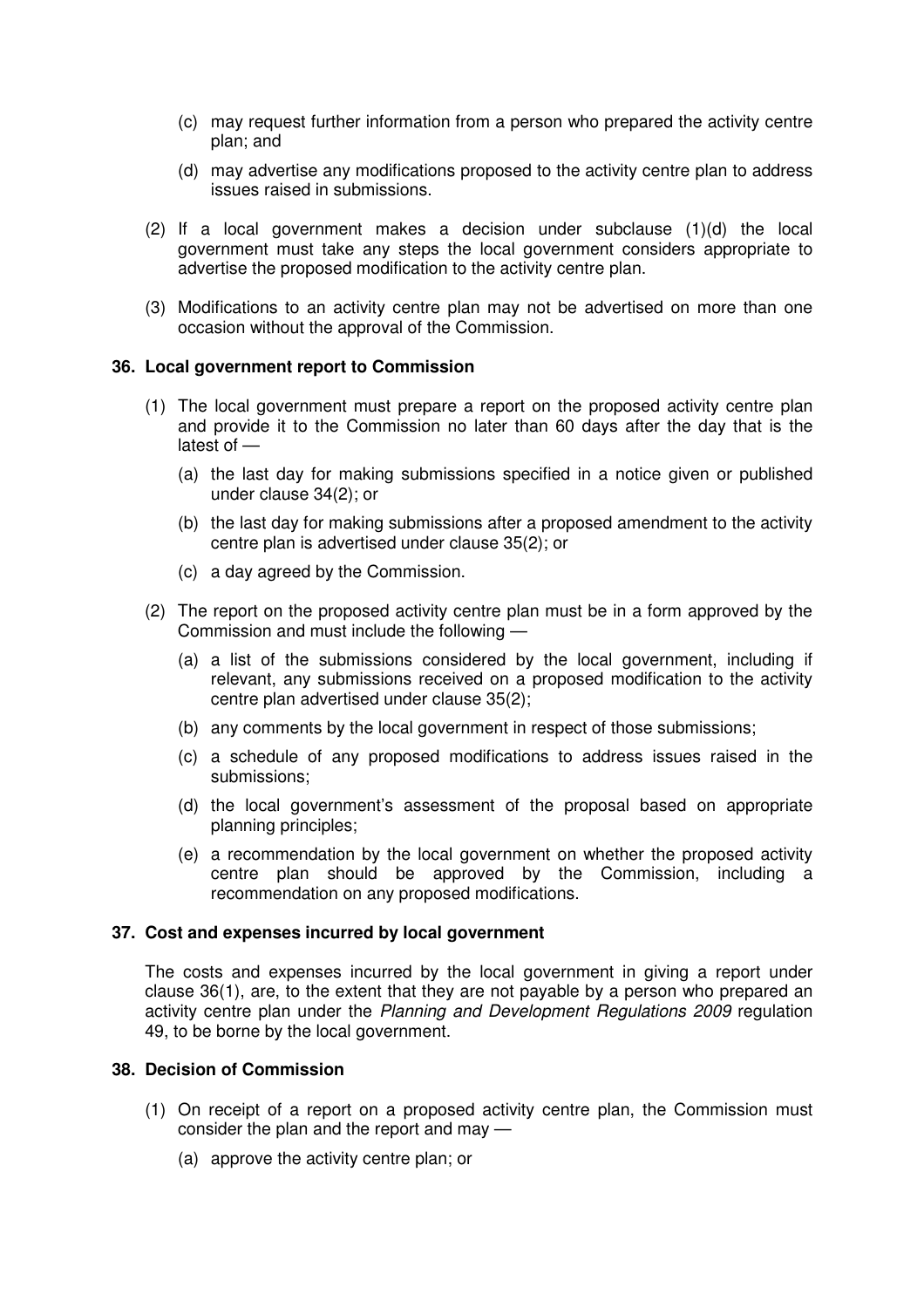- (b) require the local government or the person who prepared the activity centre plan to —
	- (i) modify the plan in the manner specified by the Commission; and
	- (ii) resubmit the modified plan to the Commission for approval; or
- (c) refuse to approve the activity centre plan.
- (2) Before making a decision under subclause (1), the Commission may, if the Commission considers that major modifications have been made to the activity centre plan since it was advertised, direct the local government to readvertise the activity centre plan as specified by the Commission.
- (3) The Commission must not direct the local government to readvertise the activity centre plan on more than one occasion.
- (4) If the Commission is not given a report on a proposed activity centre plan in accordance with clause 36(1), the Commission may make a decision on the proposed plan under subclause (1) in the absence of the report.
- (5) The Commission is to be taken to have refused to approve an activity centre plan if the Commission has not made a decision under subclause (1) within —
	- (a) 120 days of the day on which the local government provides the report to the Commission, excluding any period between the Commission requiring modifications to the activity centre plan and the resubmission of the modified plan; or
	- (b) a longer period agreed in writing between the Commission and the person who prepared the proposed activity centre plan.
- (6) Despite subclause (5), the Commission may decide whether or not to approve an activity centre plan after the period applicable under subclause (5) has expired, and the validity of the decision is not affected by the expiry.
- (7) The Commission must give the local government and any person who prepared the proposed activity centre plan written notice of its decision to approve or to refuse to approve an activity centre plan.

## **39. Further services or information from local government**

- (1) The Commission may direct the local government to give to the Commission technical advice and assistance or further information in writing in connection with the application if —
	- (a) the local government does not provide a report on an activity centre plan within the timeframe referred to in clause 36(1); or
	- (b) the local government provides a report on an activity centre plan that does not contain sufficient information for the Commission to make its decision on whether or not to approve the activity centre plan.
- (2) The direction must be in writing and must specify
	- (a) the services or information required; and
	- (b) the time within which the local government must comply with the direction.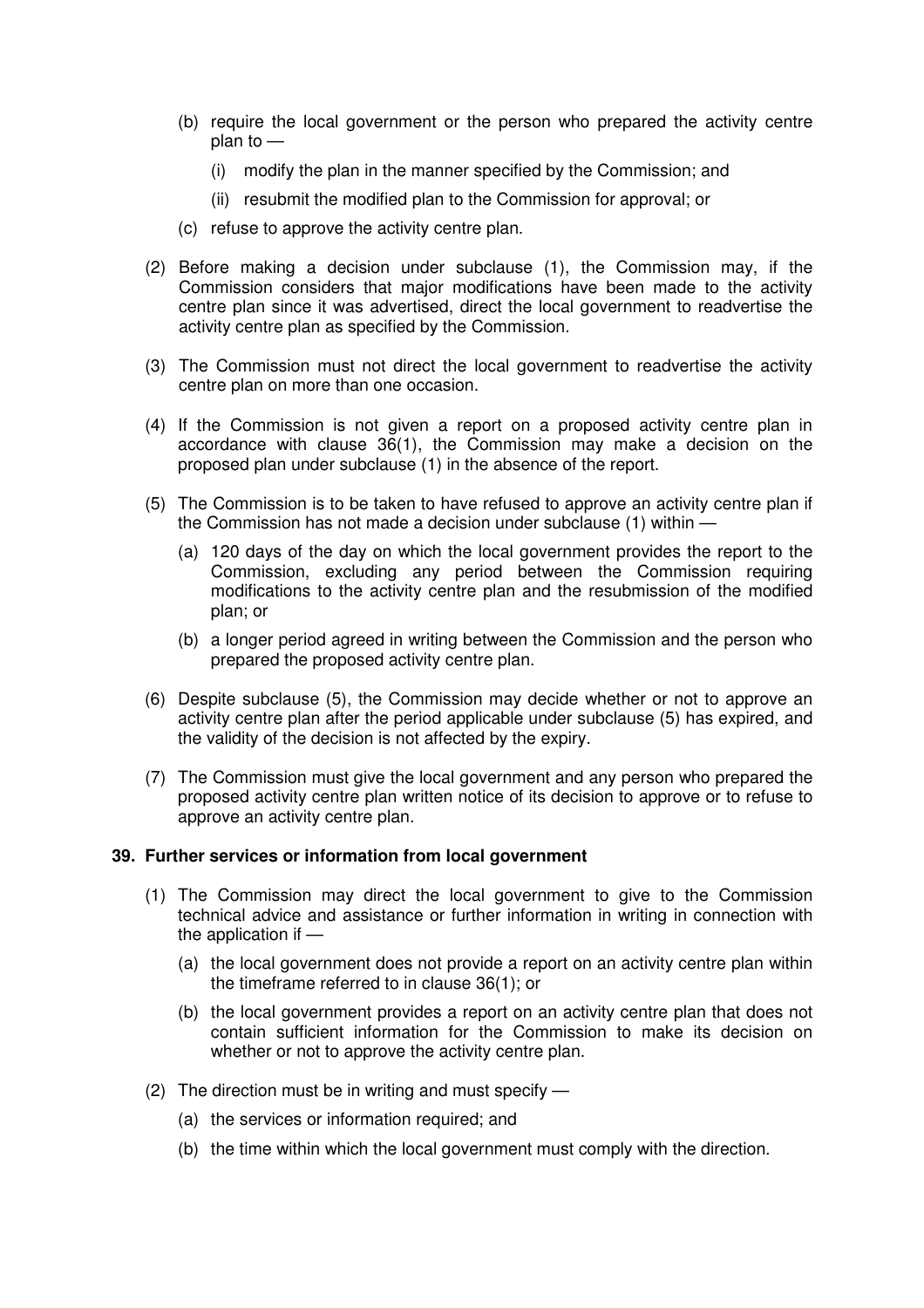- (3) If a local government fails to comply with a direction given to it under subclause (1), the Commission may take reasonable steps to obtain the services or information referred to in the direction on its own behalf.
- (4) All costs incurred by the Commission in the exercise of the power conferred by subclause (3) may, with the approval of the Minister, be recovered from the local government as a debt due to the Commission.

#### **40. Activity centre plan may provide for later approval of details of subdivision or development**

- (1) The Commission may approve an activity centre plan that provides for
	- (a) further details of a subdivision included in the plan to be submitted to, and approved by, the Commission before the subdivision is approved under Part 10 of the Act; or
	- (b) further details of development included in the plan to be submitted to, and approved by, the local government before the development commences.
- (2) The Commission may only approve an activity centre plan referred to in subclause (1) if the Commission is satisfied that the further matters that are to be approved would not result in a substantial departure from the plan.

#### **41. Review**

A person who prepared an activity centre plan may apply to the State Administrative Tribunal for a review, in accordance with the Planning and Development Act 2005 Part 14, of a decision by the Commission not to approve the activity centre plan.

#### **42. Publication of activity centre plan approved by Commission**

- (1) If the Commission approves an activity centre plan the Commission must publish the activity centre plan in any manner the Commission considers appropriate.
- (2) The local government may publish an activity centre plan approved by the Commission on the website of the local government.

#### **43. Effect of activity centre plan**

- (1) A decision-maker for an application for development approval or subdivision approval in an area that is covered by an activity centre plan that has been approved by the Commission is to have due regard to, but is not bound by, the activity centre plan when deciding the application.
- (2) A decision-maker for an application for development approval or subdivision approval in an area referred to in clause 31 as being an area for which an activity centre plan may be prepared, but for which no activity centre plan has been approved by the Commission, may approve the application if the decision-maker is satisfied that —
	- (a) the proposed development or subdivision does not conflict with the principles of orderly and proper planning; and
	- (b) the proposed development or subdivision would not prejudice the overall development potential of the area.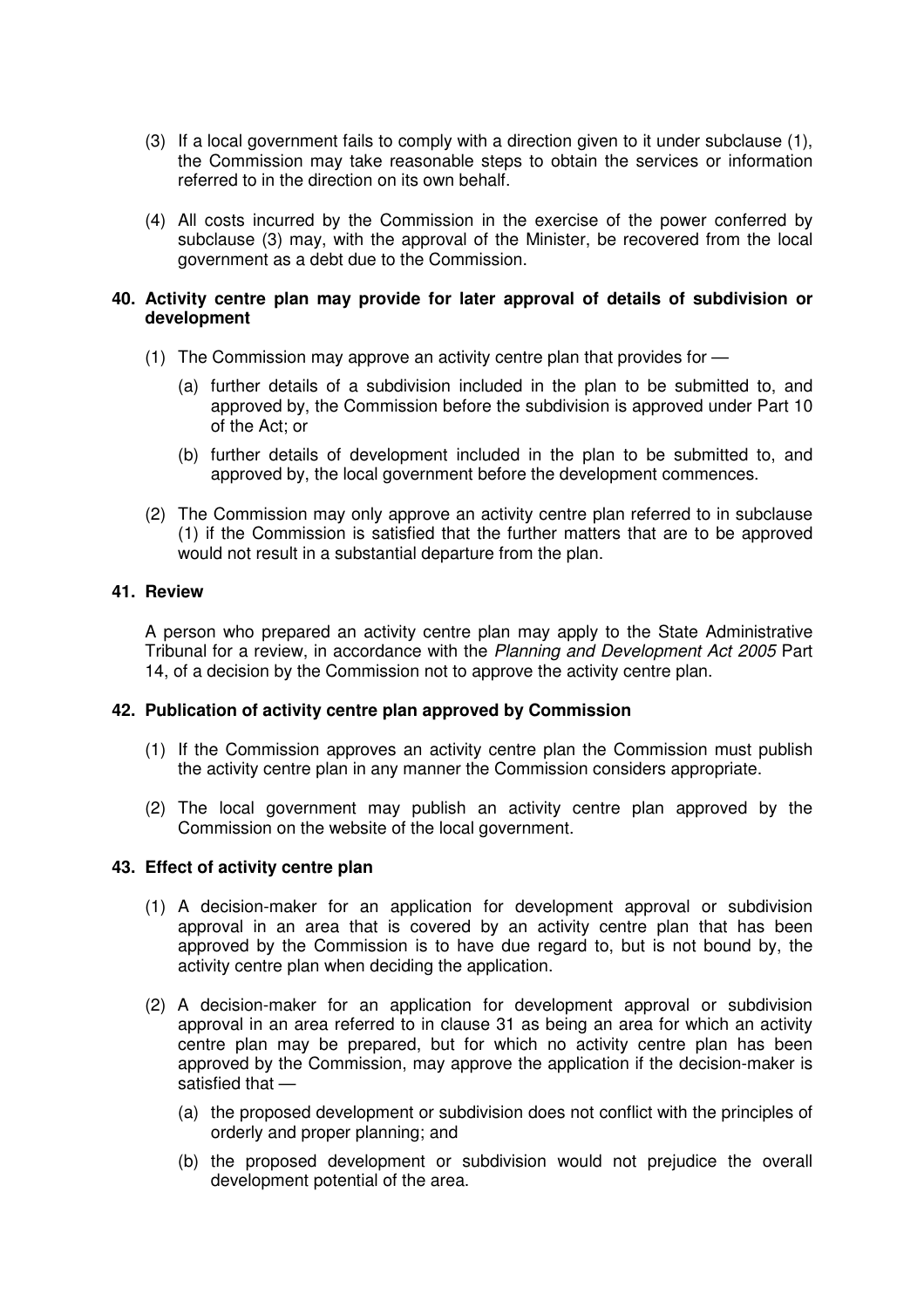#### **44. Duration of approval**

- (1) The approval of an activity centre plan has effect for a period of 10 years commencing on the day on which the Commission approves the plan, or another period determined by the Commission, unless —
	- (a) the Commission earlier revokes its approval; or
	- (b) an amendment to the Scheme that covers the area to which the activity centre plan relates takes effect in accordance with section 87 of the Act.
- (2) For the purposes of subclause (1), an activity centre plan that was approved before the day referred to in the Planning and Development (Local Planning Schemes) Regulations 2015 regulation 2(b) (**commencement day**) has effect as if it were approved on commencement day.
- (3) The Commission may extend the period of approval of an activity centre plan if there are no changes to the terms of the plan or the conditions attached to the approval.
- (4) The Commission may revoke its approval of an activity centre plan if the Commission considers that the activity centre plan cannot be effectively implemented because of a legislative change or a change in a State planning policy.

#### **45. Amendment of activity centre plan**

- (1) An activity centre plan may be amended by the Commission at the request of the local government or a person who owns land in the area covered by the plan.
- (2) The procedures for making an activity centre plan set out in this Part, with any necessary changes, are to be followed in relation to an amendment to an activity centre plan.
- (3) Despite subclause (2), the local government may decide not to advertise an amendment to an activity centre plan if, in the opinion of the local government and the Commission, the amendment is of a minor nature.
- (4) An amendment to an activity centre plan does not extend the period of approval of the plan unless, at the time the amendment is approved, the Commission agrees to extend the period.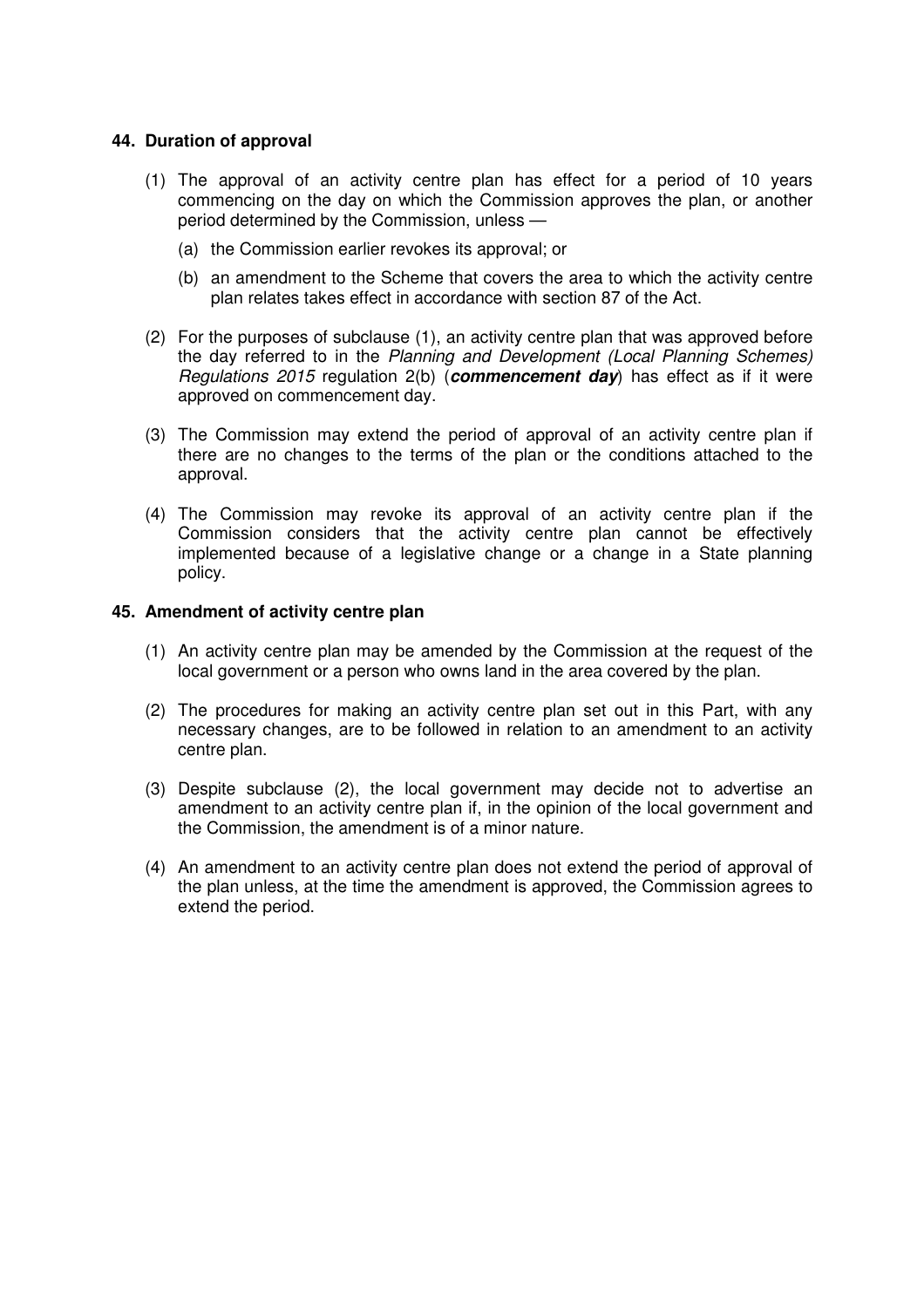## **Part 6 - Local Development Plans**

#### **46. Term used: local development plan**

In this Part -

**Local Development Plan** means a plan setting out specific and detailed guidance for a future development including one or more of the following –

- (a) site and development standards that are to apply to the development;
- (b) specifying exemptions from the requirement to obtain development approval for development in the area to which the plan relates.

#### **47. When local development plan may be prepared**

A local development plan in respect of an area of land in the Scheme area may be prepared if -

- (a) the Commission has identified the preparation of a local development plan as a condition of approval of a plan of subdivision of the area; or
- (b) a structure plan requires a local development plan to be prepared for the area; or
- (c) an activity centre plan requires a local development plan to be prepared for the area; or
- (d) the Commission or local government considers that a local development plan is required for the purposes of orderly and proper planning.

#### **48. Preparation of local development plan**

- (1) A local development plan must
	- (a) be prepared in a manner and form approved by the Commission; and
	- (b) include any maps or other material considered by the local government to be necessary; and
	- (c) set out the following information
		- (i) the standards to be applied for the buildings, other structures and works that form part of the development to which it applies;
		- (ii) detail of the arrangements to be made for vehicles to access the area covered by the plan.
- (2) The local government may prepare a local development plan in the circumstances set out in clause 47.
- (3) A person may make an application to the local government for a local development plan prepared by the person in the circumstances set out in clause 47 to be assessed and advertised if the person is –
	- (a) a person who is the owner of any or all of the land in the area to which the plan relates; or
	- (b) an agent of a person referred to in paragraph (a).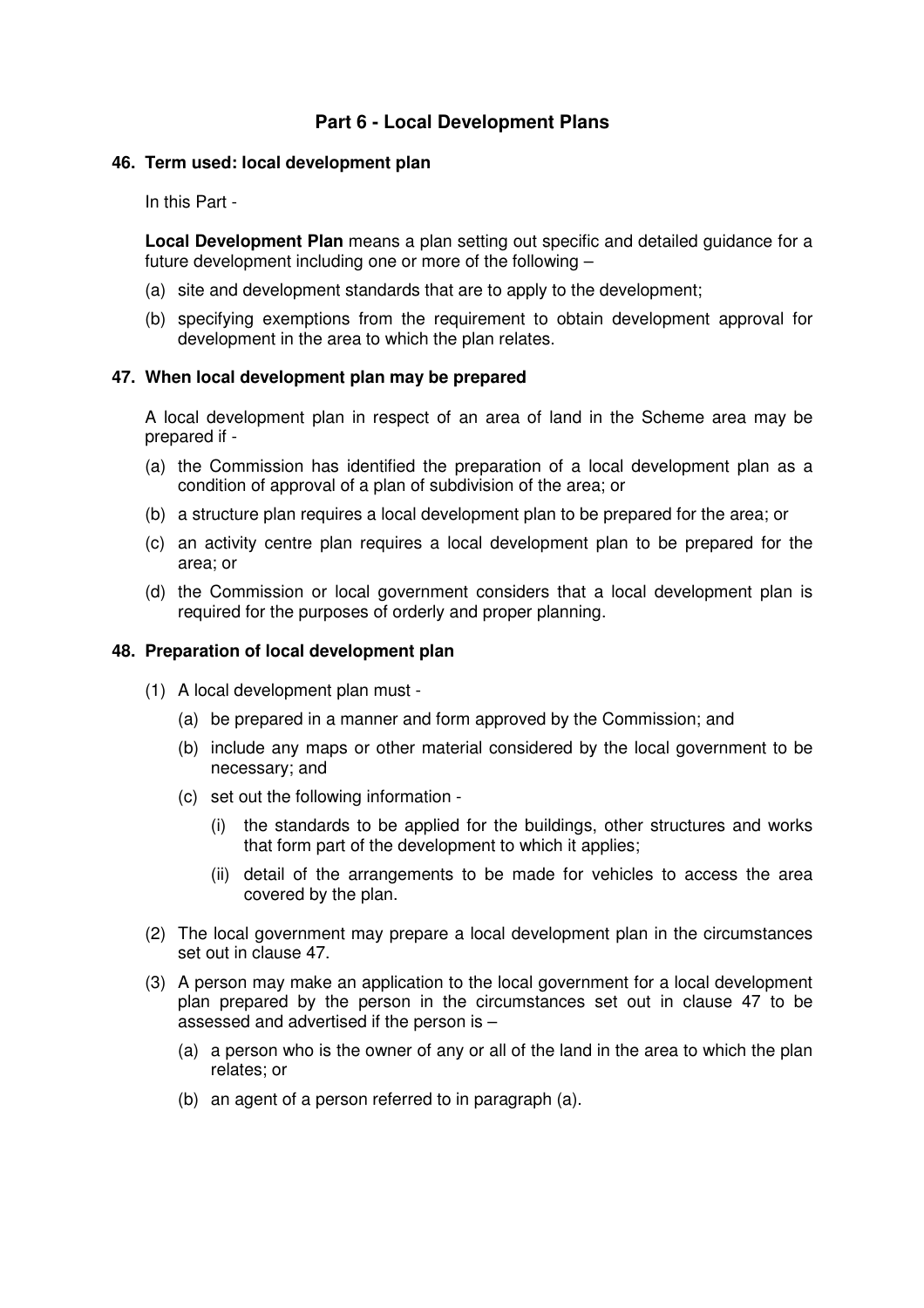#### **49. Action by local government on receipt of application**

- (1) On receipt of an application for a local development plan to be assessed and advertised, the local government —
	- (a) must consider the material provided by the applicant and advise the applicant in writing —
		- (i) if the local development plan complies with clause 48(1); or
		- (ii) if further information from the applicant is required before the local development plan can be accepted for assessment and advertising; and
	- (b) must give the applicant an estimate of the fee for dealing with the application in accordance with the Planning and Development Regulations 2009 regulation 48.
- (2) The local development plan is to be taken to have been accepted for assessment and advertising if the local government has not given written notice of its decision to the applicant by the latest of the following days —
	- (a) 14 days after receipt of an application;
	- (b) 7 days after receipt of the further information requested under subclause  $(1)(a)(ii);$
	- (c) if the local government has given the applicant an estimate of the fee for dealing with the application — the day on which the applicant pays the fee.

#### **50. Advertising of local development plan**

- (1) The local government must, within 28 days of preparing a local development plan or accepting an application for a local development plan to be assessed and advertised —
	- (a) advertise the proposed local development plan in accordance with subclause (2); and
	- (b) seek comments in relation to the proposed local development plan from any public authority or utility service that the local government considers appropriate.
- (2) The local government must advertise a local development plan in one or more of the following ways -
	- (a) by giving notice of the proposed plan to owners and occupiers who, in the opinion of the local government, are likely to be affected by the approval of the plan, including a statement that submissions may be made to the local government by a specified day being a day not less than 14 days from the day on which the notice is given to the person;
	- (b) by publishing a notice of the proposed plan in a newspaper circulating in the Scheme area including a statement that submissions may be made to the local government by a specified day being a day not less than 14 days from the day on which the notice is published;
	- (c) by publishing a notice of the proposed plan by electronic means in a form approved by the local government CEO including a statement that submissions may be made to the local government by a specified day being a day not less than 14 days from the day on which the notice is published;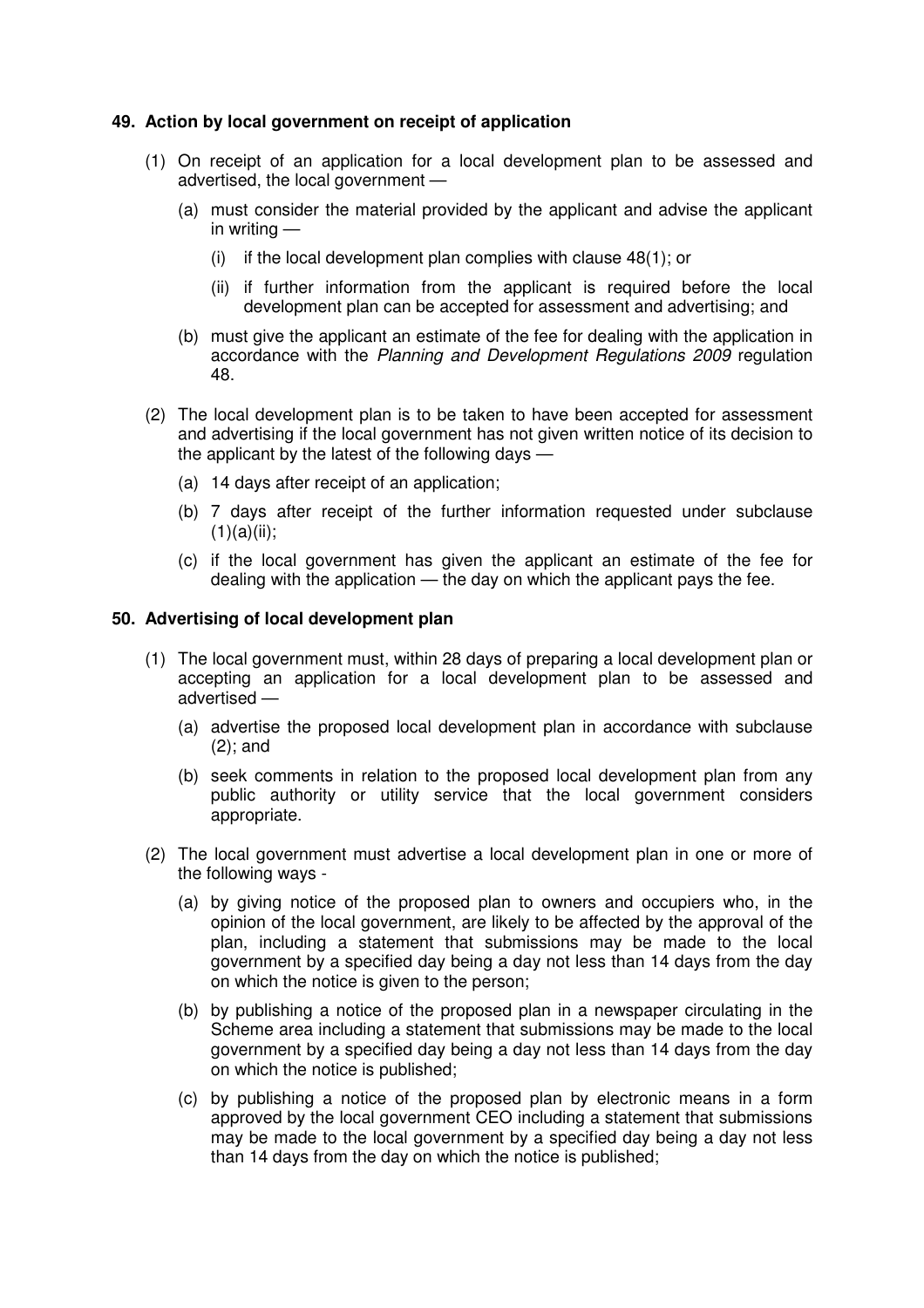- (d) by erection of a sign or signs in a conspicuous place on the land the subject of the proposed plan giving notice of the proposed plan for a period of not less than 14 days from the day on which the sign is erected including on each sign a statement that submissions may be made to the local government by a specified day being a day not less than 14 days from the day on which the sign is erected.
- (3) Despite subclause (1) the local government may decide not to advertise a local development plan if the local government is satisfied that the plan is not likely to adversely affect any owners or occupiers within the area covered by the plan or an adjoining area.
- (4) The local government
	- (a) must make a local development plan advertised under subclause (1) and the material accompanying it available for public inspection during business hours at the offices of the local government; and
	- (b) may publish the local development plan and the material accompanying it on the website of the local government.

#### **51. Consideration of submissions**

The local government —

- (a) must consider all submissions in relation to a local development plan made to the local government within the period specified in a notice advertising a proposed local development plan; and
- (b) may consider submissions in relation to a local development plan made to the local government after that time; and
- (c) is to have due regard to the matters set out in clause 67 to the extent that, in the opinion of the local government those matters are relevant to the development to which the plan relates.

#### **52. Decision of local government**

- (1) Following consideration of a proposed local development plan, including any amendments made to the plan to address matters raised in submissions, the local government must -
	- (a) approve the local development plan; or
	- (b) require the person who prepared the local development plan to  $-$ 
		- (i) modify the plan in the manner specified by the local government; and
		- (ii) resubmit the modified plan to the local government for approval; or
	- (c) refuse to approve the plan.
- (2) The local government is to be taken to have refused to approve a local development plan if the local government has not made a decision under subclause  $(1) -$ 
	- (a) if the plan was advertised within the period of 60 days after the last day for making submissions specified in a notice given or published under clause 50(2) or a longer period agreed between the local government and a person other than the local government who prepared the plan; or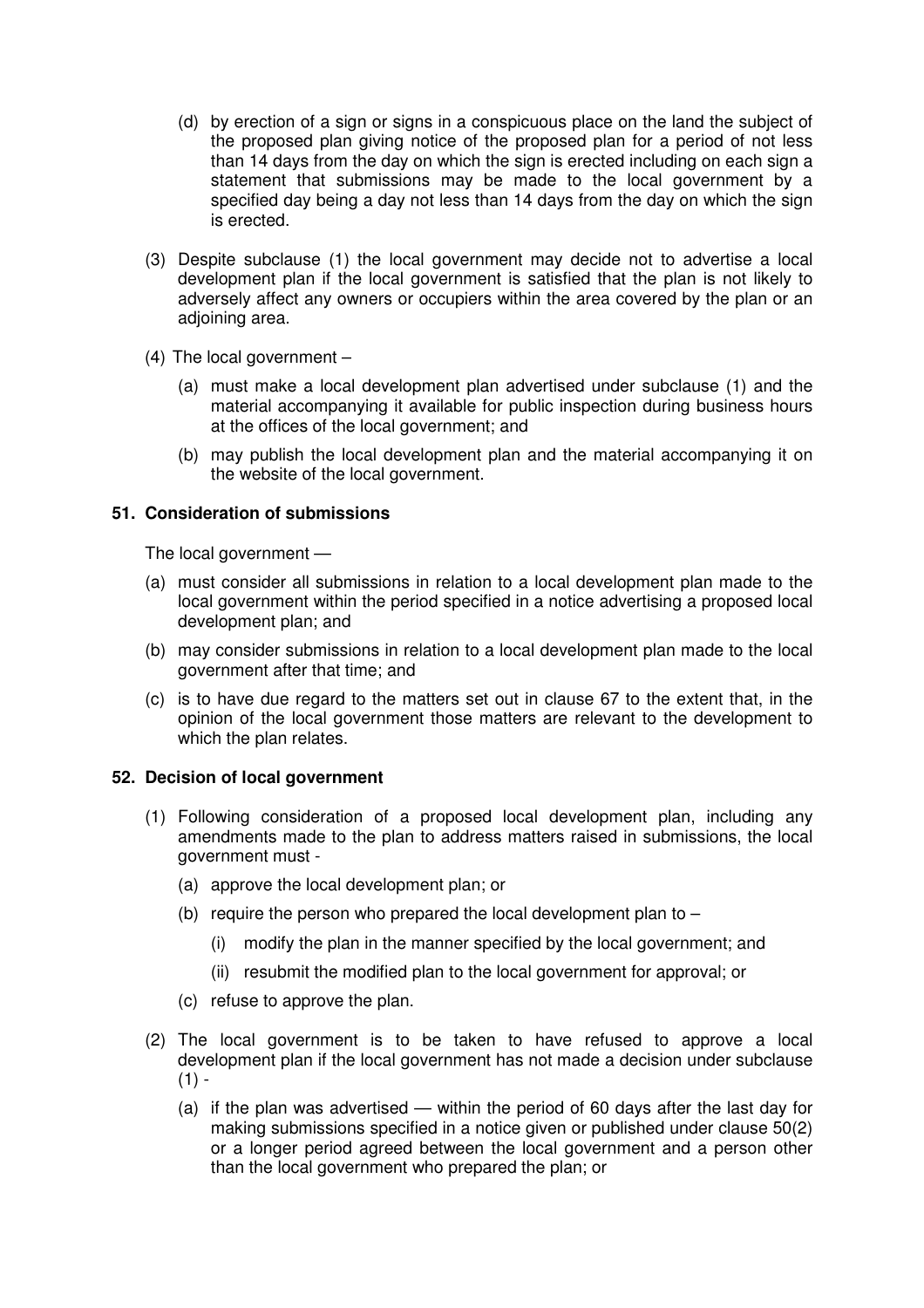- (b) if the plan was not advertised within the period of 60 days after the resolution not to advertise the plan was made by the local government or a longer period agreed between the local government and a person other than the local government who prepared the plan.
- (3) For the purposes of calculating the periods referred to in subclause (2)(a) and (b), the period between the local government requiring modifications to the local development plan and the resubmission of the modified plan is to be excluded.
- (4) Despite subclause (2), the local government may decide whether or not to approve a local development plan after the period applicable under subclause (2) has expired, and the validity of the decision is not affected by the expiry.
- (5) The local government must give any person who prepared the local development plan written notice of its decision to approve or to refuse to approve a local development plan.

#### **53. Local development plan may provide for later approval of details of development**

- (1) The local government may approve a local development plan that provides for further details of any development included in the plan to be submitted to, and approved by, the local government before the development commences.
- (2) The local government may only approve a local development plan referred to in subclause (1) if the local government is satisfied that the further matters that are to be approved would not result in a substantial departure from the plan.

#### **54. Review**

A person who prepared a local development plan may apply to the State Administrative Tribunal for a review, in accordance with the Planning and Development Act 2005 Part 14, of a decision by the local government not to approve the local development plan.

#### **55. Publication of local development plan approved by local government**

If the local government approves a local development plan the local government must publish the local development plan on the website of the local government.

#### **56. Effect of local development plan**

- (1) A decision-maker for an application for development approval in an area that is covered by a local development plan that has been approved by the local government must have due regard to, but is not bound by, the local development plan when deciding the application.
- (2) A decision-maker for an application for development approval in an area referred to in clause 47 as being an area for which a local development plan may be prepared, but for which no local development plan has been approved by the local government, may approve the application if the decision-maker is satisfied that —
	- (a) the proposed development does not conflict with the principles of orderly and proper planning; and
	- (b) the proposed development would not prejudice the overall development potential of the area.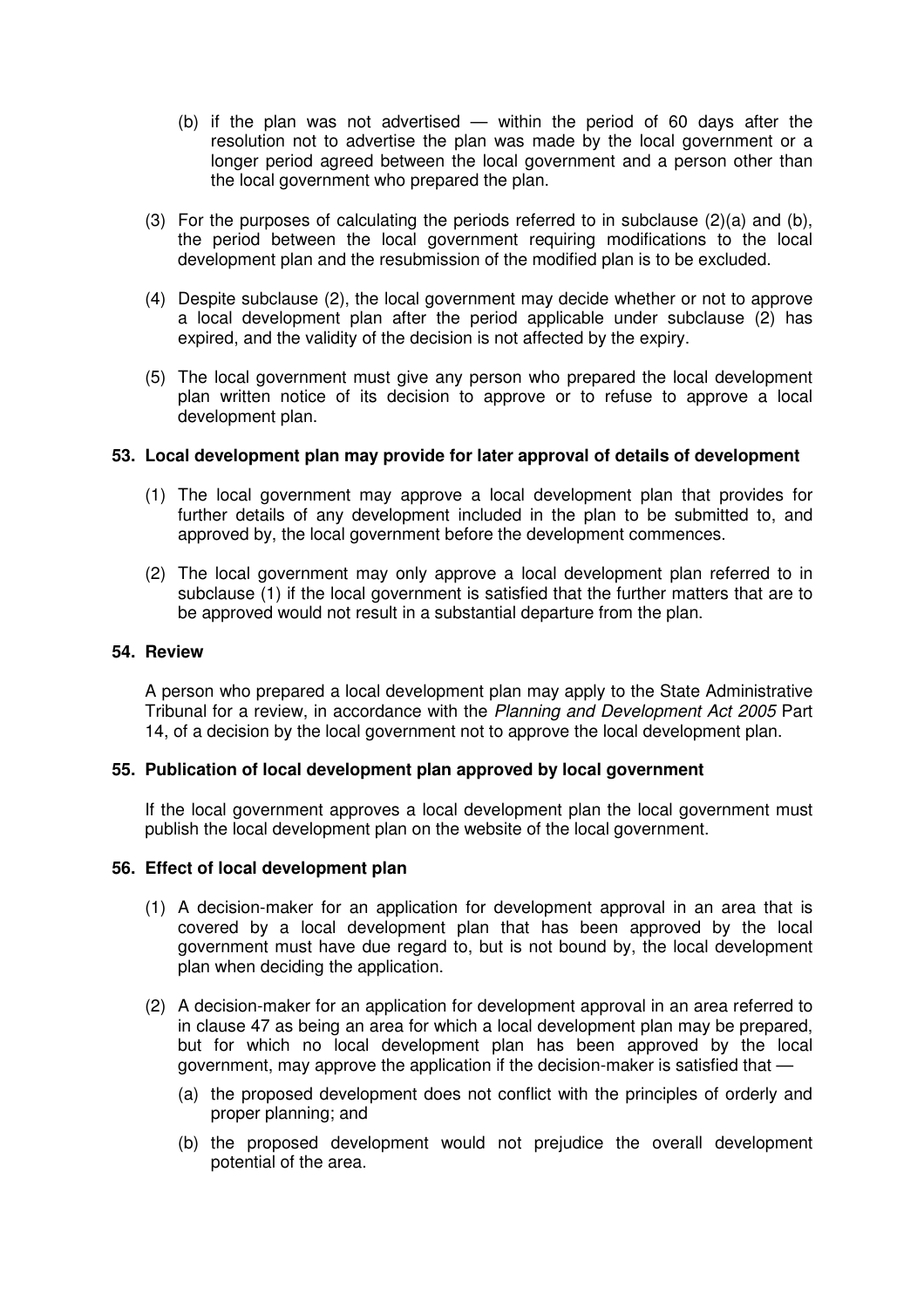#### **57. Duration of approval**

- (1) The approval of a local development plan has effect for a period of 10 years commencing on the day on which the local government approves the plan, or another period determined by the local government, unless the local government earlier revokes its approval.
- (2) For the purposes of subclause (1), a local development plan that was approved before the day referred to in the Planning and Development (Local Planning Schemes) Regulations 2015 regulation 2(b) (**commencement day**) is to be taken to have been approved on commencement day.
- (3) A local government may extend the period of approval of a local development plan if there are no changes to the terms of the plan or the conditions attached to the approval.

#### **58. Revocation of local development plan**

The local government must not revoke approval of a local development plan unless this Scheme is amended so that the development to which the plan relates is a nonconforming use.

#### **59. Amendment of local development plan**

- (1) A local development plan may be amended by the local government.
- (2) A person who owns land in the area covered by a local development plan may request the local government to amend the plan.
- (3) The procedures for making a local development plan set out in this Part, with any necessary changes, are to be followed in relation to an amendment to a local development plan.
- (4) Despite subclause (3), the local government may decide not to advertise an amendment to a local development plan if, in the opinion of the local government, the amendment is of a minor nature.
- (5) An amendment to a local development plan does not extend the period of approval of the plan unless, at the time the amendment is approved, the local government agrees to extend the period.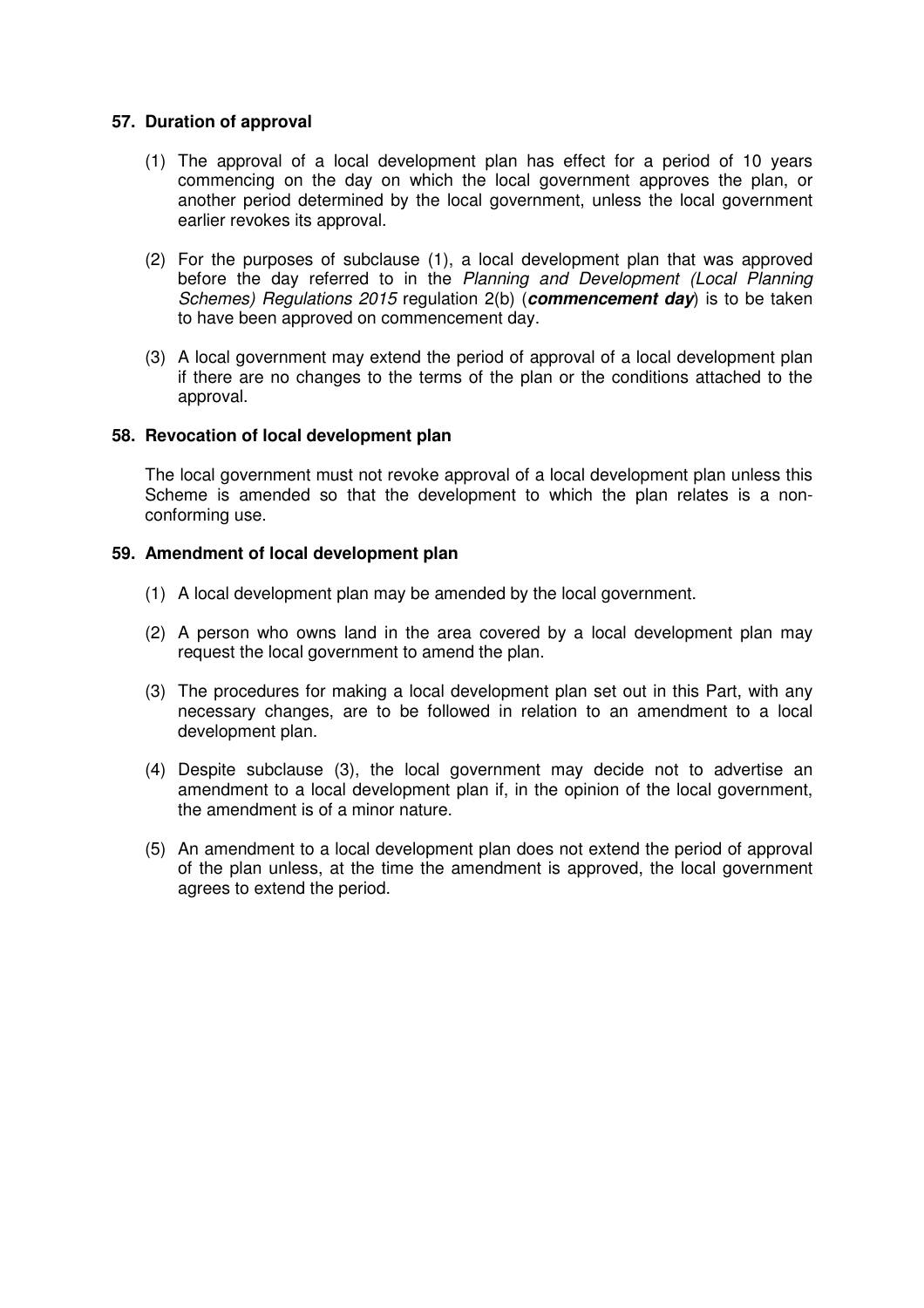## **Part 7 - Requirement for development approval**

#### **60. Requirement for development approval**

A person must not commence or carry out any works on, or use, land in the Scheme area unless -

- (a) the person has obtained the development approval of the local government under Part 8; or
- (b) the development is of a type referred to in clause 61.

Notes:

- 1. Development includes the erection, placement and display of advertisements.
- 2. Approval to commence development may also be required from the Commission if the land is subject to a region planning scheme.

#### **61. Development for which development approval not required**

- (1) Development approval of the local government is not required for the following works -
	- (a) the carrying out of works that are wholly located on an area identified as a regional reserve under a region planning scheme;

Note: Approval may be required from the Commission for development on a regional reserve under a region planning scheme.

- (b) the carrying out of internal building work which does not materially affect the external appearance of the building unless the work is on a building identified as having an interior with cultural heritage significance -
	- (i) in the Register of Heritage Places under the Heritage of Western Australia Act 1990; or
	- (ii) on a heritage list prepared in accordance with this Scheme;
- (c) the erection or extension of a single house on a lot if the R-Codes apply to the development and the development satisfies the deemed-to-comply requirements of the R-Codes unless the development is located in a place that  $is -$ 
	- (i) entered in the Register of Heritage Places under the Heritage of Western Australia Act 1990; or
	- (ii) the subject of an order under the Heritage of Western Australia Act 1990 Part 6; or
	- (iii) included on a heritage list prepared in accordance with this Scheme; or
	- (iv) within an area designated under the Scheme as a heritage area; or
	- (v) the subject of a heritage agreement entered into under the Heritage of Western Australia Act 1990 section 29;
- (d) the erection or extension of an ancillary dwelling, outbuilding, external fixture, boundary wall or fence, patio, pergola, veranda, garage, carport or swimming pool on the same lot as a single house or a grouped dwelling if the R-Codes apply to the development and the development satisfies the deemed-to-comply requirements of the R-Codes unless the development is located in a place that  $is -$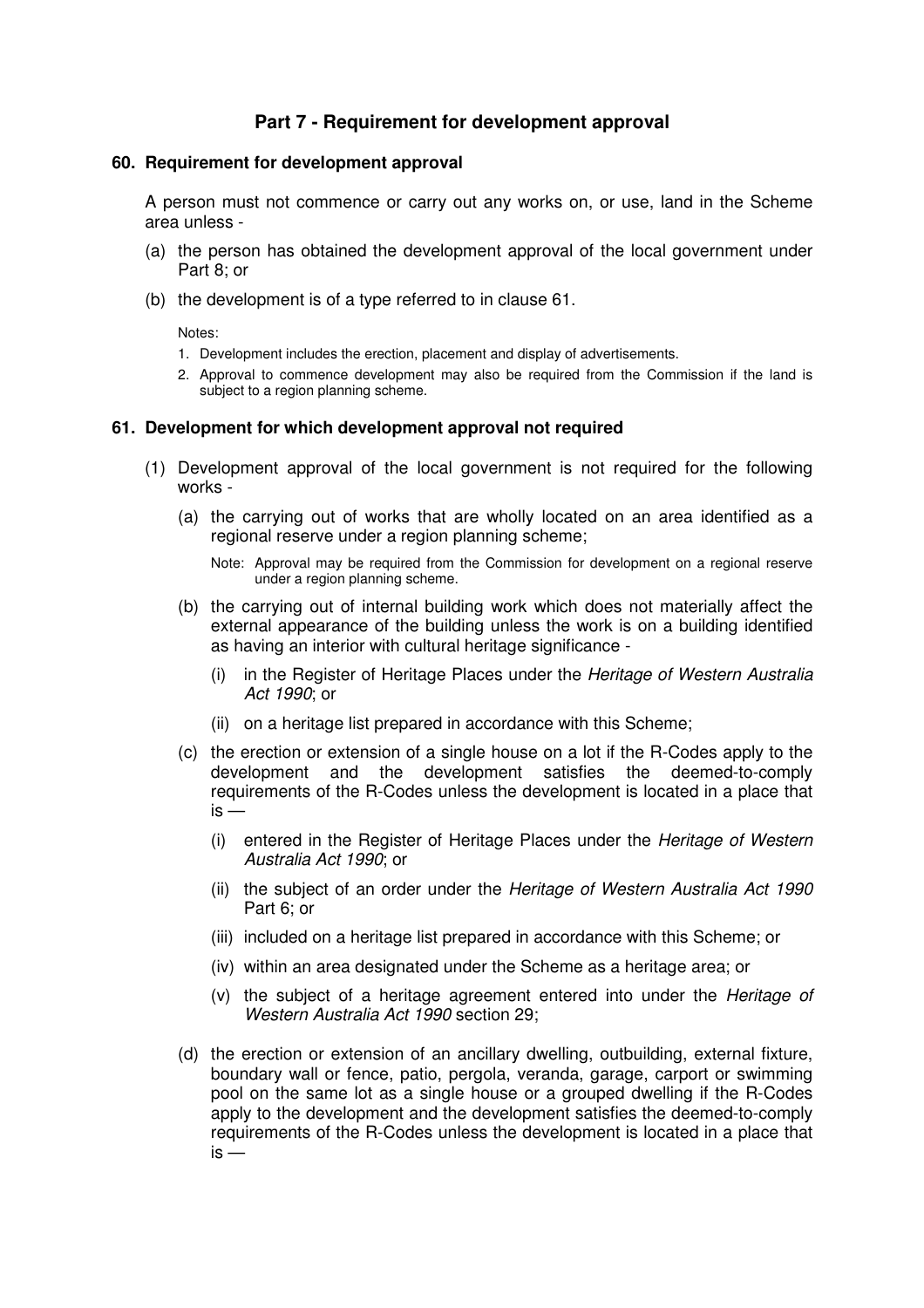- (i) entered in the Register of Heritage Places under the Heritage of Western Australia Act 1990; or
- (ii) the subject of an order under the Heritage of Western Australia Act 1990 Part 6; or
- (iii) included on a heritage list prepared in accordance with this Scheme; or
- (iv) within an area designated under the Scheme as a heritage area; or
- (v) the subject of a heritage agreement entered into under the Heritage of Western Australia Act 1990 section 29;
- (e) the demolition of a single house, ancillary dwelling, outbuilding, external fixture, boundary wall or fence, patio, pergola, veranda, garage, carport or swimming pool except where the single house or other structure is —
	- (i) located in a place that is entered in the Register of Heritage Places under the Heritage of Western Australia Act 1990; or
	- (ii) the subject of an order under the Heritage of Western Australia Act 1990 Part 6; or
	- (iii) included on a heritage list prepared in accordance with this Scheme; or
	- (iv) located within an area designated under this Scheme as a heritage area; or
	- (v) the subject of a heritage agreement entered into under the Heritage of Western Australia Act 1990 section 29;
- (f) temporary works which are in existence for less than 48 hours, or a longer period agreed by the local government, in any 12 month period;
- (g) the temporary erection or installation of an advertisement if  $-$ 
	- (i) the advertisement is erected or installed in connection with an election, referendum or other poll conducted under the Commonwealth Electoral Act 1918 (Commonwealth), the Electoral Act 1907 or the Local Government Act 1995; and
	- (ii) the primary purpose of the advertisement is for political communication in relation to the election, referendum or poll; and
	- (iii) the advertisement is not erected or installed until the election, referendum or other poll is called and is removed no later than 48 hours after the election, referendum or other poll is conducted;
- (h) the erection or installation of a sign of a class specified in a local planning policy or local development plan that applies in respect of the sign unless the sign is to be erected or installed —
	- (i) on a place included on a heritage list prepared in accordance with this Scheme; or
	- (ii) on land located within an area designated under this Scheme as a heritage area;
- (i) the carrying out of any other works specified in a local planning policy or local development plan that applies to the development as works that do not require development approval;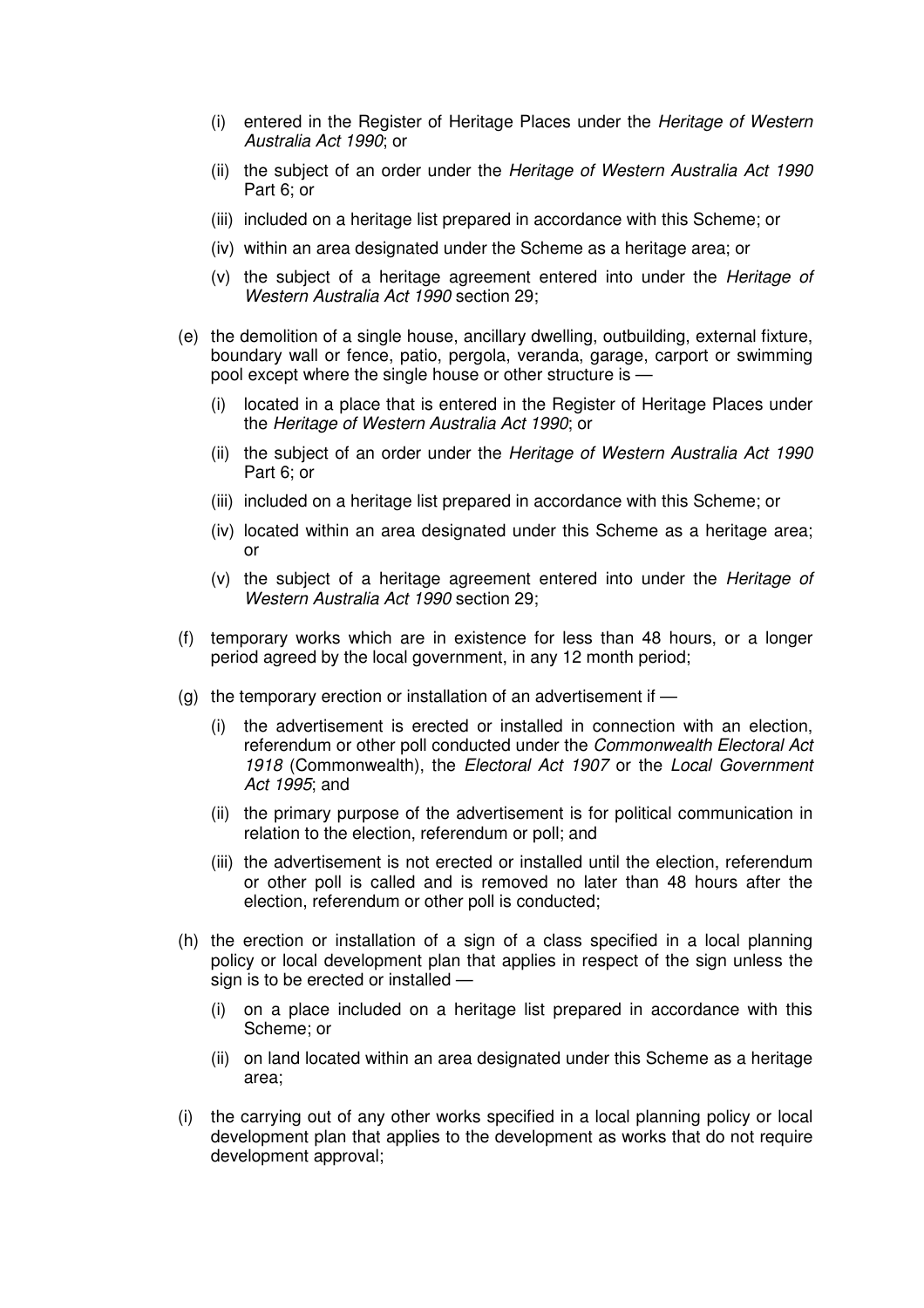(j) the carrying out of works of a type identified elsewhere in this Scheme as works that do not require development approval.

#### Notes:

—

- 1. The Planning and Development Act 2005 section 157 applies in respect of the carrying out of works necessary to enable the subdivision of land if the Commission has approved a plan of the subdivision.
- 2. The Planning and Development Act 2005 section 6 applies in respect of the carrying out of public works by the Crown, the Governor, the Government of the State or a local government.
- (2) Development approval of the local government is not required for the following uses
	- (a) a use that is wholly located on an area identified as a regional reserve under a region planning scheme;

Note: Approval may be required from the Commission for development on a regional reserve under a region planning scheme.

- (b) development that is a use identified in this Scheme as a use that is permitted in the zone in which the development is located and —
	- (i) the development has no works component; or
	- (ii) development approval is not required for the works component of the development;
- (c) the use of premises as a home office;
- (d) temporary use which is in existence for less than 48 hours, or a longer period agreed by the local government, in any 12 month period;
- (e) any other use specified in a local planning policy or local development plan that applies to the development as a use that does not require development approval;
- (f) use of a type identified elsewhere in this Scheme as use that does not require development approval.
- (3) Despite subclause (1) development approval may be required for certain works carried out in a special control area.
- (4) For the purposes of subclause  $(1)(c)$  or  $(d)$ , development is to be taken to satisfy a deemed-to-comply requirement of the R-Codes if it complies with —
	- (a) a requirement in a local development plan or activity centre plan made under the R-Codes that amends or replaces the deemed-to-comply requirement; or
	- (b) a requirement
		- (i) in a structure plan that was approved before the day referred to in the Planning and Development (Local Planning Schemes) Regulations 2015 regulation 2(b); and
		- (ii) that amends or replaces the deemed-to-comply requirement; or
	- (c) a requirement in a local planning policy that amends or replaces the deemedto-comply requirement.
- (5) If under subclause (1)(c) or (d) development approval is not required for the carrying out of works on land, the owner of the land may provide to the local government confirmation of the matters set out in subclause  $(1)(c)$  or  $(d)$ , as relevant, in a manner and form approved by the Commission.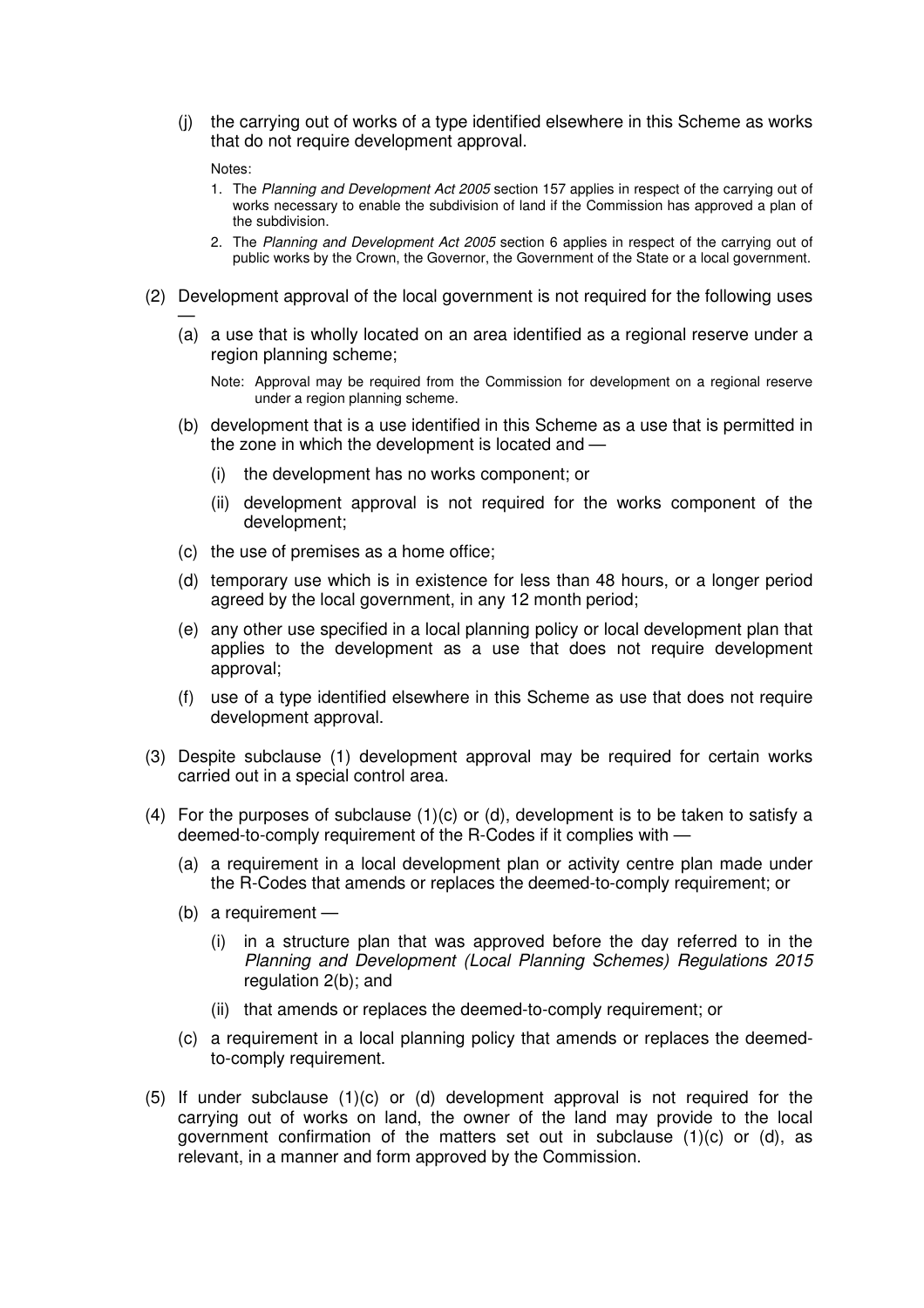## **Part 8 - Applications for development approval**

#### **62. Form of application**

- (1) An application for development approval must be
	- (a) made in the form of the "Application for development approval" set out in clause 86(1); and
	- (b) signed by the owner of the land on which the proposed development is to be located; and
	- (c) accompanied by any fee for an application of that type set out in the Planning and Development Regulations 2009 or prescribed under the Local Government Act 1995; and
	- (d) accompanied by the plans and information specified in clause 63.
- (2) For the purposes of subclause (1)(b), a person or body may sign an application for development approval as the owner of freehold land if the person or body is one of the following —
	- (a) a person who is referred to in the definition of **owner** in respect of freehold land in clause 1;
	- (b) a strata company that is authorised by a management statement registered under the Strata Titles Act 1985 section 5C to make an application for development approval in respect of the land;
	- (c) a person who is authorised under another written law to make an application for development approval in respect of the land;
	- (d) an agent of a person referred to in paragraph (a).
	- Note: The Planning and Development Act 2005 section 267A makes provision for the signing of documents by the owner of Crown land.
- (3) An application for development approval for the erection, placement or display of an advertisement must be accompanied by sufficient information to determine the application in the form of the "Additional information for development approval for advertisements" set out in clause 86(2).
	- Note: The Interpretation Act 1984 section 74 provides for circumstances in which deviations from a prescribed form do not invalidate the form used.

#### **63. Accompanying material**

- (1) An application for development approval must be accompanied by
	- (a) a plan or plans in a form approved by the local government showing the following -
		- (i) the location of the site including street names, lot numbers, north point and the dimensions of the site;
		- (ii) the existing and proposed ground levels over the whole of the land the subject of the application;
		- (iii) the location, height and type of all existing structures and environmental features, including watercourses, wetlands and native vegetation on the site;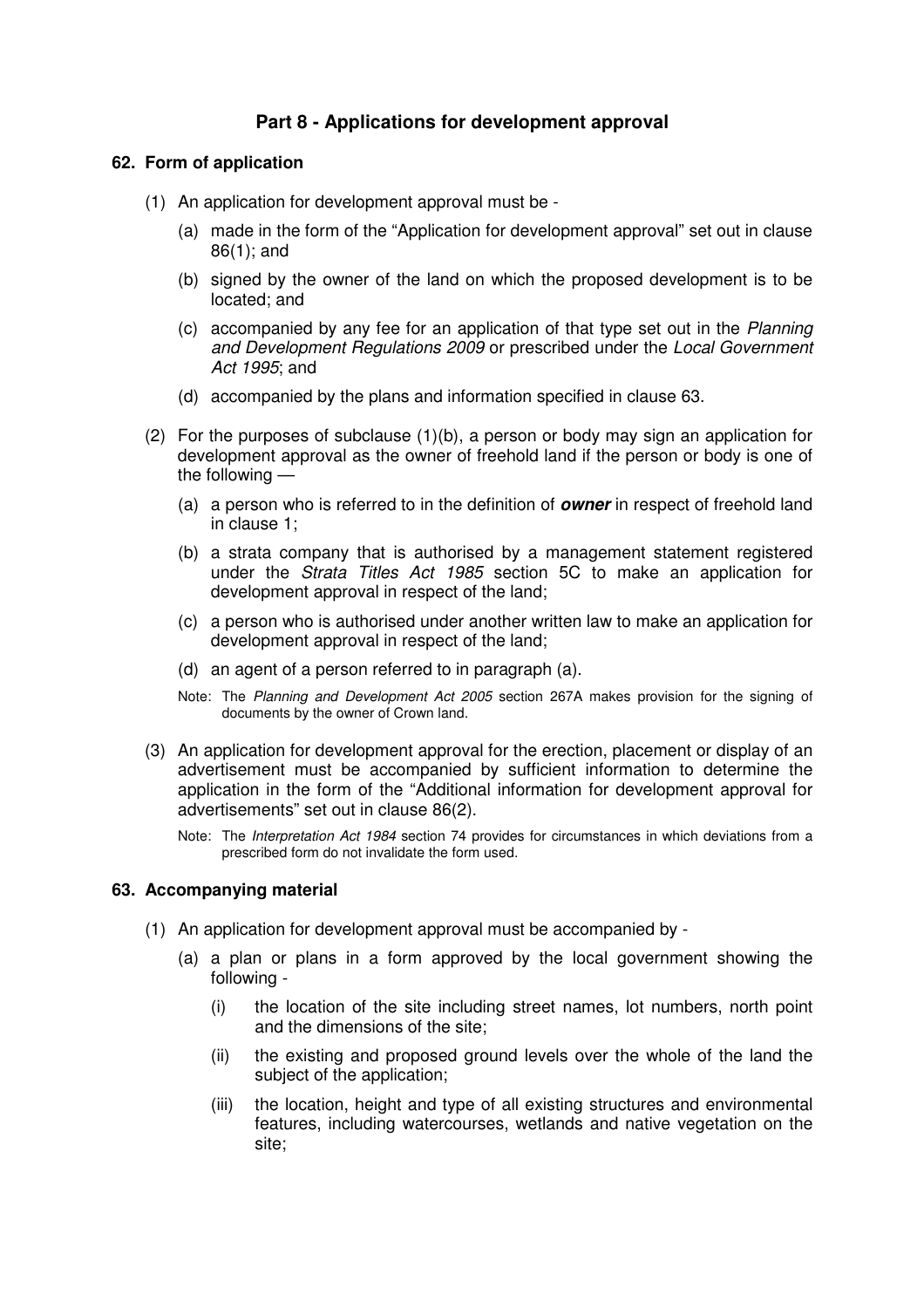- (iv) the structures and environmental features that are proposed to be removed;
- (v) the existing and proposed use of the site, including proposed hours of operation, and buildings and structures to be erected on the site;
- (vi) the existing and proposed means of access for pedestrians and vehicles to and from the site;
- (vii) the location, number, dimensions and layout of all car parking spaces intended to be provided;
- (viii) the location and dimensions of any area proposed to be provided for the loading and unloading of vehicles carrying goods or commodities to and from the site and the means of access to and from those areas;
- (ix) the location, dimensions and design of any open storage or trade display area and particulars of the manner in which it is proposed to develop the open storage or trade display area;
- (x) the nature and extent of any open space and landscaping proposed for the site; and
- (b) plans, elevations and sections of any building proposed to be erected or altered and of any building that is intended to be retained; and
- (c) a report on any specialist studies in respect of the development that the local government requires the applicant to undertake such as traffic, heritage, environmental, engineering or urban design studies; and
- (d) any other plan or information that the local government reasonably requires.
- (2) The local government may waive or vary a requirement set out in subclause (1).
- (3) Where an application relates to a place entered on a heritage list prepared in accordance with this Scheme or within an area designated under this Scheme as a heritage area, the local government may require the application to be accompanied by one or more of the following -
	- (a) street elevations drawn as one continuous elevation to a scale not smaller than 1:100 showing the proposed development and the whole of the existing development on each lot immediately adjoining the land the subject of the application;
	- (b) a detailed schedule of all finishes, including materials and colours of the proposed development;
	- (c) a description of the finishes of the existing developments on the subject lot and on each lot immediately adjoining the subject lot.

#### **64. Advertising applications**

- (1) An application for development approval must be advertised under this clause if the proposed development -
	- (a) relates to the extension of a non-conforming use; or
	- (b) relates to a use if
		- (i) the use is not specifically referred to in the zoning table for this Scheme in respect of the zone in which the development is located; and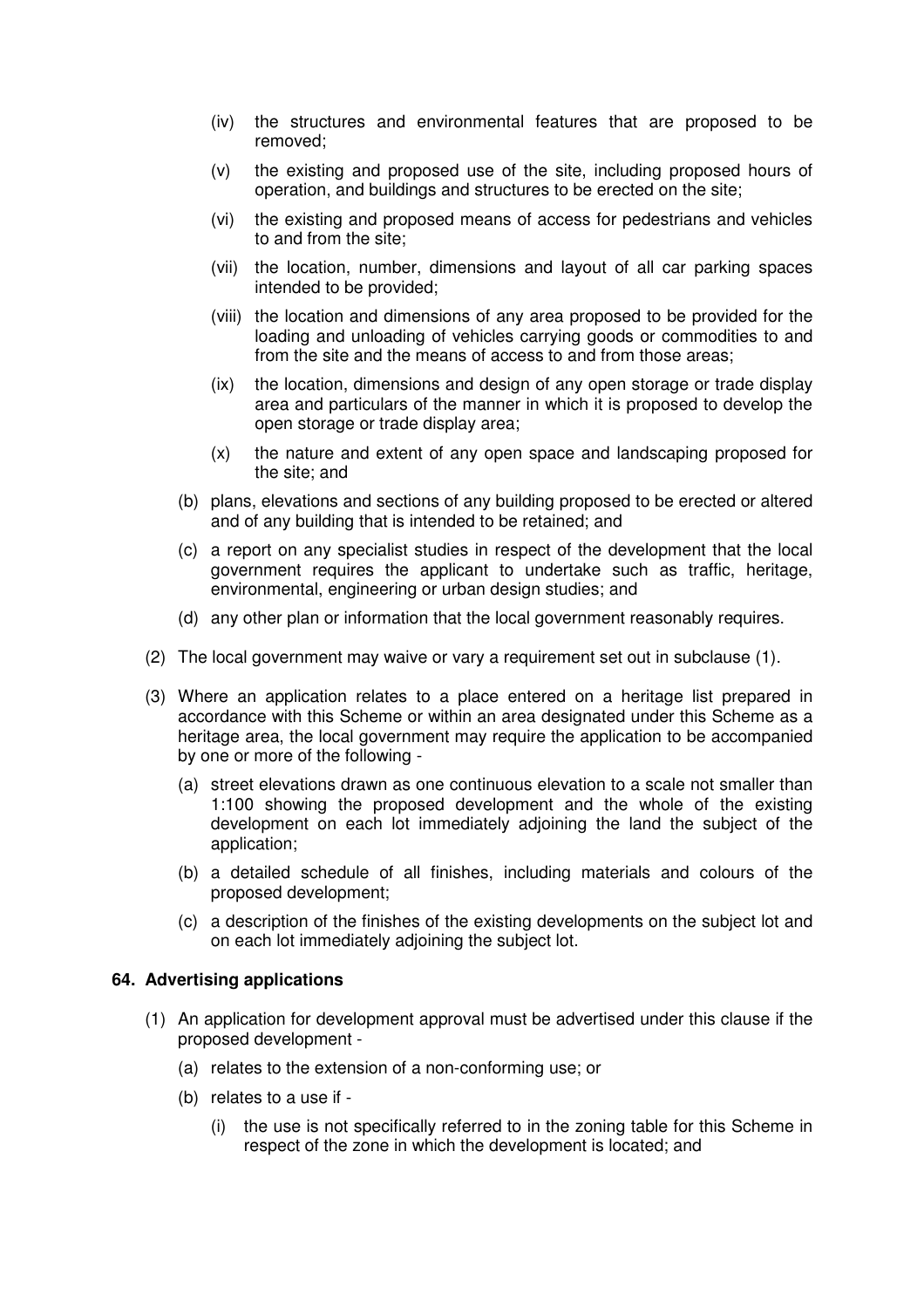(ii) the local government determines that the use may be consistent with the objective of that zone and that notice of the application should be given;

or

- (c) does not comply with a requirement of this Scheme; or
- (d) is a development for which the local government requires a heritage assessment to be carried out under clause 11(1); or
- (e) is of a type that this Scheme requires to be advertised.
- (2) The local government may waive a requirement for an application to be advertised in the circumstances set out in subclause  $(1)(c)$  if the local government is satisfied that the departure from the requirements of this Scheme is of a minor nature.
- (3) The local government may advertise, or require the applicant to advertise, an application for development approval in one or more of the following ways —
	- (a) by giving notice of the proposed use or development to owners and occupiers of properties in the vicinity of the development who, in the opinion of the local government, are likely to be affected by the granting of development approval, including a statement that submissions may be made to the local government by a specified day being a day not less than 14 days from the day on which the notice is given to the person;
	- (b) by publishing a notice of the proposed use or development in a newspaper circulating in the Scheme area including a statement that submissions may be made to the local government by a specified day being a day not less than 14 days from the day on which the notice is published;
	- (c) by publishing a notice of the proposed use or development by electronic means in a form approved by the local government CEO including a statement that submissions may be made to the local government by a specified day being a day not less than 14 days from the day on which the notice is published;
	- (d) by erection of a sign or signs in a conspicuous place on the land the subject of the application giving notice of the proposed use or development for a period of not less than 14 days from the day on which the sign is erected including on each sign a statement that submissions may be made to the local government by a specified day being a day not less than 14 days from the day on which the sign is erected.
- (4) Notice referred to in subclause (3) must be in the form of the "Notice of public advertisement of planning proposal" set out in clause 86(3) unless the local government specifies otherwise.
- (5) If an application for development approval is advertised under this clause, the local government -
	- (a) must make the application and the material accompanying it available for public inspection during business hours at the offices of the local government; and
	- (b) may publish the application and the material accompanying it on the website of the local government.

#### **65. Subsequent approval of development**

The procedures relating to applications for development approval set out in Part 7, Part 9 and this Part apply, with any modifications necessary, to an application for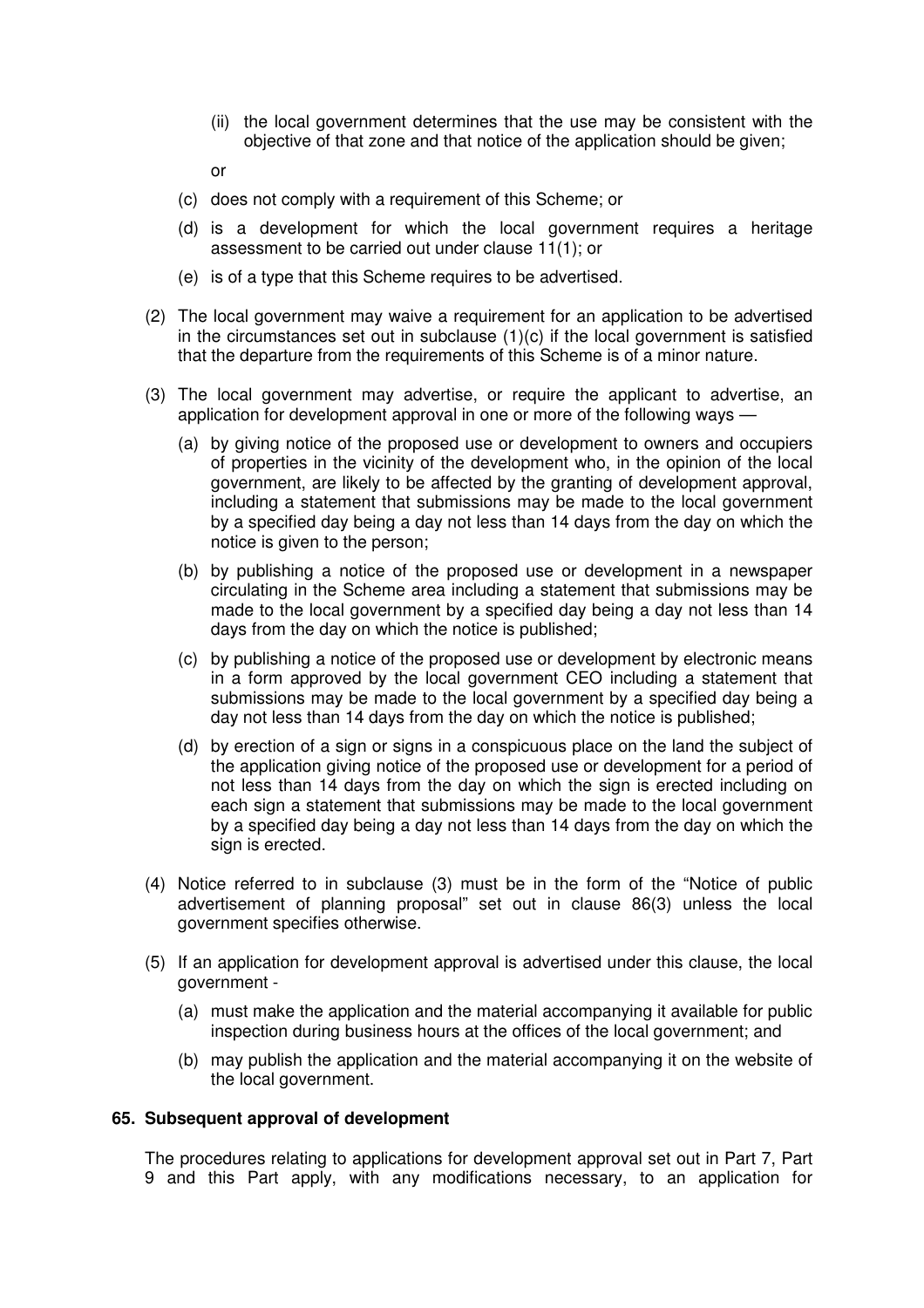development approval for development already commenced or carried out.

Note: The Planning and Development Act 2005 section 164 sets out the effect of approval for development already commenced or carried out.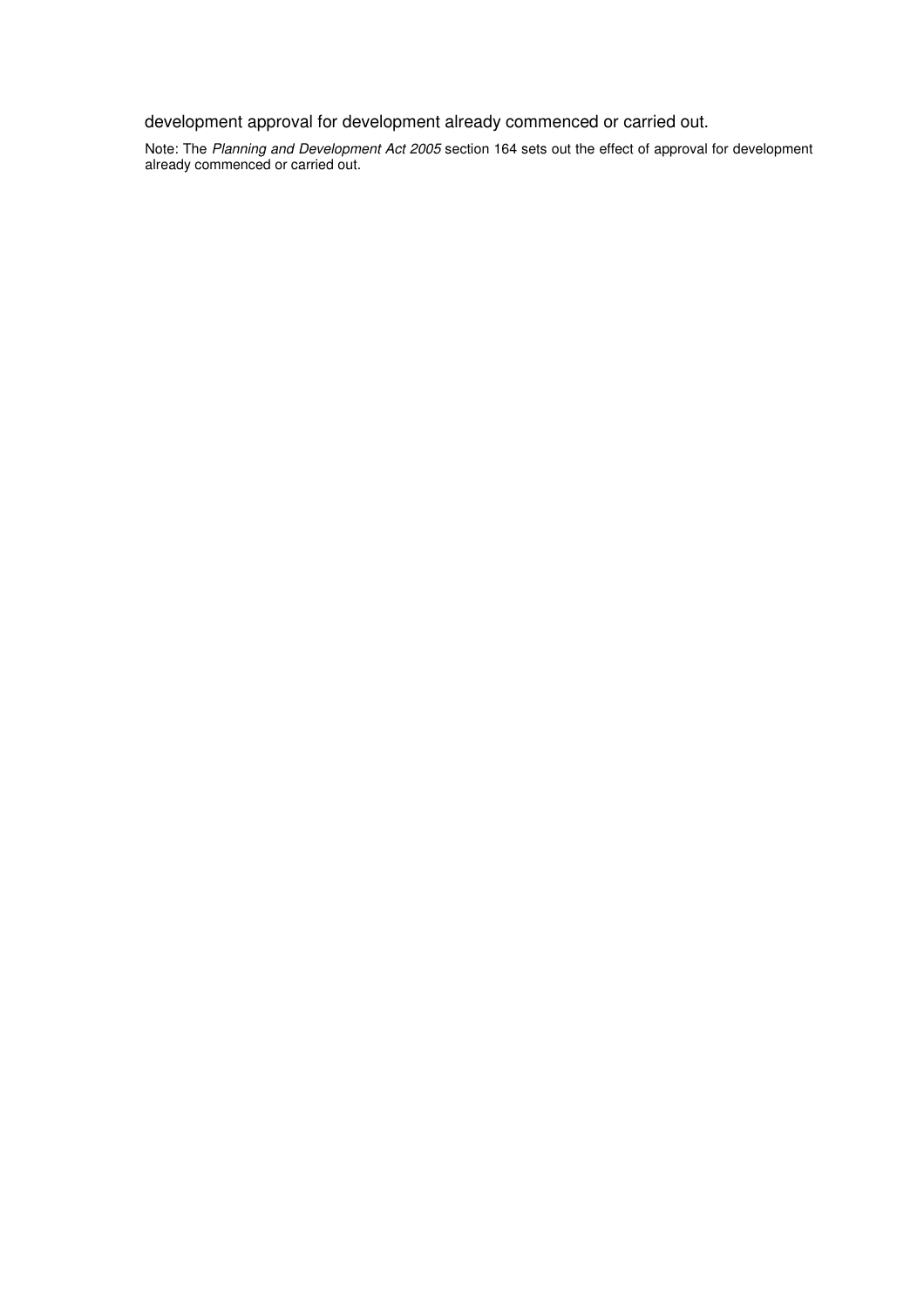### **Part 9 - Procedure for dealing with applications for development approval**

#### **66. Consultation with other authorities**

- (1) When, in the opinion of the local government, an application for development approval may affect any other statutory, public or planning authority, the local government is to provide a copy of the application to the authority for objections and recommendations.
- (2) If an application for development approval relates to proposed development on land that is reserved under this Scheme for a public purpose and vested in a public authority, the local government must provide a copy of the application to that authority for objections and recommendations before making a decision on the application.
- (3) A statutory, public or planning authority receiving a copy of an application may, within 42 days of receiving the application or within such longer period as the local government allows, provide to the local government a memorandum in writing containing any objections to, or recommendations in respect of the whole or part of the proposed development.
- (4) If a statutory, public or planning authority does not provide a memorandum within the time allowed under subclause (3), the local government may determine that the authority is to be taken to have no objections or recommendations to make.

#### **67. Matters to be considered by local government**

In considering an application for development approval the local government is to have due regard to the following matters to the extent that, in the opinion of the local government, those matters are relevant to the development the subject of the application -

- (a) the aims and provisions of this Scheme and any other local planning scheme operating within the Scheme area;
- (b) the requirements of orderly and proper planning including any proposed local planning scheme or amendment to this Scheme that has been advertised under the Planning and Development (Local Planning Schemes) Regulations 2015 or any other proposed planning instrument that the local government is seriously considering adopting or approving;
- (c) any approved State planning policy;
- (d) any environmental protection policy approved under the Environmental Protection Act 1986 section 31(d);
- (e) any policy of the Commission;
- (f) any policy of the State;
- (g) any local planning policy for the Scheme area;
- (h) any structure plan, activity centre plan or local development plan that relates to the development;
- (i) any report of the review of the local planning scheme that has been published under the Planning and Development (Local Planning Schemes) Regulations 2015;
- (j) in the case of land reserved under this Scheme, the objectives for the reserve and the additional and permitted uses identified in this Scheme for the reserve;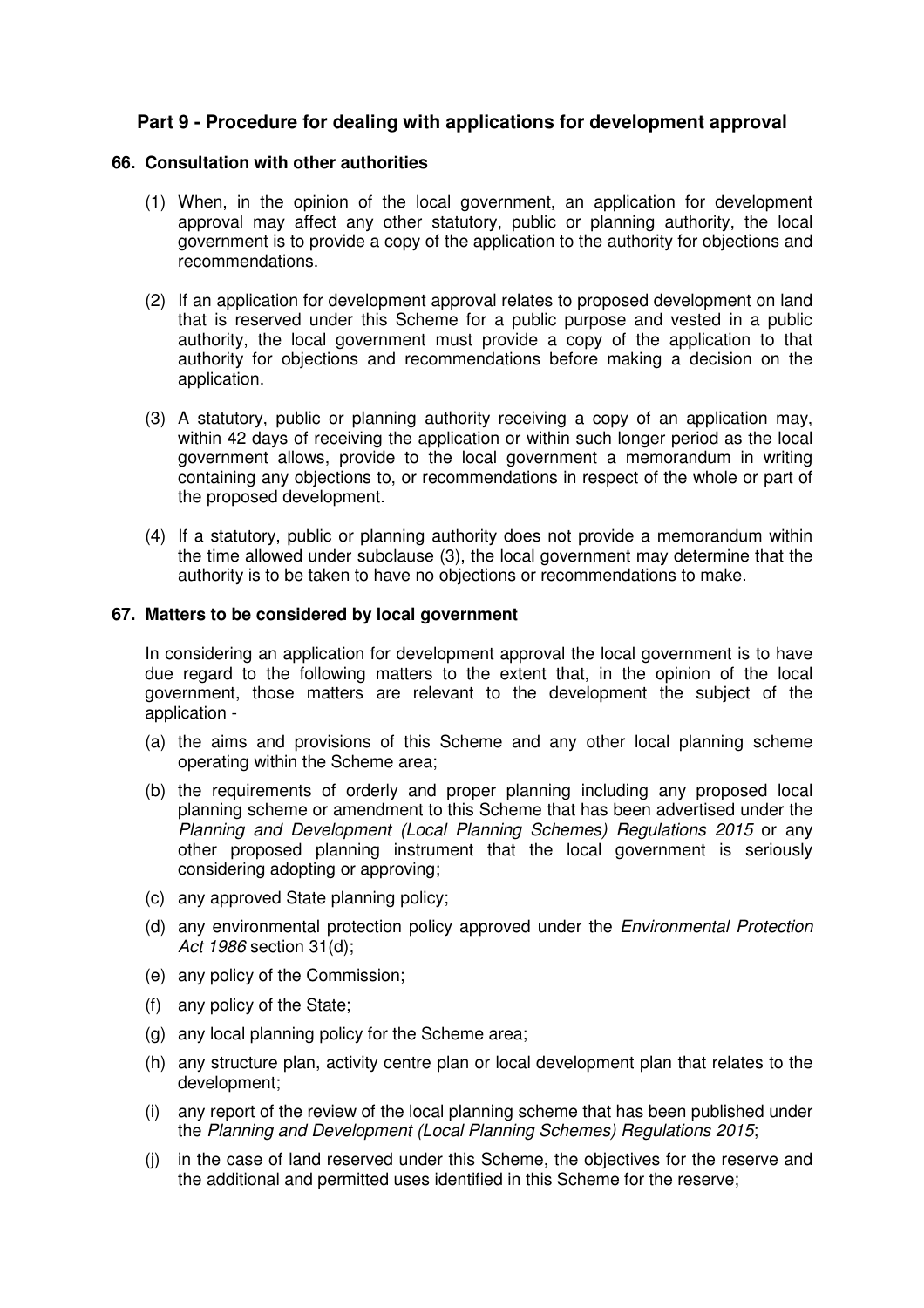- (k) the built heritage conservation of any place that is of cultural significance;
- (l) the effect of the proposal on the cultural heritage significance of the area in which the development is located;
- (m) the compatibility of the development with its setting including the relationship of the development to development on adjoining land or on other land in the locality including, but not limited to, the likely effect of the height, bulk, scale, orientation and appearance of the development;
- (n) the amenity of the locality including the following  $-$ 
	- (i) environmental impacts of the development;
	- (ii) the character of the locality;
	- (iii) social impacts of the development;
- (o) the likely effect of the development on the natural environment or water resources and any means that are proposed to protect or to mitigate impacts on the natural environment or the water resource;
- (p) whether adequate provision has been made for the landscaping of the land to which the application relates and whether any trees or other vegetation on the land should be preserved;
- (q) the suitability of the land for the development taking into account the possible risk of flooding, tidal inundation, subsidence, landslip, bush fire, soil erosion, land degradation or any other risk;
- (r) the suitability of the land for the development taking into account the possible risk to human health or safety;
- (s) the adequacy of
	- (i) the proposed means of access to and egress from the site; and
	- (ii) arrangements for the loading, unloading, manoeuvring and parking of vehicles;
- (t) the amount of traffic likely to be generated by the development, particularly in relation to the capacity of the road system in the locality and the probable effect on traffic flow and safety;
- (u) the availability and adequacy for the development of the following
	- (i) public transport services;
	- (ii) public utility services;
	- (iii) storage, management and collection of waste;
	- (iv) access for pedestrians and cyclists (including end of trip storage, toilet and shower facilities);
	- (v) access by older people and people with disability;
- (v) the potential loss of any community service or benefit resulting from the development other than potential loss that may result from economic competition between new and existing businesses;
- (w) the history of the site where the development is to be located;
- (x) the impact of the development on the community as a whole notwithstanding the impact of the development on particular individuals;
- (y) any submissions received on the application;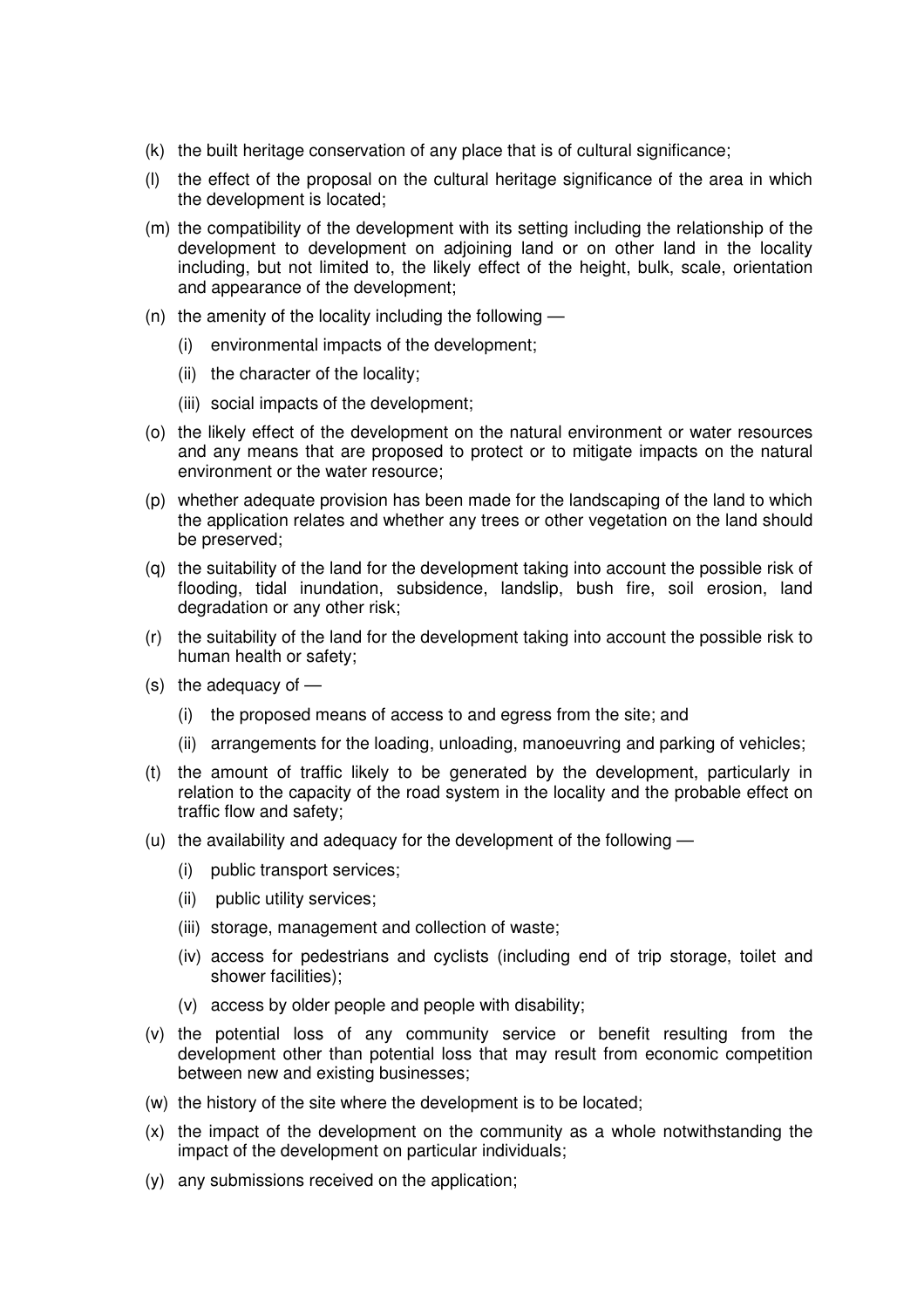- (za) the comments or submissions received from any authority consulted under clause 66;
- (zb) any other planning consideration the local government considers appropriate.

#### **68. Determination of applications**

- (1) The local government must not determine an application for development approval until the later of —
	- (a) if the application is advertised under clause 64 the end of each period for making submissions to the local government specified in a notice referred to in clause 64(3); and
	- (b) if a copy of the application has been provided to a statutory, public or planning authority under clause 66 — the end of each period for providing a memorandum to the local government referred to in clause 66(3).
- (2) The local government may determine an application for development approval by
	- (a) granting development approval without conditions; or
	- (b) granting development approval with conditions; or
	- (c) refusing to grant development approval.

#### **69. Application not to be refused if development contribution plan not in place**

- (1) The local government must not refuse an application for development approval only because there is not a development contribution plan in place in relation to the development.
- (2) The local government must not grant development approval subject to a condition that future contributions to the provision of infrastructure related to the development may be required under a development contribution plan that is not in place at the time the application is determined.

#### **70. Form and date of determination**

- (1) As soon as practicable after determining an application for development approval, the local government must give the applicant written notice of the determination in the form of the "Notice of determination on application for development approval" set out in clause 86(4).
- (2) The determination has effect on the day on which the notice of determination is given to the applicant.

#### **71. Commencement of development under development approval**

If development approval is granted under clause 68 -

- (a) the development must be substantially commenced
	- (i) if no period is specified in the approval within the period of 2 years commencing on the date on which the determination is made; or
	- (ii) if a period is specified in the approval within that period; or
	- (iii) in either case within a longer period approved by the local government on an application made under clause 77(1)(a); and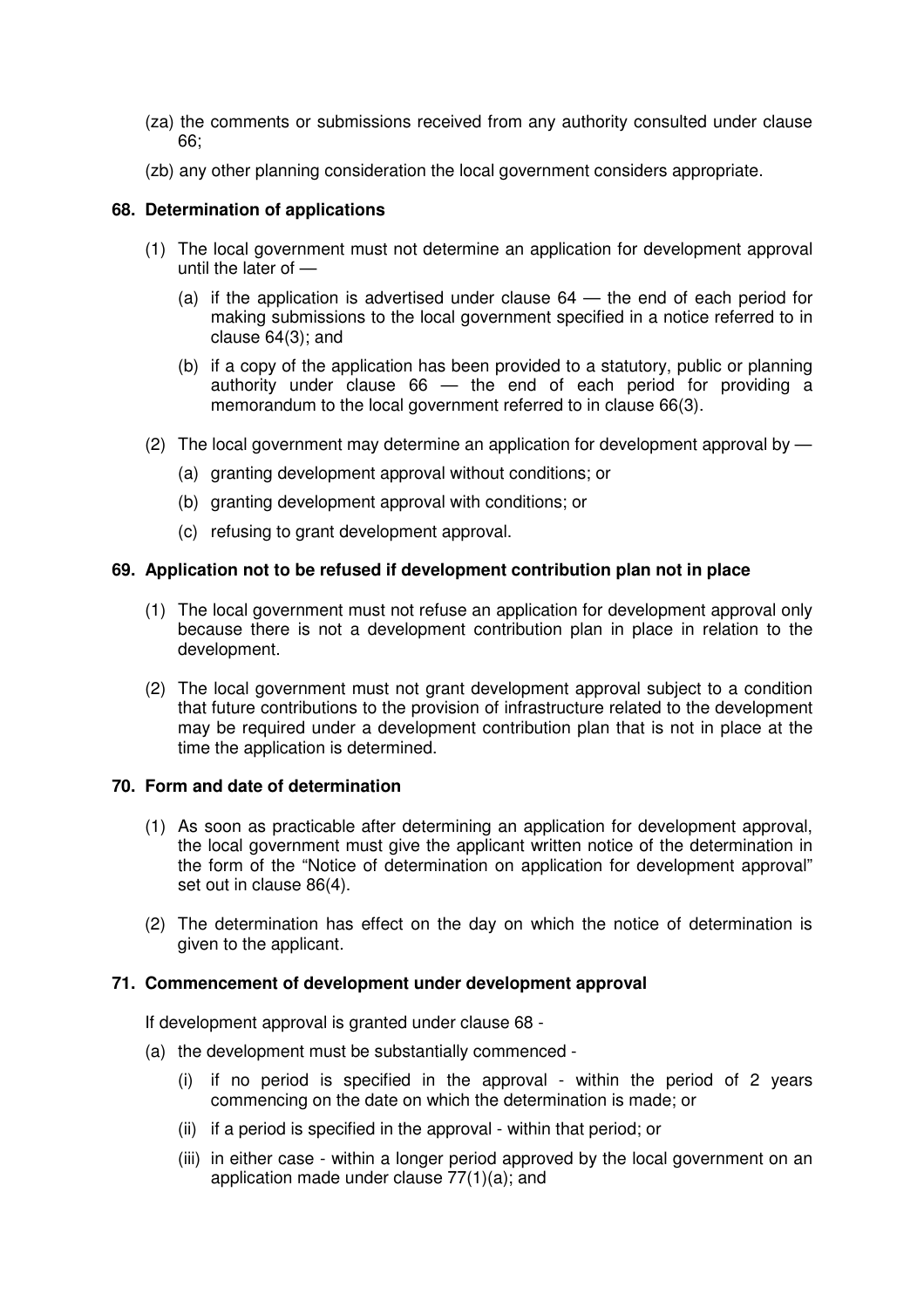(b) the approval lapses if the development has not substantially commenced within the period determined under paragraph (a).

#### **72. Temporary development approval**

The local government may impose conditions limiting the period of time for which development approval is granted.

Note: A temporary development approval is where the local government grants approval for a limited period. It does not have any effect on the period within which the development must commence.

#### **73. Scope of development approval**

Development approval may be granted -

- (a) for the development for which the approval is sought; or
- (b) for the development for which the approval is sought, except for a part or aspect of that development specified in the approval; or
- (c) for a part or aspect of the development for which approval is sought that is specified in the approval.

#### **74. Approval subject to later approval of details**

- (1) The local government may grant development approval subject to a condition that further details of any works or use specified in the condition must be submitted to, and approved by, the local government before the developer commences the development.
- (2) The local government may only impose a condition referred to in subclause (1) if the local government is satisfied that the further matters that are to be approved would not substantially change the development approved.

#### **75. Time for deciding application for development approval**

- (1) The local government must determine an application for development approval
	- (a) if the application is advertised under clause 64 or a copy of the application is provided to a statutory, public or planning authority under clause 66 — within 90 days of receipt of the application; or
	- (b) otherwise within 60 days of the receipt of the application and the material that is required to accompany the application referred to in clause 63; or
	- (c) in either case within a longer time agreed in writing between the applicant and the local government.
- (2) If the local government has not made a determination in the time referred to in subclause (1) the local government is to be taken to have refused to grant the development approval.
- (3) Despite subclause (2), the local government may determine whether or not to grant the development approval after the period applicable under subclause (1) has expired and the validity of the determination is not affected by the expiry.
- (4) The local government must give the applicant written notice of its decision to grant or refuse to grant development approval.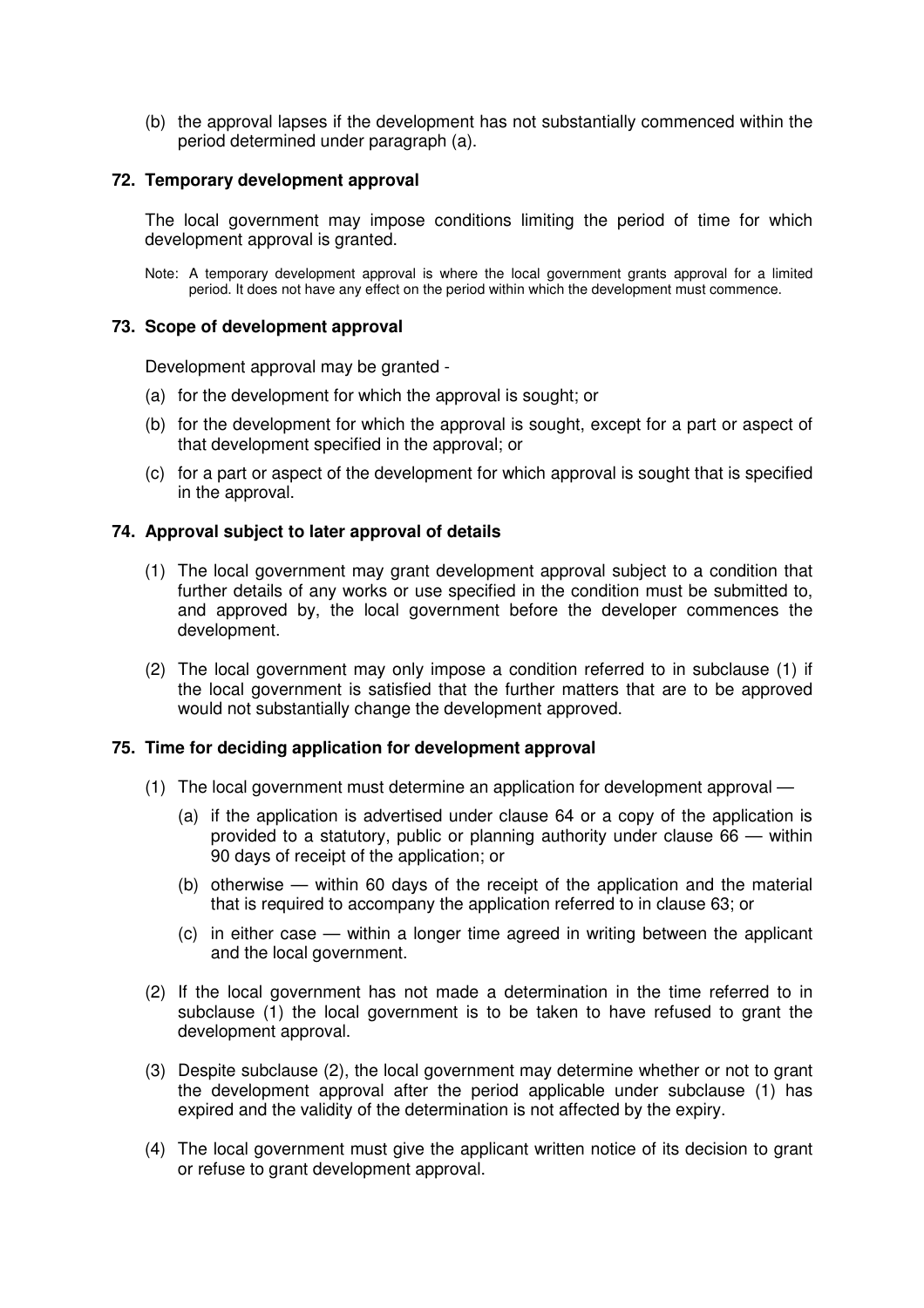#### **76. Review of decisions**

 $(1)$  In this clause –

**Affected Person**, in relation to a reviewable determination, means -

- (a) the applicant for development approval; or
- (b) the owner of land in respect of which an application for development approval is made;

**Reviewable Determination** means a determination by the local government to -

- (a) refuse an application for development approval; or
- (b) to grant development approval subject to conditions; or
- (c) to refuse to amend or cancel a development approval on an application made under clause 77.
- (2) An affected person may apply to the State Administrative Tribunal for a review of a reviewable determination in accordance with the Planning and Development Act 2005 Part 14.

#### **77. Amending or cancelling development approval**

- (1) An owner of land in respect of which development approval has been granted by the local government may make an application to the local government requesting the local government to do any or all of the following —
	- (a) to amend the approval so as to extend the period within which any development approved must be substantially commenced;
	- (b) to amend or delete any condition to which the approval is subject;
	- (c) to amend an aspect of the development approved which, if amended, would not substantially change the development approved;
	- (d) to cancel the approval.
- (2) An application under subclause (1)
	- (a) is to be made in accordance with the requirements in Part 8 and dealt with under this Part as if it were an application for development approval; and
	- (b) may be made during or after the period within which the development approved must be substantially commenced.
- (3) Despite subclause (2), the local government may waive or vary a requirement in Part 8 or this Part in respect of an application if the local government is satisfied that the application relates to a minor amendment to the development approval.
- (4) The local government may determine an application made under subclause (1) by
	- (a) approving the application without conditions; or
	- (b) approving the application with conditions; or
	- (c) refusing the application.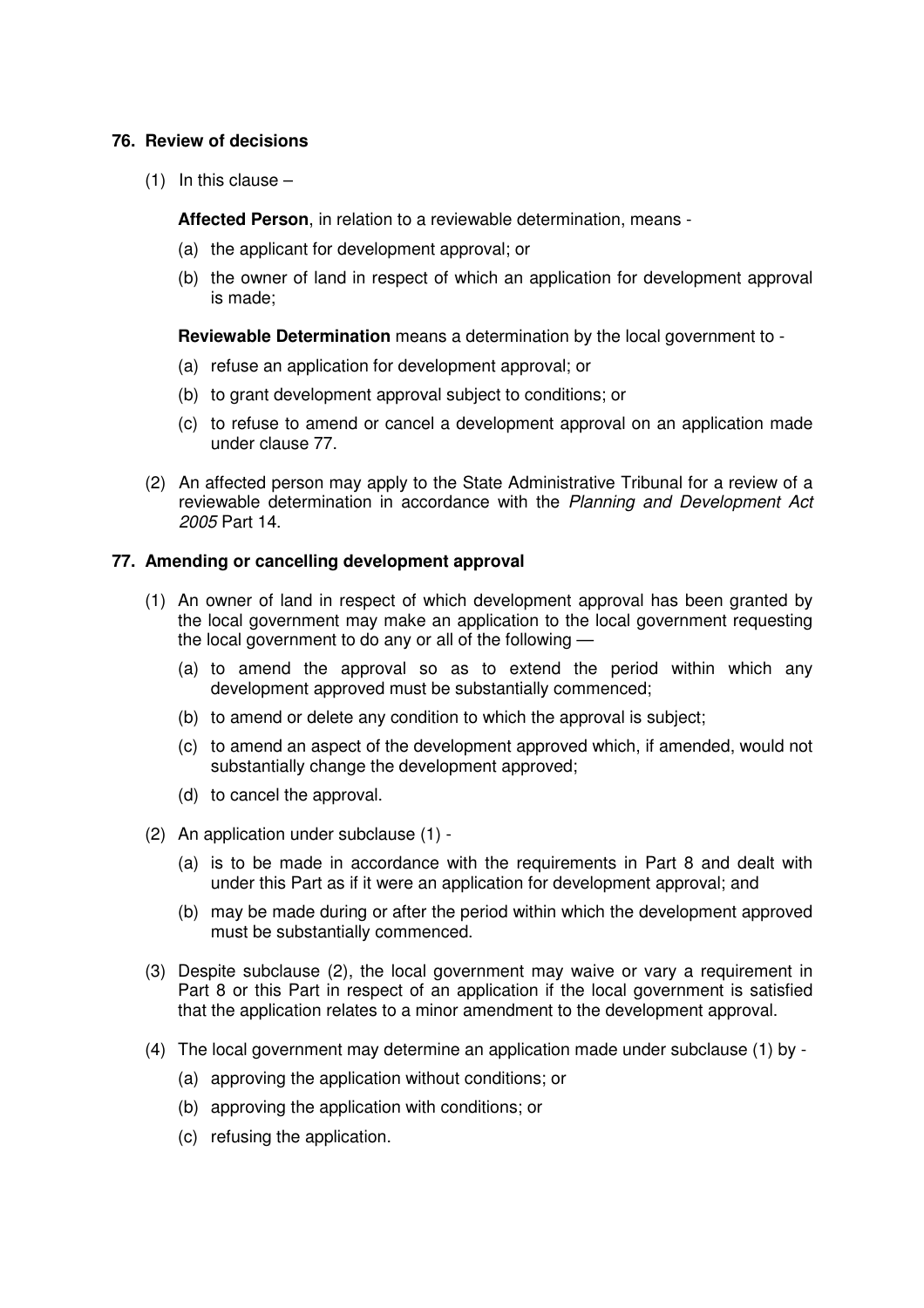## **Part 10 - Enforcement and administration**

#### **Division 1 - Powers of local government**

#### **78. Powers of local government**

- (1) For the purposes of implementing this Scheme the local government may
	- (a) enter into an agreement in respect of a matter relating to this Scheme with any owner, occupier or other person having an interest in land affected by this Scheme; and
	- (b) deal with or dispose of any land in the Scheme area which it has acquired in accordance with the Planning and Development Act 2005 Part 11 Division 4.
- (2) The local government may only deal with or dispose of land acquired by the local government for the purpose of a local reserve for a use of the land that is compatible with the purpose for which it is reserved.

#### **79. Entry and inspection powers**

- (1) The local government CEO may, by instrument in writing, designate an officer of the local government as an authorised officer for the purposes of this clause.
- (2) An authorised officer may, for the purpose of monitoring whether the local planning scheme is being complied with, at any reasonable time and with any assistance reasonably required –
	- (a) enter any building or land in the Scheme area; and
	- (b) inspect the building or land and anything in or on the building or land.

#### **80. Repair of existing advertisements**

- (1) The local government may require the owner of an advertisement located in the Scheme area to repair the advertisement if, in the opinion of the local government, the advertisement has deteriorated to a point where it is in conflict with the aims of this Scheme.
- (2) A requirement referred to in subclause (1) must
	- (a) be in the form of a written notice given to the person; and
	- (b) specify the advertisement the subject of the requirement; and
	- (c) set out clear reasons for the requirement; and
	- (d) set out full details of the action or alternative courses of action to be taken by the person; and
	- (e) specify the period, not being a period of less than 60 days from the day on which the notice is given to the person, within which the requirement must be complied with.
- (3) If the local government does not know who the owner of an advertisement is, the local government may give a notice referred to in subclause (1) to the owner of the land on which the advertisement is located and direct the owner of the land to give the notice to the owner of the advertisement within a period specified by the local government.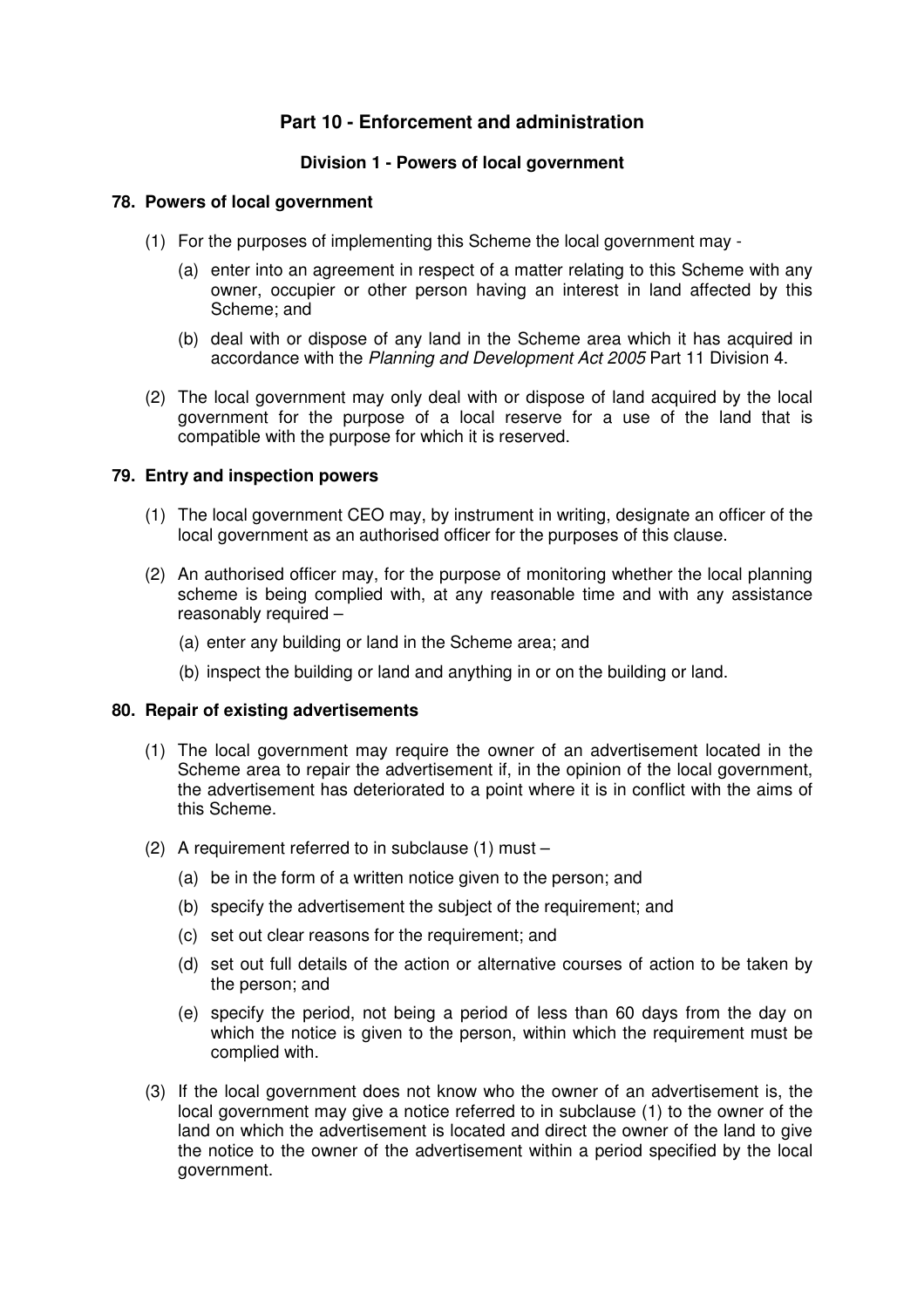- (4) If an owner of land on which an advertisement is located does not give to the owner of the advertisement a notice as directed under subclause (3), the owner of the land is to be taken to be the owner of the advertisement.
- (5) A person to whom a notice under this clause is given may apply for a review of the requirement to the State Administrative Tribunal in accordance with the Planning and Development Act 2005 Part 14.

#### **Division 2 - Delegations**

#### **81. Terms used**

In this Division -

**Absolute Majority** has the meaning given in the Local Government Act 1995 section  $1.4$ ;

**Committee** means a committee established under the Local Government Act 1995 section 5.8.

#### **82. Delegations by local government**

- (1) The local government may, by resolution, delegate to a committee or to the local government CEO the exercise of any of the local government's powers or the discharge of any of the local government's duties under this Scheme other than this power of delegation.
- (2) A resolution referred to in subclause (1) must be by absolute majority of the council of the local government.
- (3) The delegation must be in writing and may be general or as otherwise provided in the instrument of delegation.

#### **83. Local Government CEO may delegate powers**

- (1) The local government CEO may delegate to any employee of the local government the exercise of any of the CEO's powers or the discharge of any of the CEO's functions under this Scheme other than this power of delegation.
- (2) A delegation under this clause must be in writing and may be general or as otherwise provided in the instrument of delegation.
- (3) Subject to any conditions imposed by the local government on its delegation to the local government CEO under clause 82, this clause extends to a power or duty the exercise or discharge of which has been delegated by the local government to the CEO under that clause.

#### **84. Other matters relevant to delegations under this Division**

The Local Government Act 1995 sections 5.45 and 5.46 apply to a delegation made under this Division as if the delegation were a delegation under Part 5 Division 4 of that Act.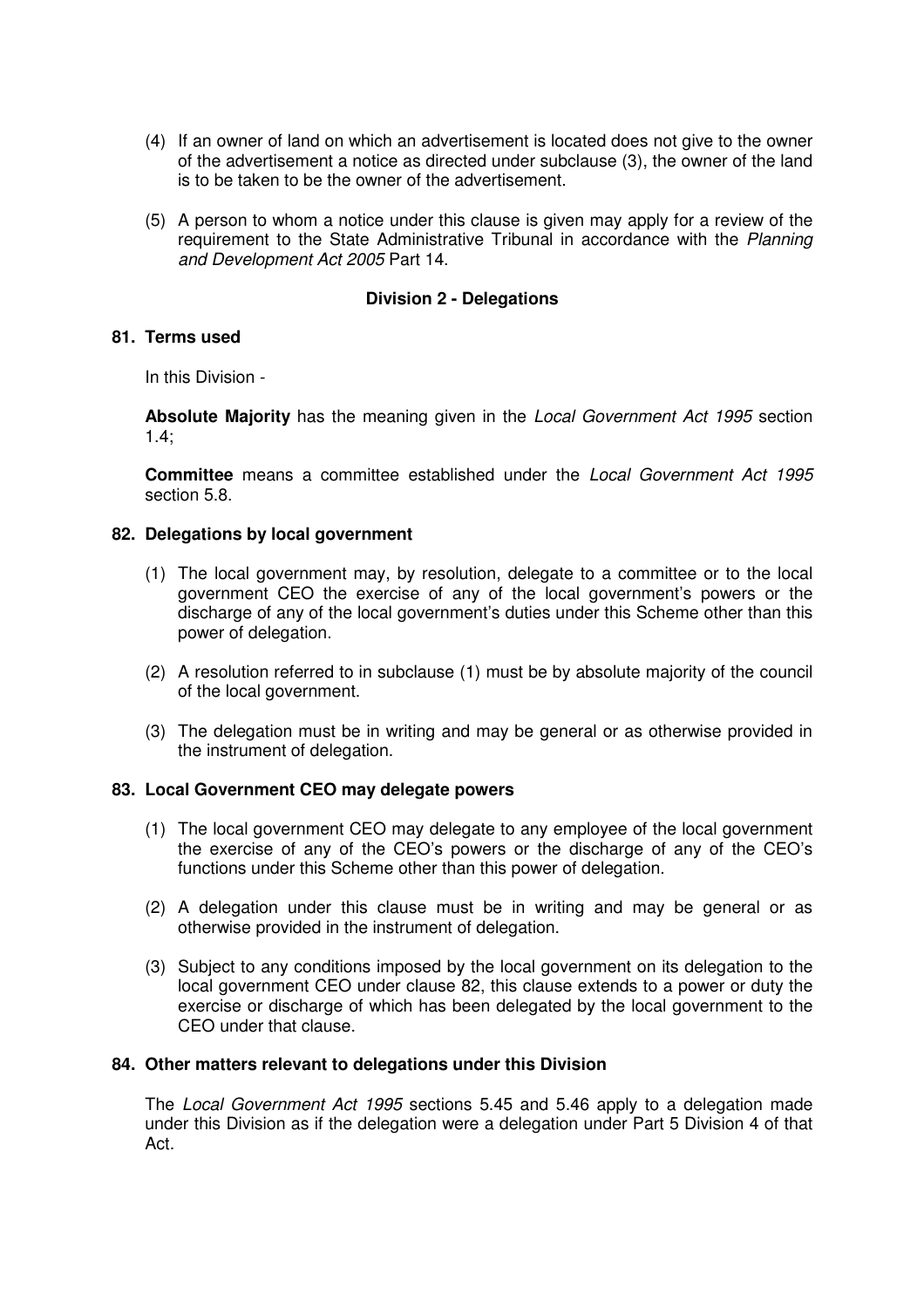#### **Division 3 - Miscellaneous**

#### **85. Agreement to use of material provided for Scheme purposes**

The local government may refuse to accept an application made under this Scheme if the local government is not satisfied that there is in place an agreement for the local government to use any copyrighted material provided in support of the application -

- (a) for the purposes of advertising the application or implementing a decision on the application; and
- (b) for zero remuneration.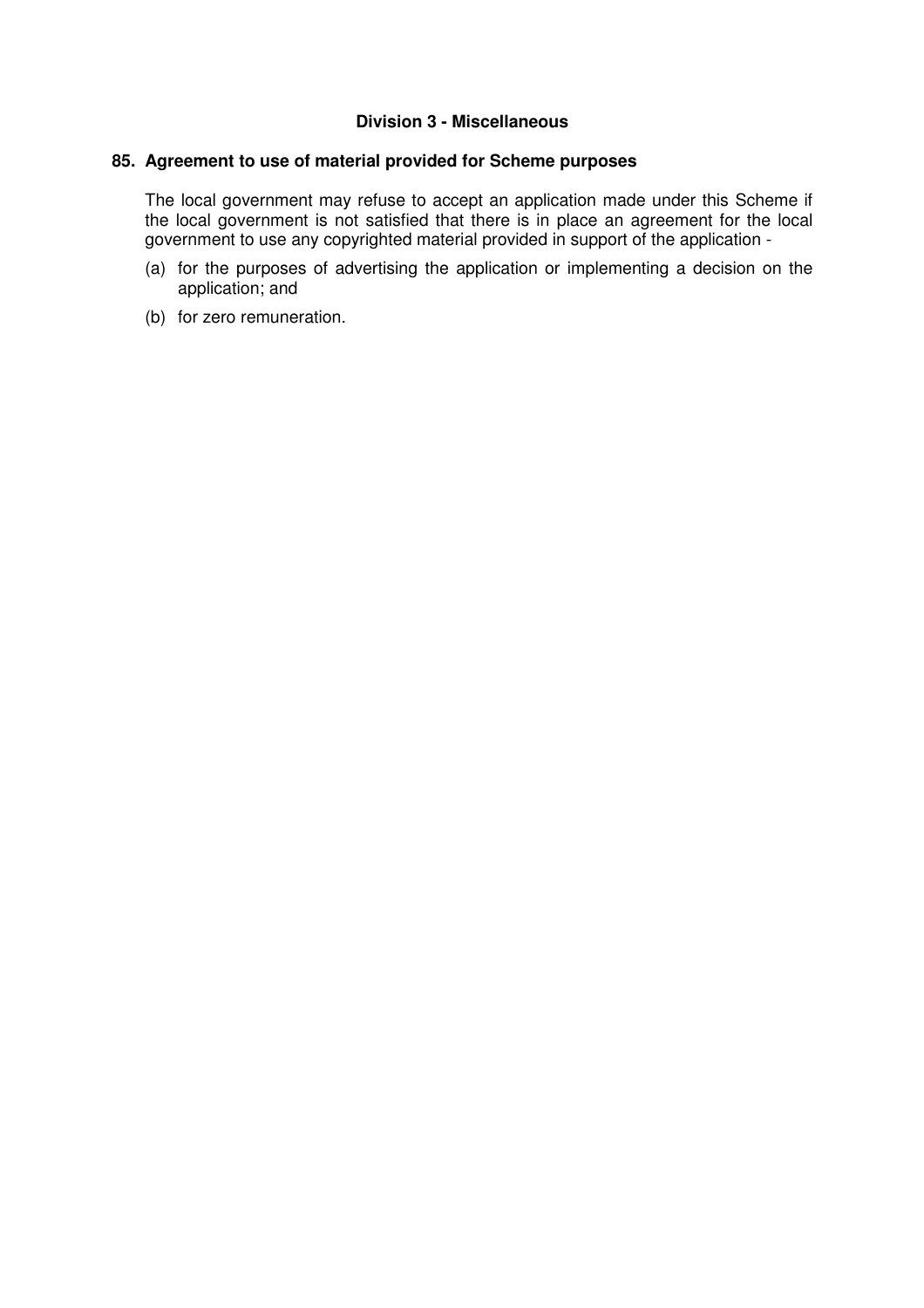## **Part 11 - Forms referred to in this Scheme**

#### **86. Forms referred to in this Scheme**

(1) The form of an application for development approval referred to in clause 62(1)(a) is as follows -

| <b>APPLICATION FOR DEVELOPMENT APPROVAL</b>                                                                                                                                                                                                                                                                              |                               |                                                                                                                                |  |  |  |
|--------------------------------------------------------------------------------------------------------------------------------------------------------------------------------------------------------------------------------------------------------------------------------------------------------------------------|-------------------------------|--------------------------------------------------------------------------------------------------------------------------------|--|--|--|
| <b>Owner details</b>                                                                                                                                                                                                                                                                                                     |                               |                                                                                                                                |  |  |  |
| Name:                                                                                                                                                                                                                                                                                                                    |                               |                                                                                                                                |  |  |  |
| ABN (if applicable):                                                                                                                                                                                                                                                                                                     |                               |                                                                                                                                |  |  |  |
| Address:                                                                                                                                                                                                                                                                                                                 |                               |                                                                                                                                |  |  |  |
|                                                                                                                                                                                                                                                                                                                          |                               | Postcode:                                                                                                                      |  |  |  |
| Phone:                                                                                                                                                                                                                                                                                                                   | Fax:                          | E-mail:                                                                                                                        |  |  |  |
| (work):                                                                                                                                                                                                                                                                                                                  |                               |                                                                                                                                |  |  |  |
| (home):                                                                                                                                                                                                                                                                                                                  |                               |                                                                                                                                |  |  |  |
| (mobile):                                                                                                                                                                                                                                                                                                                |                               |                                                                                                                                |  |  |  |
| Contact person:                                                                                                                                                                                                                                                                                                          |                               |                                                                                                                                |  |  |  |
| Signature:                                                                                                                                                                                                                                                                                                               |                               | Date:                                                                                                                          |  |  |  |
| Signature:                                                                                                                                                                                                                                                                                                               |                               | Date:                                                                                                                          |  |  |  |
| The signature of the owner(s) is required on all applications. This application will not proceed without that signature. For the<br>purposes of signing this application an owner includes the persons referred to in the Planning and Development (Local<br>Planning Schemes) Regulations 2015 Schedule 2 clause 62(2). |                               |                                                                                                                                |  |  |  |
| <b>Applicant details</b>                                                                                                                                                                                                                                                                                                 |                               |                                                                                                                                |  |  |  |
| Name:                                                                                                                                                                                                                                                                                                                    |                               |                                                                                                                                |  |  |  |
| Address:                                                                                                                                                                                                                                                                                                                 |                               |                                                                                                                                |  |  |  |
|                                                                                                                                                                                                                                                                                                                          |                               | Postcode:                                                                                                                      |  |  |  |
| Phone:                                                                                                                                                                                                                                                                                                                   | Fax:                          | E-mail:                                                                                                                        |  |  |  |
| (work):                                                                                                                                                                                                                                                                                                                  |                               |                                                                                                                                |  |  |  |
| (home):                                                                                                                                                                                                                                                                                                                  |                               |                                                                                                                                |  |  |  |
| (mobile):                                                                                                                                                                                                                                                                                                                |                               |                                                                                                                                |  |  |  |
| Contact person for correspondence:                                                                                                                                                                                                                                                                                       |                               |                                                                                                                                |  |  |  |
| public viewing in connection with the application.                                                                                                                                                                                                                                                                       |                               | The information and plans provided with this application may be made available by the local government for<br><b>No</b><br>Yes |  |  |  |
| Signature:                                                                                                                                                                                                                                                                                                               |                               | Date:                                                                                                                          |  |  |  |
| <b>Property details</b>                                                                                                                                                                                                                                                                                                  |                               |                                                                                                                                |  |  |  |
| Lot No:                                                                                                                                                                                                                                                                                                                  | House/Street No:              | Location No:                                                                                                                   |  |  |  |
| Diagram or Plan No:                                                                                                                                                                                                                                                                                                      | Certificate of Title Vol. No: | Folio:                                                                                                                         |  |  |  |
| Title encumbrances (e.g. easements, restrictive covenants):                                                                                                                                                                                                                                                              |                               |                                                                                                                                |  |  |  |
| Street name:                                                                                                                                                                                                                                                                                                             | Suburb:                       |                                                                                                                                |  |  |  |
| Nearest street intersection:                                                                                                                                                                                                                                                                                             |                               |                                                                                                                                |  |  |  |
| <b>Proposed development:</b>                                                                                                                                                                                                                                                                                             |                               |                                                                                                                                |  |  |  |
| Nature of development:                                                                                                                                                                                                                                                                                                   | Works                         |                                                                                                                                |  |  |  |
| Use                                                                                                                                                                                                                                                                                                                      |                               |                                                                                                                                |  |  |  |
|                                                                                                                                                                                                                                                                                                                          | Works and Use                 |                                                                                                                                |  |  |  |
| Is an exemption from development claimed for part of the development?<br><b>No</b><br>Yes                                                                                                                                                                                                                                |                               |                                                                                                                                |  |  |  |
| Works<br>If yes, is the exemption for:                                                                                                                                                                                                                                                                                   |                               |                                                                                                                                |  |  |  |
|                                                                                                                                                                                                                                                                                                                          | Use                           |                                                                                                                                |  |  |  |
| Description of proposed works and/or land use:                                                                                                                                                                                                                                                                           |                               |                                                                                                                                |  |  |  |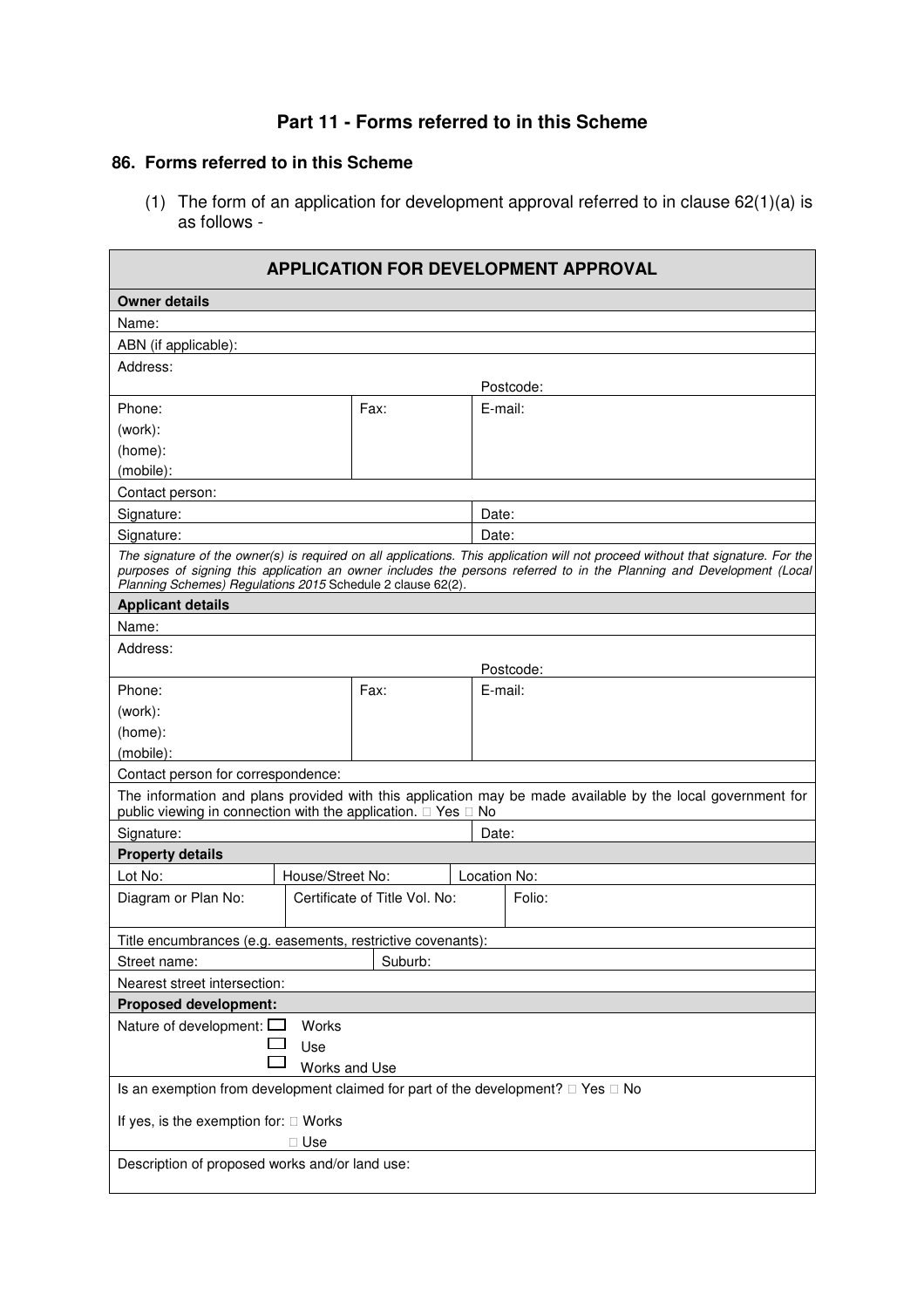| Description of exemption claimed (if relevant):   |                |  |  |  |
|---------------------------------------------------|----------------|--|--|--|
| Nature of any existing buildings and/or land use: |                |  |  |  |
| Approximate cost of proposed development:         |                |  |  |  |
| Estimated time of completion:                     |                |  |  |  |
| <b>OFFICE USE ONLY</b>                            |                |  |  |  |
| Acceptance Officer's initials:                    | Date received: |  |  |  |

Local government reference no:

(The content of the form of application must conform with this form but minor variations may be permitted to the format.)

(2) The form for providing additional information for development approval for advertisements referred to in clause 62(3) is as follows -

|    |                                                                                                                                            | <b>ADDITIONAL INFORMATION FOR</b><br>DEVELOPMENT APPROVAL FOR ADVERTISEMENTS                                                                                                                                                         |  |
|----|--------------------------------------------------------------------------------------------------------------------------------------------|--------------------------------------------------------------------------------------------------------------------------------------------------------------------------------------------------------------------------------------|--|
|    |                                                                                                                                            | Note: To be completed in addition to the Application for Development Approval form.                                                                                                                                                  |  |
| 1. | Description of property on which advertisement is to be displayed including full details of its proposed position<br>within that property: |                                                                                                                                                                                                                                      |  |
|    |                                                                                                                                            |                                                                                                                                                                                                                                      |  |
|    |                                                                                                                                            |                                                                                                                                                                                                                                      |  |
| 2. |                                                                                                                                            | Details of proposed sign:                                                                                                                                                                                                            |  |
|    | (a)                                                                                                                                        | Type of structure on which advertisement is to be erected (i.e. freestanding, wall mounted, other):                                                                                                                                  |  |
|    | (b)<br>(c)                                                                                                                                 | Height:  Width:  Depth:<br>Colours to be used:                                                                                                                                                                                       |  |
|    | (d)                                                                                                                                        | Height above ground level -                                                                                                                                                                                                          |  |
|    | (e)                                                                                                                                        |                                                                                                                                                                                                                                      |  |
|    |                                                                                                                                            | Illuminated: Yes / No                                                                                                                                                                                                                |  |
|    |                                                                                                                                            | If yes, state whether steady, moving, flashing, alternating, digital, animated or scintillating and                                                                                                                                  |  |
| 3. |                                                                                                                                            |                                                                                                                                                                                                                                      |  |
| 4. |                                                                                                                                            | Details of signs (if any) to be removed if this application is approved:                                                                                                                                                             |  |
|    |                                                                                                                                            |                                                                                                                                                                                                                                      |  |
|    |                                                                                                                                            |                                                                                                                                                                                                                                      |  |
|    |                                                                                                                                            | Note: This application should be supported by a photograph or photographs of the premises showing<br>superimposed thereon the proposed position for the advertisement and those advertisements to be<br>removed detailed in 4 above. |  |
|    | Signature                                                                                                                                  | of<br>(if different from landowners)                                                                                                                                                                                                 |  |
|    |                                                                                                                                            | Date:                                                                                                                                                                                                                                |  |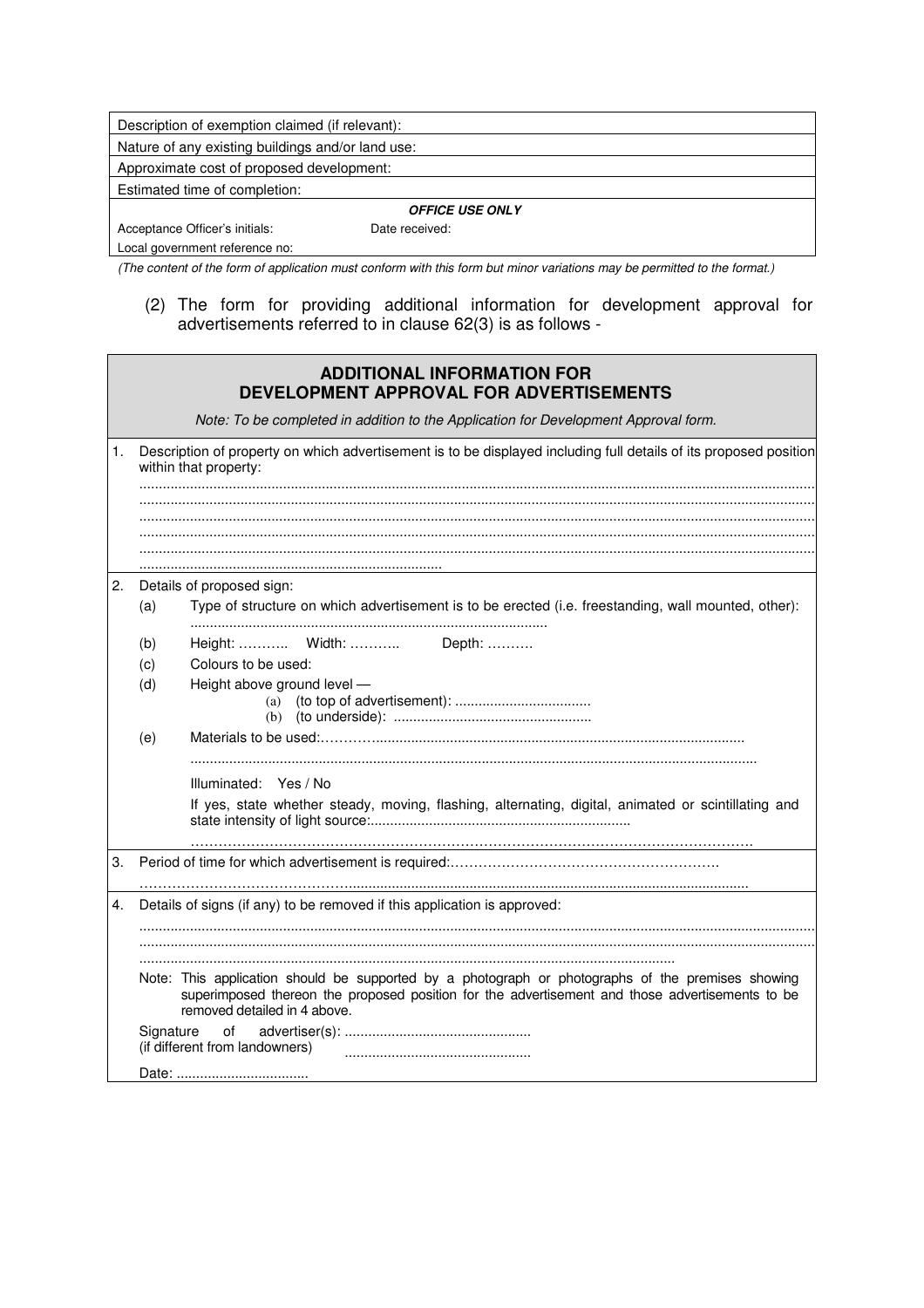(3) The form of a notice of public advertisement of a planning proposal referred to in clause 64(4) is as follows -

| NOTICE OF PUBLIC ADVERTISEMENT OF PLANNING PROPOSAL                                                                                                                                           |  |  |  |  |
|-----------------------------------------------------------------------------------------------------------------------------------------------------------------------------------------------|--|--|--|--|
| Planning and Development Act 2005                                                                                                                                                             |  |  |  |  |
| Shire of Wagin                                                                                                                                                                                |  |  |  |  |
| The local government has received an application to use and/or develop land for the following<br>purpose and public comments are invited.                                                     |  |  |  |  |
| Lot / House No:<br>Street:                                                                                                                                                                    |  |  |  |  |
| Suburb:                                                                                                                                                                                       |  |  |  |  |
| Details of the proposal are available for inspection at the local government office. Comments on the<br>proposal may be submitted to the local government in writing on or before the  day of |  |  |  |  |
| for and on behalf of the Shire of Wagin.                                                                                                                                                      |  |  |  |  |